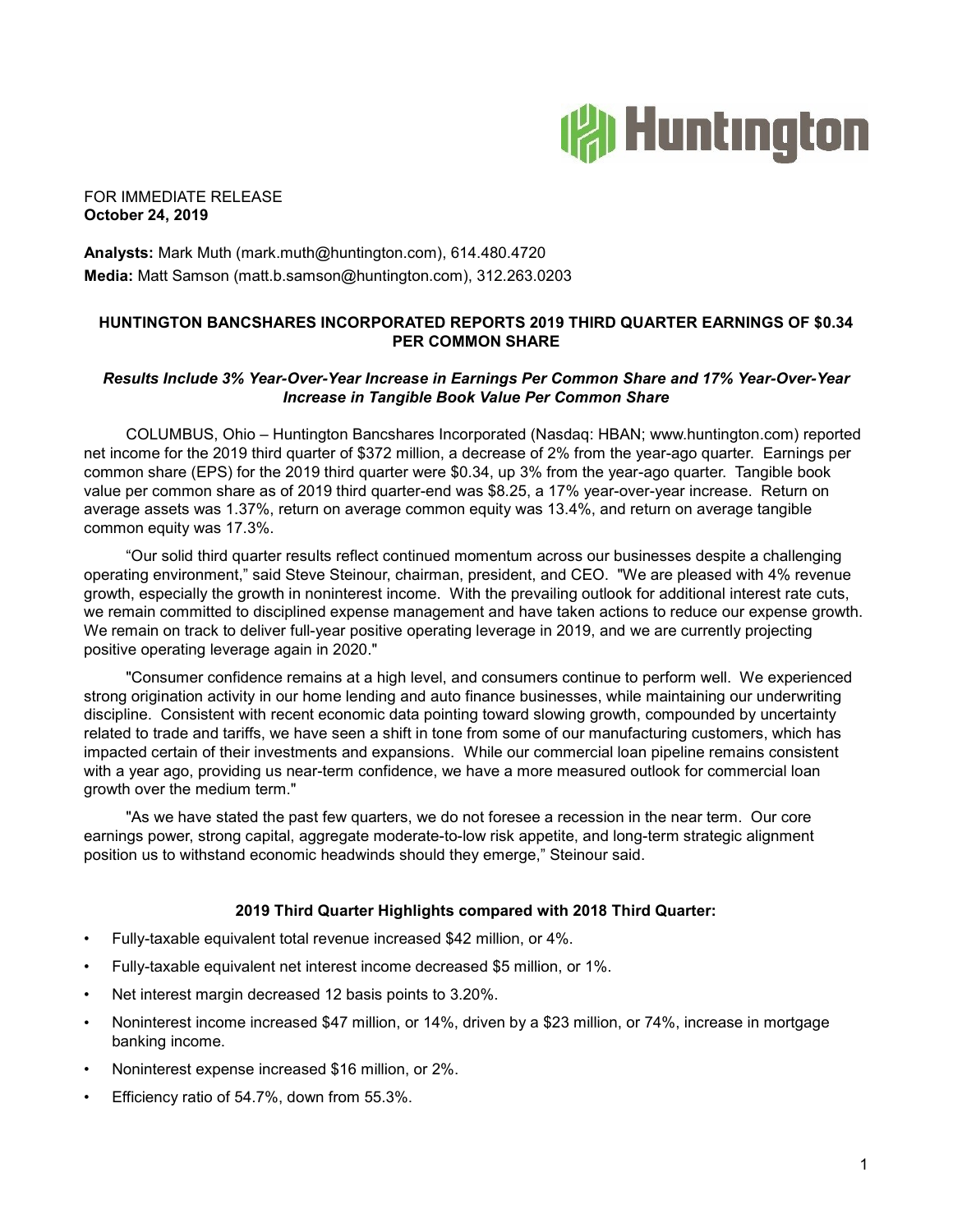- Average loans and leases increased \$2.3 billion, or 3%, year-over-year, including a \$1.5 billion, or 4%, increase in commercial loans and a \$0.8 billion, or 2%, increase in consumer loans.
- Average core deposits increased \$1.7 billion, or 2%, year-over-year.
- Net charge-offs equated to 0.39% of average loans and leases, up from 0.16%.
- Nonperforming asset ratio of 0.64%, up from 0.55%.
- Common Equity Tier 1 (CET1) risk-based capital ratio of 10.02%, up from 9.89% and consistent with our 9% to 10% operating guideline.
- Tangible common equity (TCE) ratio of 8.00%, up from 7.25%.
- Tangible book value per common share increased \$1.19, or 17%, to \$8.25.
- Repurchased \$68 million of common stock (5.2 million shares at an average price of \$13.02 per share).

## *Table 1 – Earnings Performance Summary*

|                                                | 2019 |         |                |         |                |         |                |         | 2018           |         |  |
|------------------------------------------------|------|---------|----------------|---------|----------------|---------|----------------|---------|----------------|---------|--|
|                                                |      | Third   |                | Second  |                | First   |                | Fourth  |                | Third   |  |
| (in millions, except per share data)           |      | Quarter |                | Quarter |                | Quarter |                | Quarter |                | Quarter |  |
| Net Income                                     | \$   | 372     | $\mathfrak{S}$ | 364     | $\mathfrak{L}$ | 358     | $\mathfrak{S}$ | 334     | $\mathfrak{S}$ | 378     |  |
| Diluted earnings per common share              |      | 0.34    |                | 0.33    |                | 0.32    |                | 0.29    |                | 0.33    |  |
|                                                |      |         |                |         |                |         |                |         |                |         |  |
| Return on average assets                       |      | 1.37%   |                | 1.36%   |                | 1.35%   |                | 1.25%   |                | 1.42%   |  |
| Return on average common equity                |      | 13.4    |                | 13.5    |                | 13.8    |                | 12.9    |                | 14.3    |  |
| Return on average tangible common equity       |      | 17.3    |                | 17.7    |                | 18.3    |                | 17.3    |                | 19.0    |  |
| Net interest margin                            |      | 3.20    |                | 3.31    |                | 3.39    |                | 3.41    |                | 3.32    |  |
| Efficiency ratio                               |      | 54.7    |                | 57.6    |                | 55.8    |                | 58.7    |                | 55.3    |  |
|                                                |      |         |                |         |                |         |                |         |                |         |  |
| Tangible book value per common share           | \$   | 8.25    | \$             | 7.97    | \$             | 7.67    | \$             | 7.34    | \$             | 7.06    |  |
| Cash dividends declared per common share       |      | 0.15    |                | 0.14    |                | 0.14    |                | 0.14    |                | 0.14    |  |
| Average diluted shares outstanding             |      | 1,051   |                | 1,060   |                | 1,066   |                | 1,073   |                | 1,104   |  |
|                                                |      |         |                |         |                |         |                |         |                |         |  |
| Average earning assets                         | \$   | 99,692  | \$             | 99,188  | \$             | 99,212  | \$             | 97,752  | \$             | 96,753  |  |
| Average loans and leases                       |      | 75,096  |                | 74,932  |                | 74,775  |                | 73,822  |                | 72,751  |  |
| Average core deposits                          |      | 79,335  |                | 78,723  |                | 79,033  |                | 79,078  |                | 77,680  |  |
|                                                |      |         |                |         |                |         |                |         |                |         |  |
| Tangible common equity / tangible assets ratio |      | 8.00%   |                | 7.80%   |                | 7.57%   |                | 7.21%   |                | 7.25%   |  |
| Common equity Tier 1 risk-based capital ratio  |      | 10.02   |                | 9.88    |                | 9.84    |                | 9.65    |                | 9.89    |  |
|                                                |      |         |                |         |                |         |                |         |                |         |  |
| NCOs as a % of average loans and leases        |      | 0.39%   |                | 0.25%   |                | 0.38%   |                | 0.27%   |                | 0.16%   |  |
| <b>NAL</b> ratio                               |      | 0.58    |                | 0.57    |                | 0.56    |                | 0.45    |                | 0.50    |  |
| ALLL as a % of total loans and leases          |      | 1.05    |                | 1.03    |                | 1.02    |                | 1.03    |                | 1.04    |  |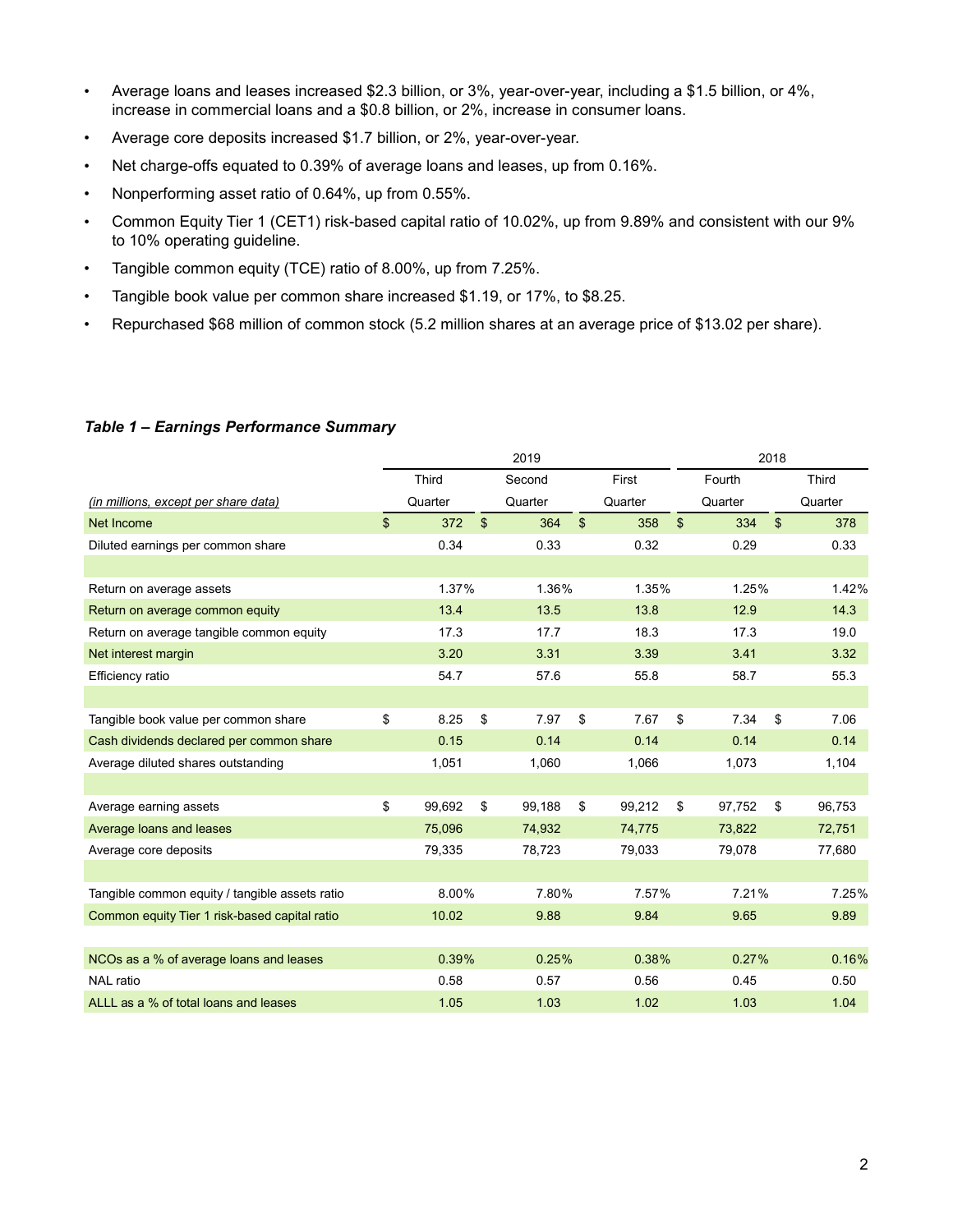## **Net Interest Income, Net Interest Margin, and Average Balance Sheet**

## *Table 2 – Net Interest Income and Net Interest Margin Performance Summary – Year-over-Year Net Interest Margin Compression Outpaced Increase in Average Earning Assets*

|                           |              |    | 2019    |             |      |            | 2018 |              |               |       |
|---------------------------|--------------|----|---------|-------------|------|------------|------|--------------|---------------|-------|
|                           | <b>Third</b> |    | Second  | First       |      | Fourth     |      | <b>Third</b> | Change $(\%)$ |       |
| (\$ in millions)          | Quarter      |    | Quarter | Quarter     |      | Quarter    |      | Quarter      | LQ            | YOY   |
| Net interest income       | \$<br>799    | \$ | 812 \$  | 822         | - \$ | 833 \$     |      | 802          | (2)%          | $-$ % |
| FTE adjustment            | 6            |    |         |             |      | 8          |      | 8            | (14)          | (25)  |
| Net interest income - FTE | 805          |    | 819     | 829         |      | 841        |      | 810          | (2)           | (1)   |
| Noninterest income        | 389          |    | 374     | 319         |      | 329        |      | 342          | 4             | 14    |
| Total revenue - FTE       | \$<br>1,194  | \$ | 1,193   | \$<br>1,148 | \$   | $1,170$ \$ |      | 1,152        | $-$ %         | 4%    |

|                                               |       |       |       |       |       | Change (bp) |      |
|-----------------------------------------------|-------|-------|-------|-------|-------|-------------|------|
| Yield / Cost                                  |       |       |       |       |       | LQ          | YOY  |
| <b>Total earning assets</b>                   | 4.21% | 4.35% | 4.40% | 4.32% | 4.16% | (14)        | 5    |
| Total loans and leases                        | 4.67  | 4.80  | 4.85  | 4.76  | 4.60  | (13)        |      |
| <b>Total securities</b>                       | 2.74  | 2.79  | 2.86  | 2.84  | 2.73  | (5)         |      |
| Total interest-bearing liabilities            | 1.36  | 1.39  | 1.35  | 1.23  | 1.13  | (3)         | 23   |
| Total interest-bearing deposits               | 0.98  | 0.97  | 0.94  | 0.84  | 0.73  | 1.          | 25   |
|                                               |       |       |       |       |       |             |      |
| Net interest rate spread                      | 2.85  | 2.96  | 3.05  | 3.09  | 3.03  | (11)        | (18) |
| Impact of noninterest-bearing funds on margin | 0.35  | 0.35  | 0.34  | 0.32  | 0.29  |             | 6    |
| Net interest margin                           | 3.20% | 3.31% | 3.39% | 3.41% | 3.32% | (11)        | (12) |

*See Pages 7-9 of Quarterly Financial Supplement for additional detail.*

Fully-taxable equivalent (FTE) net interest income for the 2019 third quarter decreased \$5 million, or 1%, from the 2018 third quarter. This reflected a 12 basis point decrease in the FTE net interest margin (NIM) to 3.20%, partially offset by the benefit from a \$2.9 billion, or 3%, increase in average earning assets. The NIM compression reflected a 23 basis point increase in average interest-bearing liability costs, partially offset by a 5 basis point year-over-year increase in average earning asset yields and a 6 basis point increase in the benefit from noninterest-bearing funds. The increase in average interest-bearing liability costs primarily reflects higher interest-bearing deposit costs (up 25 basis points). The increase in earning asset yields was driven by higher consumer loan yields (up 18 basis points) as securities yields were relatively flat (up 1 basis point) and commercial loan yields decreased modestly (down 5 basis points). Embedded within these yields and costs, FTE net interest income during the 2019 third quarter included \$11 million, or approximately 4 basis points, of purchase accounting impact compared to \$17 million, or approximately 7 basis points, in the year-ago quarter.

Compared to the 2019 second quarter, FTE net interest income decreased \$13 million, or 2%, reflecting the NIM compression of 11 basis points, partially offset by a 1% increase in average earning assets. The NIM compression reflected a 14 basis point decrease in average earning asset yields, partially offset by a 3 basis point decrease in average interest-bearing liability costs. The decrease in earning asset yields was primarily driven by the impact of lower LIBOR rates in the quarter on commercial loan yields. The decrease in average interestbearing liability costs primarily reflects lower short-term borrowings costs. The purchase accounting impact on the NIM was approximately 4 basis points in the 2019 third quarter, down 1 basis point from the prior quarter.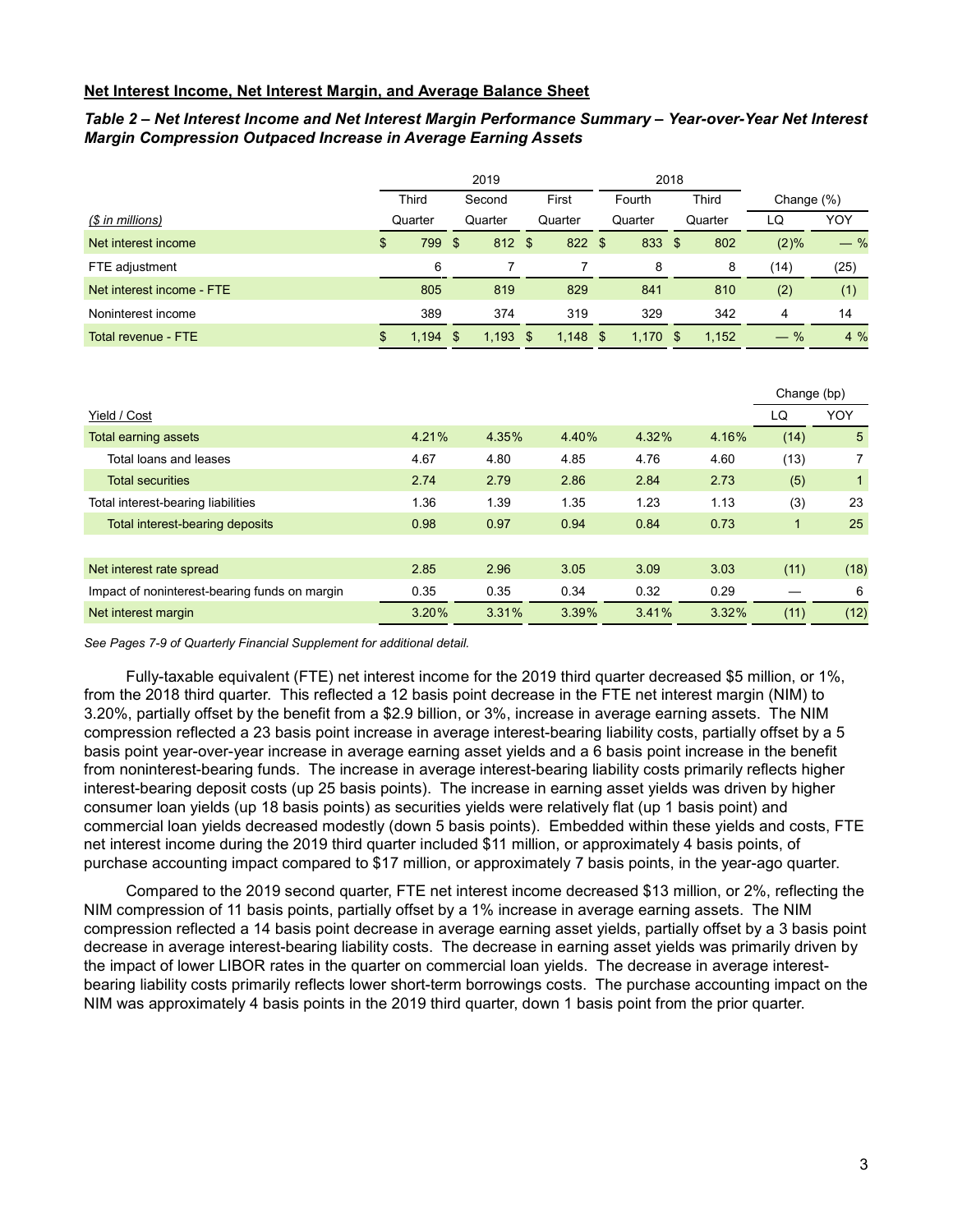# *Table 3 – Average Earning Assets – C&I and Residential Mortgage Loan Growth Drive Year-over-year Earning Asset Growth*

|                                        |            | 2019              |           |           | 2018    |               |                |
|----------------------------------------|------------|-------------------|-----------|-----------|---------|---------------|----------------|
|                                        | Third      | Second            | First     | Fourth    | Third   | Change $(\%)$ |                |
| (\$ in billions)                       | Quarter    | Quarter           | Quarter   | Quarter   | Quarter | LQ            | YOY            |
| <b>Commercial and industrial</b>       | \$<br>30.6 | $30.6$ \$<br>- \$ | $30.5$ \$ | $29.6$ \$ | 28.9    | $0\%$         | 6%             |
| Commercial real estate                 | 6.9        | 6.9               | 6.9       | 6.9       | 7.2     | 0             | (3)            |
| <b>Total commercial</b>                | 37.6       | 37.5              | 37.4      | 36.5      | 36.0    | $\mathbf{0}$  | $\overline{4}$ |
| Automobile                             | 12.2       | 12.2              | 12.4      | 12.4      | 12.4    | 0             | (2)            |
| Home equity                            | 9.4        | 9.5               | 9.6       | 9.8       | 9.9     | (1)           | (5)            |
| Residential mortgage                   | 11.2       | 11.0              | 10.8      | 10.6      | 10.2    | 2             | 10             |
| RV and marine                          | 3.5        | 3.4               | 3.3       | 3.2       | 3.0     | 3             | 17             |
| Other consumer                         | 1.3        | 1.3               | 1.3       | 1.3       | 1.2     | 0             | 2              |
| <b>Total consumer</b>                  | 37.5       | 37.4              | 37.4      | 37.3      | 36.7    | $\mathbf{0}$  | 2              |
| Total loans and leases                 | 75.1       | 74.9              | 74.8      | 73.8      | 72.8    | 0             | 3              |
| <b>Total securities</b>                | 23.1       | 22.9              | 23.1      | 22.7      | 23.2    | $\mathbf{1}$  | (1)            |
| Held-for-sale and other earning assets | 1.5        | 1.4               | 1.3       | 1.3       | 0.8     | 11            | 86             |
| <b>Total earning assets</b>            | \$<br>99.7 | \$<br>$99.2$ \$   | $99.2$ \$ | $97.8$ \$ | 96.8    | 1%            | 3%             |

*See Page 7 of Quarterly Financial Supplement for additional detail.*

Average earning assets for the 2019 third quarter increased \$2.9 billion, or 3%, from the year-ago quarter, primarily reflecting a \$2.3 billion, or 3%, increase in average loans and leases. Average commercial and industrial (C&I) loans increased \$1.8 billion, or 6%, reflecting growth in corporate banking, dealer floorplan, and asset finance. Average residential mortgage loans increased \$1.0 billion, or 10%, driven by the successful expansion of our home lending business within our existing markets and the lower rate environment. Average RV and marine loans increased \$0.5 billion, or 17%, reflecting market share increases across our markets, while maintaining our commitment to super prime originations. Held-for-sale and other earning assets increased \$0.7 billion, or 86%, primarily due to the inclusion of deposits in Federal Reserve Bank balances. These balances were treated as non-earning assets prior to the fourth quarter 2018. Partially offsetting these increases, average home equity loans and lines of credit decreased \$0.5 billion, or 5%, reflecting a shift in consumer preferences.

Compared to the 2019 second quarter, average earning assets increased \$0.5 billion, or 1%, from the prior quarter. Average total consumer loans were relatively unchanged, as modest increases in residential mortgage and RV and marine loans were largely offset by a decline in home equity loans.

On June 14, 2019, Huntington completed the sale of the Wisconsin retail branches, which included \$117 million of loans held-for-sale.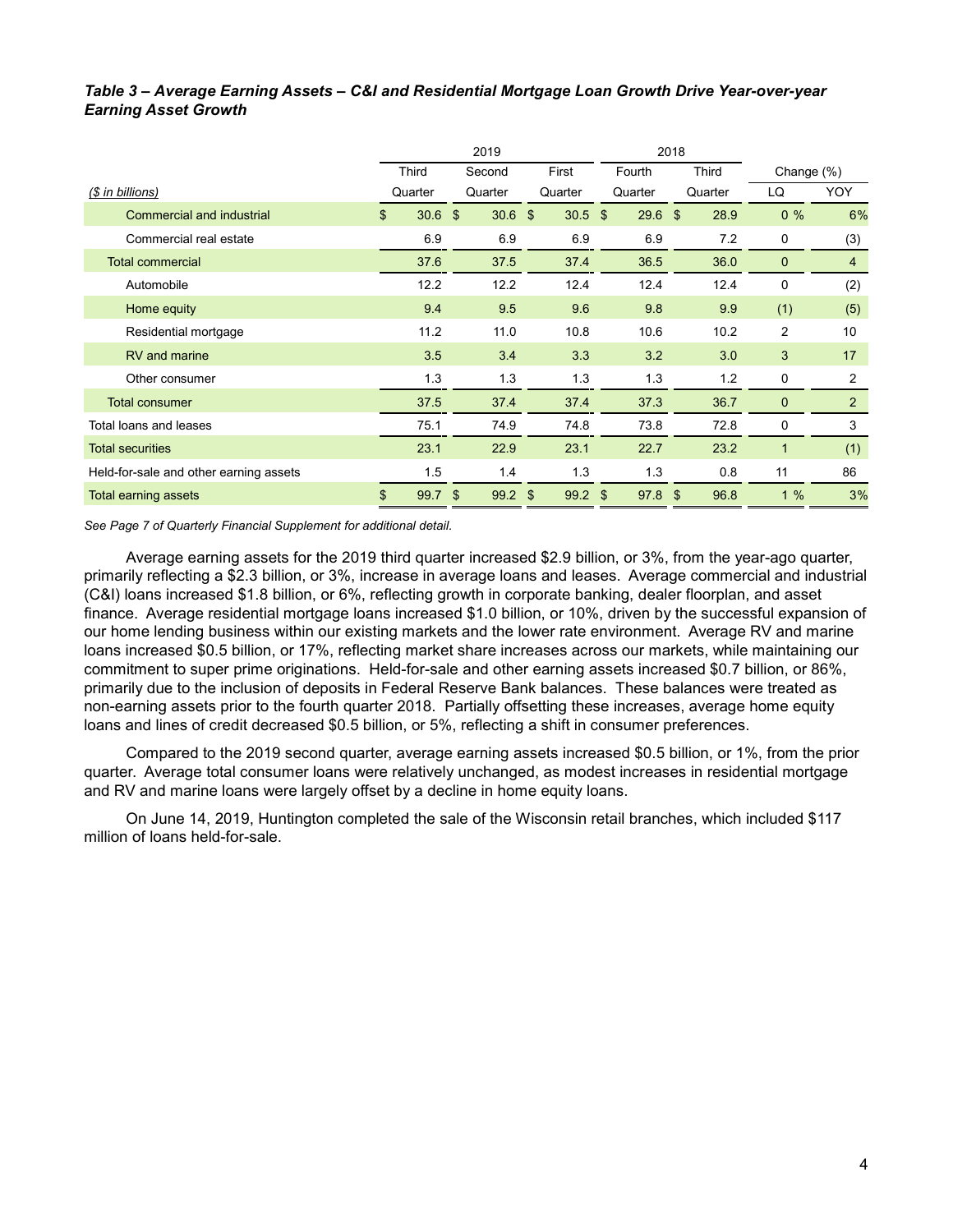|                                              | 2019 |         |    |         |    |         |    |         | 2018 |              |                |                |
|----------------------------------------------|------|---------|----|---------|----|---------|----|---------|------|--------------|----------------|----------------|
|                                              |      | Third   |    | Second  |    | First   |    | Fourth  |      | <b>Third</b> | Change (%)     |                |
| (\$ in billions)                             |      | Quarter |    | Quarter |    | Quarter |    | Quarter |      | Quarter      | LQ             | YOY            |
| Demand deposits - noninterest-bearing        | \$   | 19.9    | \$ | 19.8    | \$ | 19.9    | \$ | 20.4    | \$   | 20.2         | 1%             | (2)%           |
| Demand deposits - interest-bearing           |      | 19.8    |    | 19.7    |    | 19.8    |    | 19.9    |      | 19.6         | 1              | 1              |
| <b>Total demand deposits</b>                 |      | 39.7    |    | 39.5    |    | 39.7    |    | 40.3    |      | 39.8         | 1              | $\mathbf{0}$   |
| Money market deposits                        |      | 24.3    |    | 23.3    |    | 22.9    |    | 22.6    |      | 21.5         | 4              | 13             |
| Savings and other domestic deposits          |      | 9.7     |    | 10.1    |    | 10.3    |    | 10.5    |      | 11.4         | (4)            | (15)           |
| Core certificates of deposit                 |      | 5.7     |    | 5.9     |    | 6.1     |    | 5.7     |      | 4.9          | (3)            | 15             |
| Total core deposits                          |      | 79.3    |    | 78.7    |    | 79.0    |    | 79.1    |      | 77.7         | $\mathbf{1}$   | 2              |
| Other domestic deposits of \$250,000 or more |      | 0.3     |    | 0.3     |    | 0.3     |    | 0.3     |      | 0.3          | 2              | 11             |
| Brokered deposits and negotiable CDs         |      | 2.6     |    | 2.7     |    | 3.4     |    | 3.5     |      | 3.5          | (3)            | (26)           |
| Total deposits                               | \$   | 82.2    | \$ | 81.7    | \$ | 82.7    | \$ | 82.9    | \$   | 81.5         | 1%             | 1%             |
|                                              |      |         |    |         |    |         |    |         |      |              |                |                |
| Short-term borrowings                        | \$   | 2.3     | \$ | 3.2     | \$ | 2.3     | \$ | 1.0     | \$   | 1.7          | (26)%          | 35 %           |
| Long-term debt                               |      | 9.5     |    | 8.9     |    | 9.0     |    | 8.9     |      | 8.9          | $\overline{7}$ | $\overline{7}$ |
| Total debt                                   | \$   | 11.8    | \$ | 12.1    | \$ | 11.3    | \$ | 9.9     | \$   | 10.6         | (2)%           | 11 %           |
|                                              |      |         |    |         |    |         |    |         |      |              |                |                |
| Total interest-bearing liabilities           | \$   | 74.2    | \$ | 74.0 \$ |    | 74.1    | \$ | 72.4    | -\$  | 71.9         | $0\%$          | 3%             |

## *Table 4 – Average Liabilities – Money Market Drives Continued Year-over-Year Growth in Core Deposits*

*See Page 7 of Quarterly Financial Supplement for additional detail.*

Average total interest-bearing liabilities for the 2019 third quarter increased \$2.3 billion, or 3%, from the year-ago quarter. Average total deposits increased \$0.8 billion, or 1%, while average total core deposits increased \$1.7 billion, or 2%. Average money market deposits increased \$2.7 billion, or 13%, reflecting growth driven by promotional pricing over the past six quarters and a continued shift in consumer product mix. Average core certificates of deposit increased \$0.8 billion, or 15%, reflecting the consumer deposit growth initiatives in the third quarter of 2018. Savings and other domestic deposits decreased \$1.8 billion, or 15%, primarily reflecting a continued shift in consumer product mix. Average short-term borrowings and long-term debt increased \$0.6 billion, or 35%, and \$0.6 billion, or 7%, respectively, as a result of earning asset growth. Partially offsetting these increases, average brokered deposits and negotiable CDs decreased \$0.9 billion, or 26%, reflecting a shift to lower cost funding sources.

Compared to the 2019 second quarter, average total interest-bearing liabilities increased \$0.2 billion, or less than 1%. Average total deposits increased \$0.5 billion, or 1%, as the \$1.0 billion, or 4%, increase in money market accounts more than offset the \$0.4 billion, or 4%, decrease in savings deposits, primarily reflecting promotional money market pricing and a continued shift in consumer product mix. Reflecting changes in the wholesale funding mix, average long-term debt increased \$0.6 billion, or 7%, due to the \$0.8 billion senior note issuance in August, while average short-term borrowings decreased \$0.8 billion, or 26%.

On June 14, 2019, Huntington completed the sale of the Wisconsin retail branches, which included \$725 million of deposits.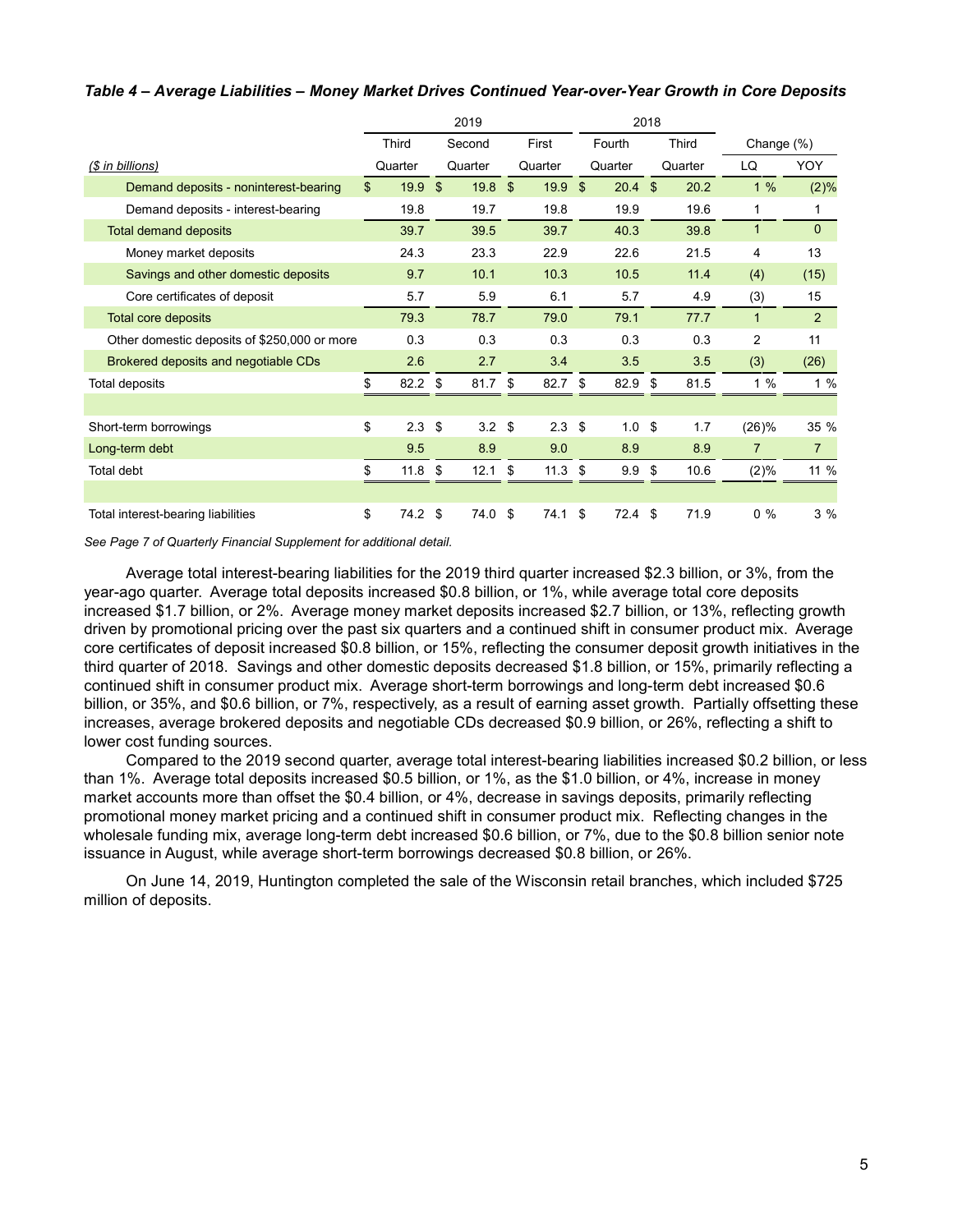## **Noninterest Income**

## *Table 5 – Noninterest Income – Mortgage Banking and Capital Markets Fuel Growth in Noninterest Income*

|                                          |              | 2019       |            |         |     |         | 2018 |              |               |           |
|------------------------------------------|--------------|------------|------------|---------|-----|---------|------|--------------|---------------|-----------|
|                                          | <b>Third</b> | Second     |            | First   |     | Fourth  |      | <b>Third</b> | Change $(\%)$ |           |
| $$$ in millions)                         | Quarter      | Quarter    |            | Quarter |     | Quarter |      | Quarter      | LQ            | YOY       |
| Service charges on deposit accounts      | \$<br>98     | - \$       | $92 \quad$ | 87      | -\$ | 94      | \$   | 93           | 7%            | 5%        |
| Card and payment processing income       | 64           | 63         |            | 56      |     | 58      |      | 57           | 2             | 12        |
| Trust and investment management services | 44           | 43         |            | 44      |     | 42      |      | 43           | 2             | 2         |
| Mortgage banking income                  | 54           | 34         |            | 21      |     | 23      |      | 31           | 59            | 74        |
| Capital markets fees                     | 36           | 34         |            | 22      |     | 34      |      | 26           | 6             | 38        |
| Insurance income                         | 20           | 23         |            | 21      |     | 21      |      | 19           | (13)          | 5         |
| Bank owned life insurance income         | 18           | 15         |            | 16      |     | 16      |      | 19           | 20            | (5)       |
| Gain on sale of loans and leases         | 13           | 13         |            | 13      |     | 16      |      | 16           | 0             | (19)      |
| Securities gains (losses)                |              | (2)        |            |         |     | (19)    |      | (2)          | <b>NM</b>     | <b>NM</b> |
| Other income                             | 42           | 59         |            | 39      |     | 44      |      | 40           | (29)          | 5         |
| <b>Total noninterest income</b>          | \$<br>389    | 374S<br>\$ |            | 319     | \$  | 329     | \$   | 342          | 4%            | 14%       |

*See Pages 10-11 of Quarterly Financial Supplement for additional detail.*

Total noninterest income for the 2019 third quarter increased \$47 million, or 14%, from the year-ago quarter. Mortgage banking income increased \$23 million, or 74%, primarily reflecting higher overall salable spreads and \$8 million of income from net mortgage servicing rights (MSR) risk management. Capital markets fees increased \$10 million, or 38%, driven by increased underwriting activity associated with the Hutchinson, Shockey, Erley & Co. acquisition. Card and payment processing income increased \$7 million, or 12%, and service charges on deposit accounts increased \$5 million, or 5%, both primarily reflecting increased account activity.

Compared to the 2019 second quarter, total noninterest income increased \$15 million, or 4%. Mortgage banking income increased \$20 million, or 59%, primarily reflecting higher overall salable spreads and a \$10 million increase in net MSR risk management. Service charges on deposit accounts increased \$6 million, or 7%, primarily reflecting seasonality. Partially offsetting these increases, other income decreased \$17 million, or 29%, primarily reflecting the \$15 million gain on the sale of the Wisconsin retail branches and a \$5 million mark-tomarket adjustment on economic hedges in the 2019 second quarter, whereas the 2019 third quarter included a \$6 million increase in mezzanine gains.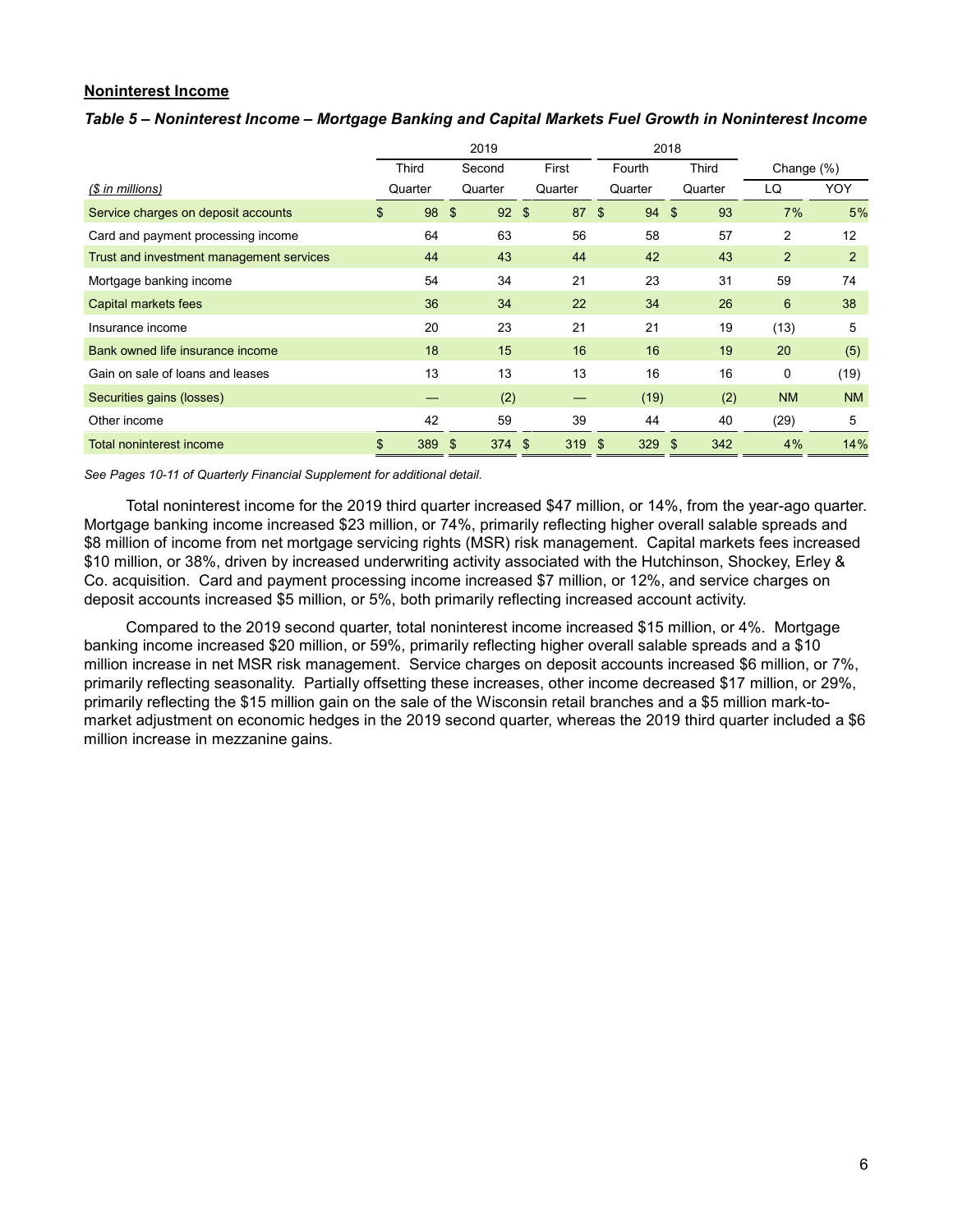## **Noninterest Expense**

## *Table 6 – Noninterest Expense – Continued Investment in Digital and Mobile Technology*

|                                            |           |    | 2019    |     |                |              | 2018         |         |              |      |
|--------------------------------------------|-----------|----|---------|-----|----------------|--------------|--------------|---------|--------------|------|
|                                            | Third     |    | Second  |     | First          | Fourth       | <b>Third</b> |         | Change (%)   |      |
| $$$ in millions)                           | Quarter   |    | Quarter |     | Quarter        | Quarter      |              | Quarter | LQ           | YOY  |
| <b>Personnel costs</b>                     | \$<br>406 | \$ | 428     | -\$ | 394            | \$<br>399 \$ |              | 388     | (5)%         | 5 %  |
| Outside data processing and other services | 87        |    | 89      |     | 81             | 83           |              | 69      | (2)          | 26   |
| Net occupancy                              | 38        |    | 38      |     | 42             | 70           |              | 38      | $\mathbf{0}$ |      |
| Equipment                                  | 41        |    | 40      |     | 40             | 48           |              | 38      | 3            | 8    |
| Deposit and other insurance expense        | 8         |    | 8       |     | 8              | 9            |              | 18      | $\mathbf 0$  | (56) |
| Professional services                      | 16        |    | 12      |     | 12             | 17           |              | 17      | 33           | (6)  |
| <b>Marketing</b>                           | 10        |    | 11      |     | $\overline{7}$ | 15           |              | 12      | (9)          | (17) |
| Amortization of intangibles                | 12        |    | 12      |     | 13             | 13           |              | 13      | 0            | (8)  |
| Other expense                              | 49        |    | 62      |     | 56             | 57           |              | 58      | (21)         | (16) |
| Total noninterest expense                  | 667       | \$ | 700     | \$  | 653            | \$<br>711    | \$           | 651     | (5)%         | 2%   |
| (in thousands)                             |           |    |         |     |                |              |              |         |              |      |
| Average full-time equivalent employees     | 15.7      |    | 15.8    |     | 15.7           | 15.7         |              | 15.8    | (1)%         | (1)% |

*See Page 10 of Quarterly Financial Supplement for additional detail.*

Total noninterest expense for the 2019 third quarter increased \$16 million, or 2%, from the year-ago quarter. Personnel costs increased \$18 million, or 5%, primarily reflecting a shift toward colleagues supporting our core strategies and the implementation of annual merit increases in the 2019 second quarter. Outside data processing and other services increased \$18 million, or 26%, primarily driven by higher technology investment costs. Deposit and other insurance expense decreased \$10 million, or 56%, due to the discontinuation of the FDIC surcharge in the 2018 fourth quarter. Other expense decreased \$9 million, or 16%, primarily as a result of operational losses in the third quarter 2018 and reduced OREO and other credit-related expense.

Total noninterest expense decreased \$33 million, or 5%, from the 2019 second quarter. Personnel costs decreased \$22 million, or 5%, primarily reflecting the timing of equity compensation expense in the second quarter and lower benefits expense. Other expense decreased \$13 million, or 21%, primarily as a result of a \$5 million Columbus Foundation donation and other discretionary spend in the 2019 second quarter.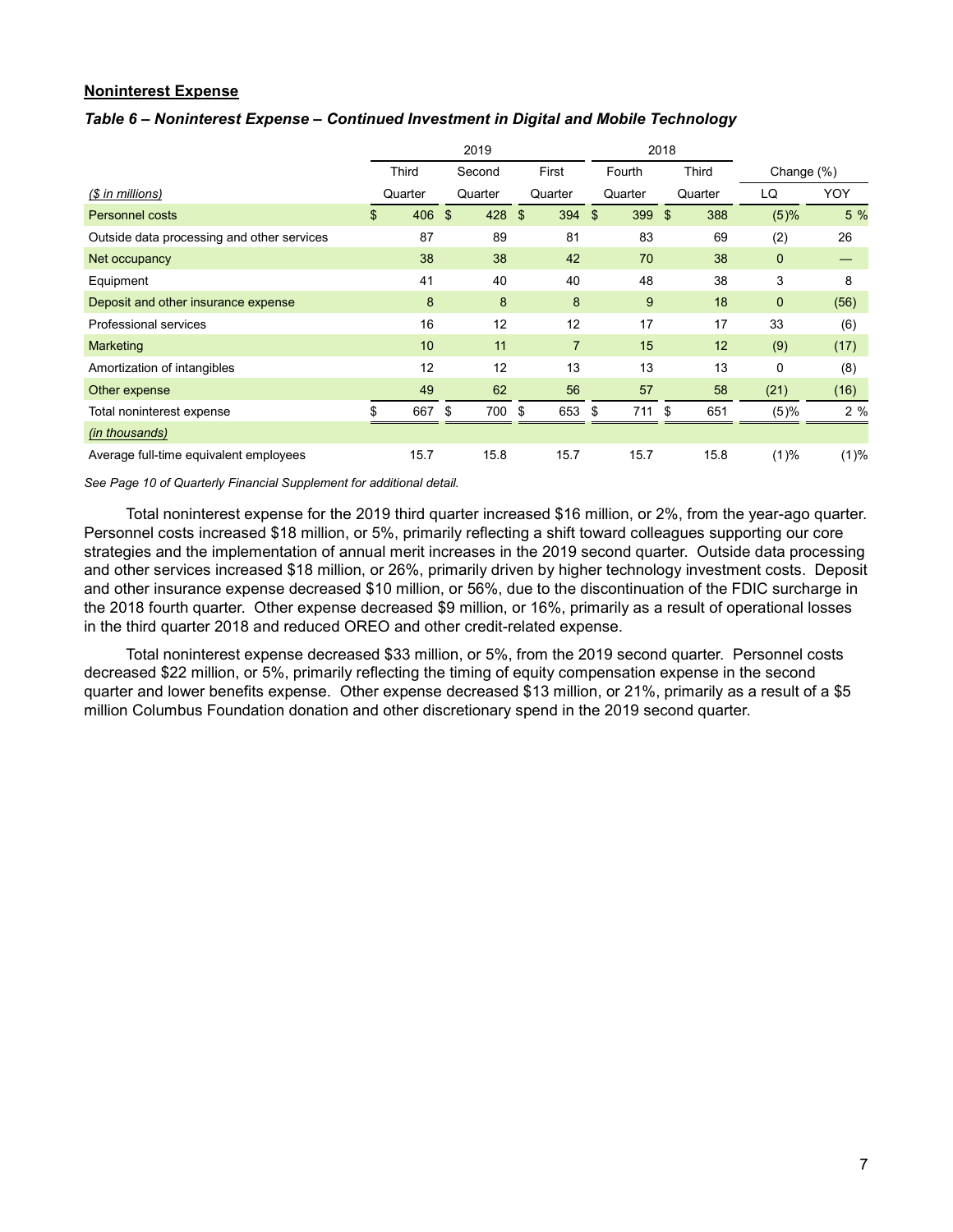## *Table 7 – Credit Quality Metrics – NCOs Near Low End of Average Through-the-Cycle Target Range*

|                                                                  | 2019           |               |                |          |                |           |                | 2018         |    |               |  |  |
|------------------------------------------------------------------|----------------|---------------|----------------|----------|----------------|-----------|----------------|--------------|----|---------------|--|--|
| (\$ in millions)                                                 |                | September 30, |                | June 30, |                | March 31, |                | December 31, |    | September 30, |  |  |
| Total nonaccrual loans and leases                                | \$             | 438           | $\mathfrak{S}$ | 425      | $\mathfrak{L}$ | 417       | \$             | 340          | \$ | 370           |  |  |
| Total other real estate                                          |                | 12            |                | 14       |                | 18        |                | 23           |    | 27            |  |  |
| Other NPAs (1)                                                   |                | 32            |                | 21       |                | 26        |                | 24           |    | 6             |  |  |
| Total nonperforming assets                                       |                | 482           |                | 460      |                | 461       |                | 387          |    | 403           |  |  |
| Accruing loans and leases past due 90+ days                      |                | 163           |                | 152      |                | 147       |                | 170          |    | 154           |  |  |
| NPAs + accruing loans and leases past due<br>$90 + days$         | \$             | 645           | \$             | 612      | \$             | 608       | \$             | 557          | \$ | 557           |  |  |
| NAL ratio (2)                                                    |                | 0.58%         |                | 0.57%    |                | 0.56%     |                | 0.45%        |    | 0.50%         |  |  |
| NPA ratio (3)                                                    |                | 0.64          |                | 0.61     |                | 0.61      |                | 0.52         |    | 0.55          |  |  |
| (NPAs+90 days)/(Loans+OREO)                                      |                | 0.86          |                | 0.82     |                | 0.81      |                | 0.74         |    | 0.76          |  |  |
| Provision for credit losses                                      | \$             | 82            | \$             | 59       | \$             | 67        | \$             | 60           | \$ | 53            |  |  |
| Net charge-offs                                                  |                | 73            |                | 48       |                | 71        |                | 50           |    | 29            |  |  |
| Net charge-offs / Average total loans                            |                | 0.39%         |                | 0.25%    |                | 0.38%     |                | 0.27%        |    | 0.16%         |  |  |
| Allowance for loans and lease losses (ALLL)                      | $\mathfrak{S}$ | 783           | \$             | 774      | $\mathfrak{s}$ | 764       | $\mathfrak{s}$ | 772          | \$ | 761           |  |  |
| Allowance for unfunded loan commitments and<br>letters of credit |                | 101           |                | 101      |                | 100       |                | 96           |    | 97            |  |  |
| Allowance for credit losses (ACL)                                | \$             | 884           | \$             | 875      | \$             | 864       | \$             | 868          | \$ | 858           |  |  |
| ALLL as a % of:                                                  |                |               |                |          |                |           |                |              |    |               |  |  |
| <b>Total loans and leases</b>                                    |                | 1.05%         |                | 1.03%    |                | 1.02%     |                | 1.03%        |    | 1.04%         |  |  |
| <b>NAL<sub>s</sub></b>                                           |                | 179           |                | 182      |                | 183       |                | 228          |    | 206           |  |  |
| <b>NPAs</b>                                                      |                | 163           |                | 168      |                | 166       |                | 200          |    | 189           |  |  |

*(1) Other nonperforming assets include certain impaired securities and/or nonaccrual loans held-for-sale.* 

*(2) Total NALs as a % of total loans and leases.*

*(3) Total NPAs as a % of sum of loans and leases, other real estate owned, and other NPAs.*

*See Pages 12-15 of Quarterly Financial Supplement for additional detail.*

Overall asset quality performance remained consistent with prior periods although there was some volatility in the commercial portfolio. The consumer portfolio metrics continue to reflect our focus on high quality borrowers. The commercial portfolios showed higher net charge-offs (NCOs) in the third quarter primarily associated with two energy credits. The overall commercial portfolio has generally performed consistently, with some quarter-to-quarter volatility as a result of the absolute low level of problem loans.

Nonperforming assets (NPAs) increased to \$482 million, or 0.64% of total loans and leases and OREO, from \$403 million, or 0.55%, a year ago. Nonaccrual loans and leases increased \$68 million, or 18%, to \$438 million, or 0.58% of total loans and leases. The year-over-year increase was centered in the C&I portfolio and was partially offset by a decrease in the commercial real estate and home equity portfolios. OREO balances decreased \$15 million, or 56%, primarily reflecting a continued reduction in residential properties. On a yearover-year basis, there was an increase in Other NPAs associated with the securities portfolio as well as one energy credit, which was partially charged off and moved to held-for-sale this quarter. On a linked quarter basis, NALs increased \$13 million, or 3%, while NPAs increased \$22 million, or 5%.

The provision for credit losses increased \$29 million year-over-year to \$82 million in the 2019 third quarter. Net charge-offs increased \$44 million to \$73 million. The increase was centered in two specific energy credit relationships, which made up nearly three-fourths of the total commercial net charge-offs. Consumer charge-offs have remained consistent with expectations over the past year. NCOs represented an annualized 0.39% of average loans and leases in the current quarter, up from 0.25% in the prior quarter and up from 0.16% in the year-ago quarter. We remain confident in the long-term performance of our credit portfolios.

The allowance for loan and lease losses as a percentage of total loans and leases increased to 1.05% compared to 1.04% a year ago, while the ALLL as a percentage of period-end total NALs decreased to 179% from 206% over the same period. The increase in the ALLL was primarily a result of loan growth and portfolio management activity. We believe the levels of the ALLL and ACL are appropriate given the low level of problem loans and the current composition of the overall loan and lease portfolio.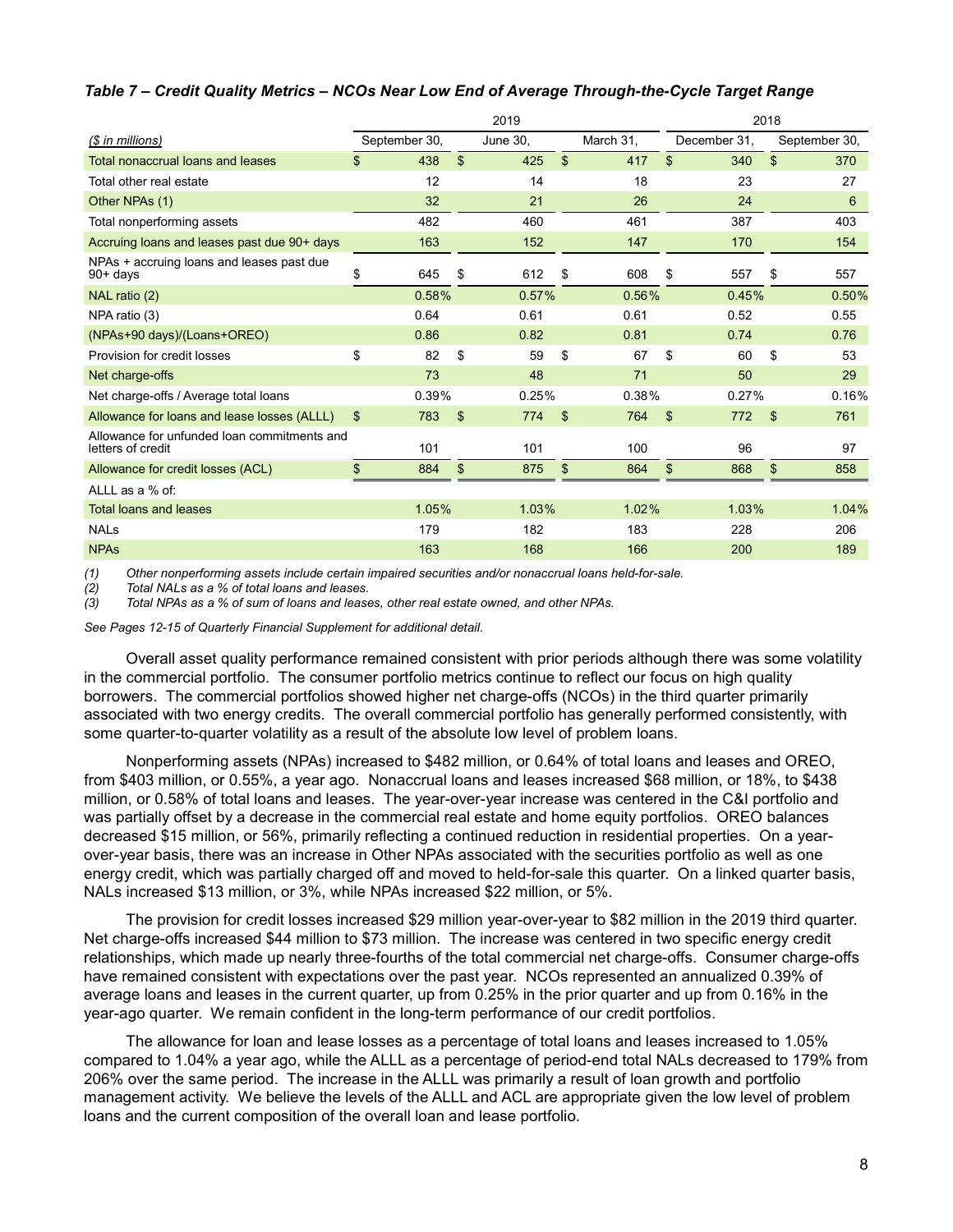## **Capital**

# *Table 8 – Capital Ratios – Building Capital Ratios in Preparation for CECL Implementation*

|                                                   |               | 2019     | 2018     |           |              |                      |  |
|---------------------------------------------------|---------------|----------|----------|-----------|--------------|----------------------|--|
| (\$ in billions)                                  | September 30, |          | June 30. | March 31. | December 31. | September 30.        |  |
| Tangible common equity / tangible assets ratio    |               | $8.00\%$ | 7.80%    | 7.57%     | 7 21%        | 7.25%                |  |
| Common equity tier 1 risk-based capital ratio (1) | 10.02%        |          | 9.88%    | 9.84%     | 9.65%        | 9.89%                |  |
| Regulatory Tier 1 risk-based capital ratio (1)    | 11.41%        |          | 11.28%   | 11.25%    | 11.06%       | 11.33%               |  |
| Regulatory Total risk-based capital ratio (1)     | 13.29%        |          | 13.13%   | 13.11%    | 12.98%       | 13.36%               |  |
| Total risk-weighted assets (1)                    | 86.7<br>\$    | \$.      | 86.3     | 86.0      | 85.7         | 83.6<br>$\mathbf{r}$ |  |

*(1) September 30, 2019 figures are estimated. Amounts are presented on a Basel III standardized approach basis for calculating riskweighted assets.*

*See Pages 16-17 of Quarterly Financial Supplement for additional detail.*

The tangible common equity to tangible assets ratio was 8.00% at September 30, 2019, up 75 basis points from a year ago. Common Equity Tier 1 (CET1) risk-based capital ratio was 10.02%, up from 9.89% a year ago. The regulatory Tier 1 risk-based capital ratio was 11.41% compared to 11.33% at September 30, 2018. All capital ratios were impacted by the repurchase of \$445 million of common stock (33.3 million shares at an average price of \$13.63 per share) over the last four quarters, including \$68 million repurchased during the 2019 third quarter.

## **Income Taxes**

The provision for income taxes was \$67 million in the 2019 third quarter compared to \$62 million in the 2018 third quarter. The effective tax rates for the 2019 third quarter and 2018 third quarter were 15.4% and 14.1%, respectively. The 2019 third quarter and 2018 third quarter included \$1 million and \$3 million, respectively, of tax benefits related to stock-based compensation.

At September 30, 2019, we had a net federal deferred tax liability of \$213 million and a net state deferred tax asset of \$34 million.

## **Expectations - 2019**

Full-year 2019 net interest income is expected to increase approximately 1% versus 2018, while full-year noninterest income is expected to increase approximately 9% to 12%. Full-year noninterest expense is expected to increase approximately 2% to 2.5%.

Average loans and leases are expected to increase approximately 4% on an annual basis. Average total deposits are expected to increase approximately 3% on an annual basis.

Asset quality metrics are expected to remain better than our average through-the-cycle target ranges, with some moderate quarterly volatility.

The effective tax rate for the 2019 fourth quarter is expected to be in the range of 15.5% to 16.5%.

## **Conference Call / Webcast Information**

Huntington's senior management will host an earnings conference call on October 24, 2019, at 9:00 a.m. (Eastern Daylight Time). The call may be accessed via a live Internet webcast at the Investor Relations section of Huntington's website, www.huntington.com, or through a dial-in telephone number at (877) 407-8029; Conference ID #13694410. Slides will be available in the Investor Relations section of Huntington's website about an hour prior to the call. A replay of the webcast will be archived in the Investor Relations section of Huntington's website. A telephone replay will be available approximately two hours after the completion of the call through November 1, 2019 at (877) 660-6853 or (201) 612-7415; conference ID #13694410.

*Please see the 2019 Third Quarter Quarterly Financial Supplement for additional detailed financial performance metrics. This document can be found on the Investor Relations section of Huntingtons website, http://www.huntington.com.*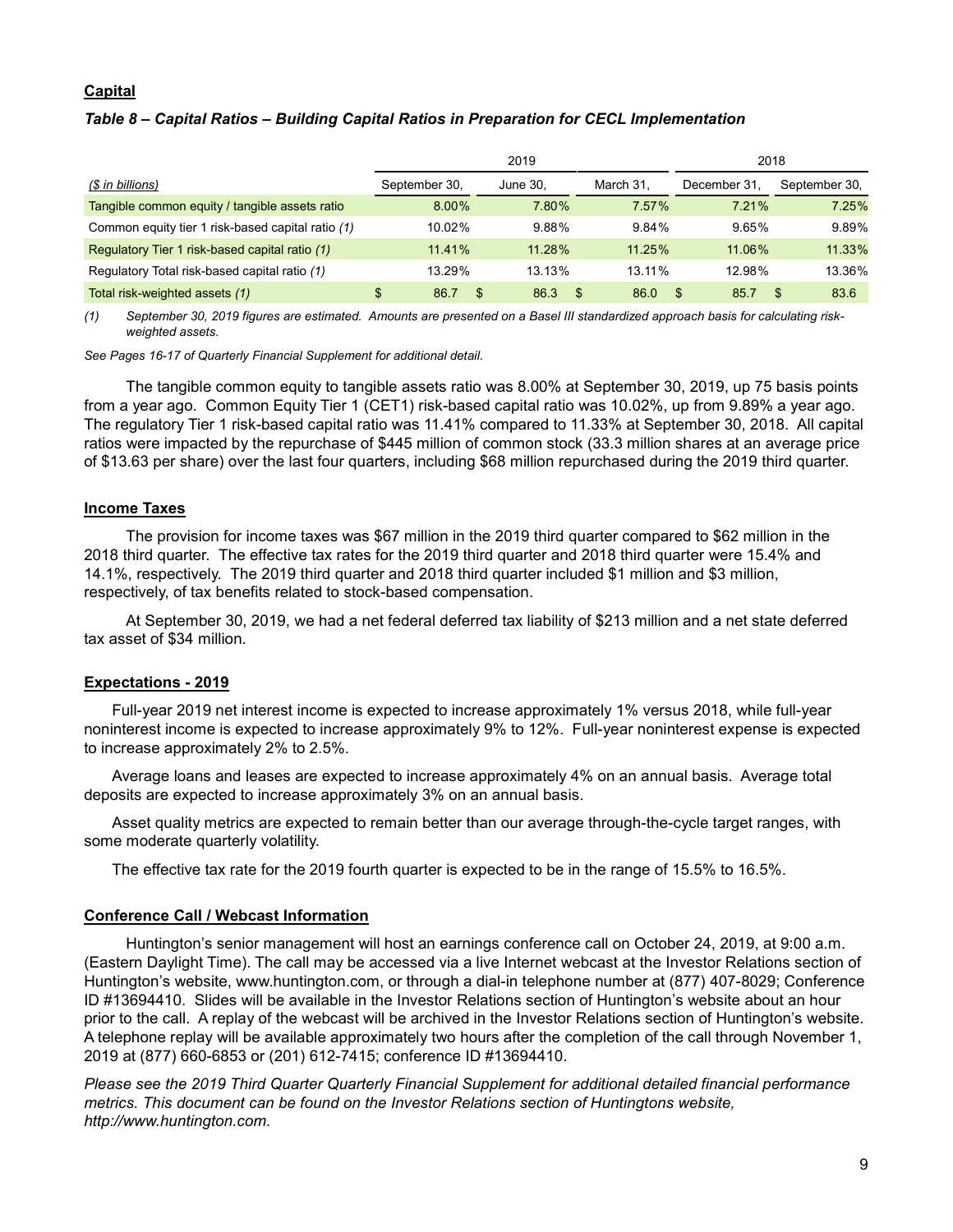## **About Huntington**

Huntington Bancshares Incorporated is a regional bank holding company headquartered in Columbus, Ohio, with \$109 billion of assets and a network of 868 full-service branches, including 12 Private Client Group offices, and 1,442 ATMs across seven Midwestern states. Founded in 1866, The Huntington National Bank and its affiliates provide consumer, small business, commercial, treasury management, wealth management, brokerage, trust, and insurance services. Huntington also provides vehicle finance, equipment finance, national settlement, and capital market services that extend beyond its core states. Visit huntington.com for more information.

# **Caution regarding Forward-Looking Statements**

This communication contains certain forward-looking statements, including, but not limited to, certain plans, expectations, goals, projections, and statements, which are not historical facts and are subject to numerous assumptions, risks, and uncertainties. Statements that do not describe historical or current facts, including statements about beliefs and expectations, are forward-looking statements. Forward-looking statements may be identified by words such as expect, anticipate, believe, intend, estimate, plan, target, goal, or similar expressions, or future or conditional verbs such as will, may, might, should, would, could, or similar variations. The forwardlooking statements are intended to be subject to the safe harbor provided by Section 27A of the Securities Act of 1933, Section 21E of the Securities Exchange Act of 1934, and the Private Securities Litigation Reform Act of 1995.

While there is no assurance that any list of risks and uncertainties or risk factors is complete, below are certain factors which could cause actual results to differ materially from those contained or implied in the forwardlooking statements: changes in general economic, political, or industry conditions; uncertainty in U.S. fiscal and monetary policy, including the interest rate policies of the Federal Reserve Board; volatility and disruptions in global capital and credit markets; movements in interest rates; reform of LIBOR; competitive pressures on product pricing and services; success, impact, and timing of our business strategies, including market acceptance of any new products or services implementing our "Fair Play" banking philosophy; the nature, extent, timing, and results of governmental actions, examinations, reviews, reforms, regulations, and interpretations, including those related to the Dodd-Frank Wall Street Reform and Consumer Protection Act and the Basel III regulatory capital reforms, as well as those involving the OCC, Federal Reserve, FDIC, and CFPB; and other factors that may affect our future results. Additional factors that could cause results to differ materially from those described above can be found in our 2018 Annual Report on Form 10-K, as well as our subsequent Securities and Exchange Commission ("SEC") filings, which are on file with the SEC and available in the "Investor Relations" section of our website, http://www.huntington.com, under the heading "Publications and Filings."

All forward-looking statements speak only as of the date they are made and are based on information available at that time. We do not assume any obligation to update forward-looking statements to reflect circumstances or events that occur after the date the forward-looking statements were made or to reflect the occurrence of unanticipated events except as required by federal securities laws. As forward-looking statements involve significant risks and uncertainties, caution should be exercised against placing undue reliance on such statements.

# **Basis of Presentation**

## Use of Non-GAAP Financial Measures

This document contains GAAP financial measures and non-GAAP financial measures where management believes it to be helpful in understanding Huntington's results of operations or financial position. Where non-GAAP financial measures are used, the comparable GAAP financial measure, as well as the reconciliation to the comparable GAAP financial measure, can be found in this document, conference call slides, or the Form 8-K related to this document, all of which can be found in the Investor Relations section of Huntington's website, http://www.huntington.com.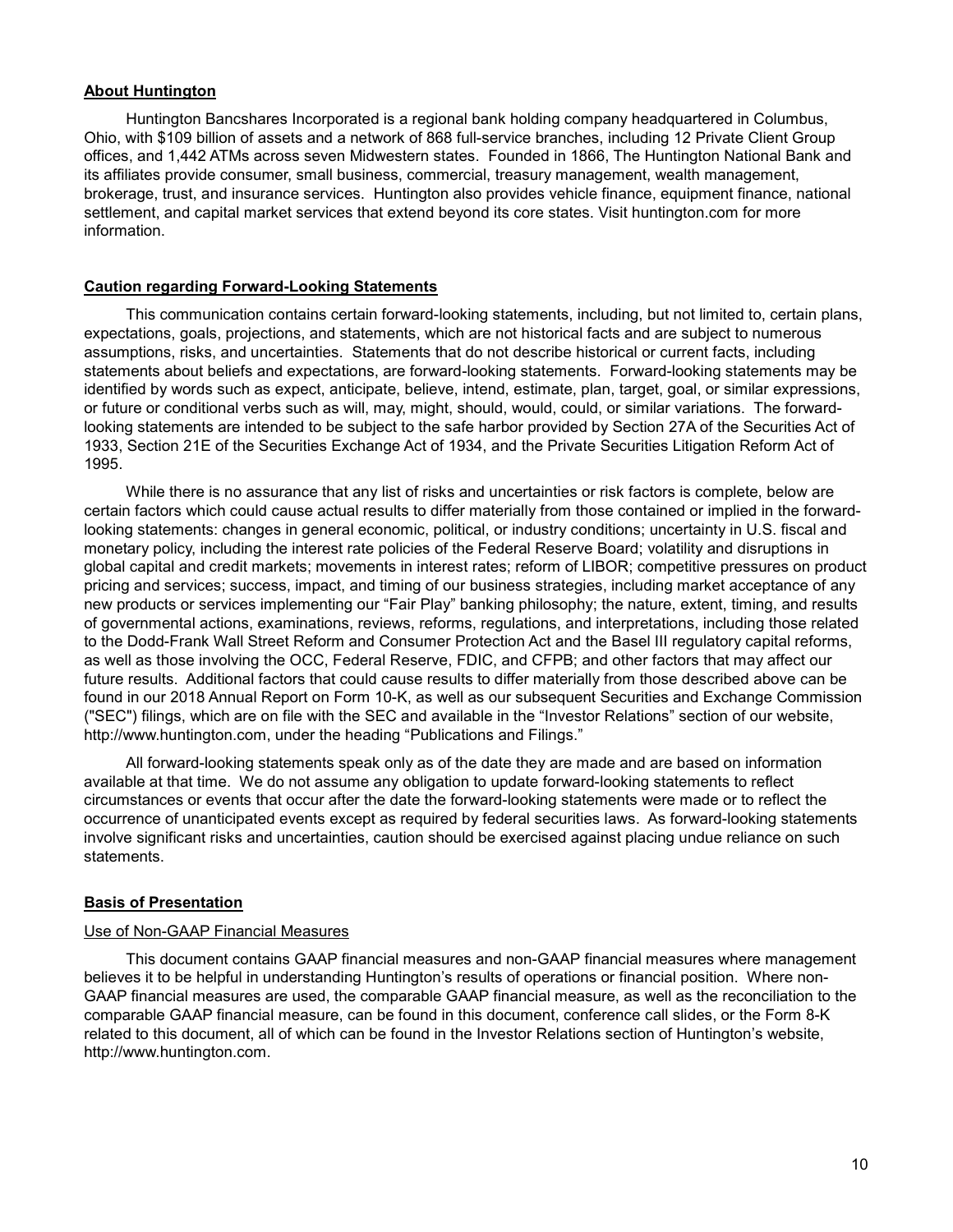## Annualized Data

Certain returns, yields, performance ratios, or quarterly growth rates are presented on an "annualized" basis. This is done for analytical and decision-making purposes to better discern underlying performance trends when compared to full-year or year-over-year amounts. For example, loan and deposit growth rates, as well as net charge-off percentages, are most often expressed in terms of an annual rate like 8%. As such, a 2% growth rate for a quarter would represent an annualized 8% growth rate.

## Fully-Taxable Equivalent Interest Income and Net Interest Margin

Income from tax-exempt earning assets is increased by an amount equivalent to the taxes that would have been paid if this income had been taxable at statutory rates. This adjustment puts all earning assets, most notably tax-exempt municipal securities and certain lease assets, on a common basis that facilitates comparison of results to results of competitors.

## Earnings per Share Equivalent Data

Significant income or expense items may be expressed on a per common share basis. This is done for analytical and decision-making purposes to better discern underlying trends in total corporate earnings per share performance excluding the impact of such items. Investors may also find this information helpful in their evaluation of our financial performance against published earnings per share mean estimate amounts, which typically exclude the impact of Significant Items. Earnings per share equivalents are usually calculated by applying an effective tax rate to a pre-tax amount to derive an after-tax amount, which is divided by the average shares outstanding during the respective reporting period. Occasionally, when the item involves special tax treatment, the after-tax amount is disclosed separately, with this then being the amount used to calculate the earnings per share equivalent.

# Rounding

Please note that columns of data in this document may not add due to rounding.

## **Significant Items**

From time to time, revenue, expenses, or taxes are impacted by items judged by management to be outside of ordinary banking activities and/or by items that, while they may be associated with ordinary banking activities, are so unusually large that their outsized impact is believed by management at that time to be infrequent or short term in nature. We refer to such items as "Significant Items". Most often, these Significant Items result from factors originating outside the company – e.g., regulatory actions/assessments, windfall gains, changes in accounting principles, one-time tax assessments/refunds, and litigation actions. In other cases they may result from management decisions associated with significant corporate actions out of the ordinary course of business – e.g., merger/restructuring charges, recapitalization actions, and goodwill impairment.

Even though certain revenue and expense items are naturally subject to more volatility than others due to changes in market and economic environment conditions, as a general rule volatility alone does not define a Significant Item. For example, changes in the provision for credit losses, gains/losses from investment activities, and asset valuation write-downs reflect ordinary banking activities and are, therefore, typically excluded from consideration as a Significant Item.

Management believes the disclosure of "Significant Items", when appropriate, aids analysts/investors in better understanding corporate performance and trends so that they can ascertain which of such items, if any, they may wish to include/exclude from their analysis of the company's performance - i.e., within the context of determining how that performance differed from their expectations, as well as how, if at all, to adjust their estimates of future performance accordingly. To this end, management has adopted a practice of listing "Significant Items" in our external disclosure documents (e.g., earnings press releases, quarterly performance discussions, investor presentations, and Forms 10-Q and 10-K).

"Significant Items" for any particular period are not intended to be a complete list of items that may materially impact current or future period performance. A number of items could materially impact these periods, including those which may be described from time to time in Huntington's filings with the Securities and Exchange Commission.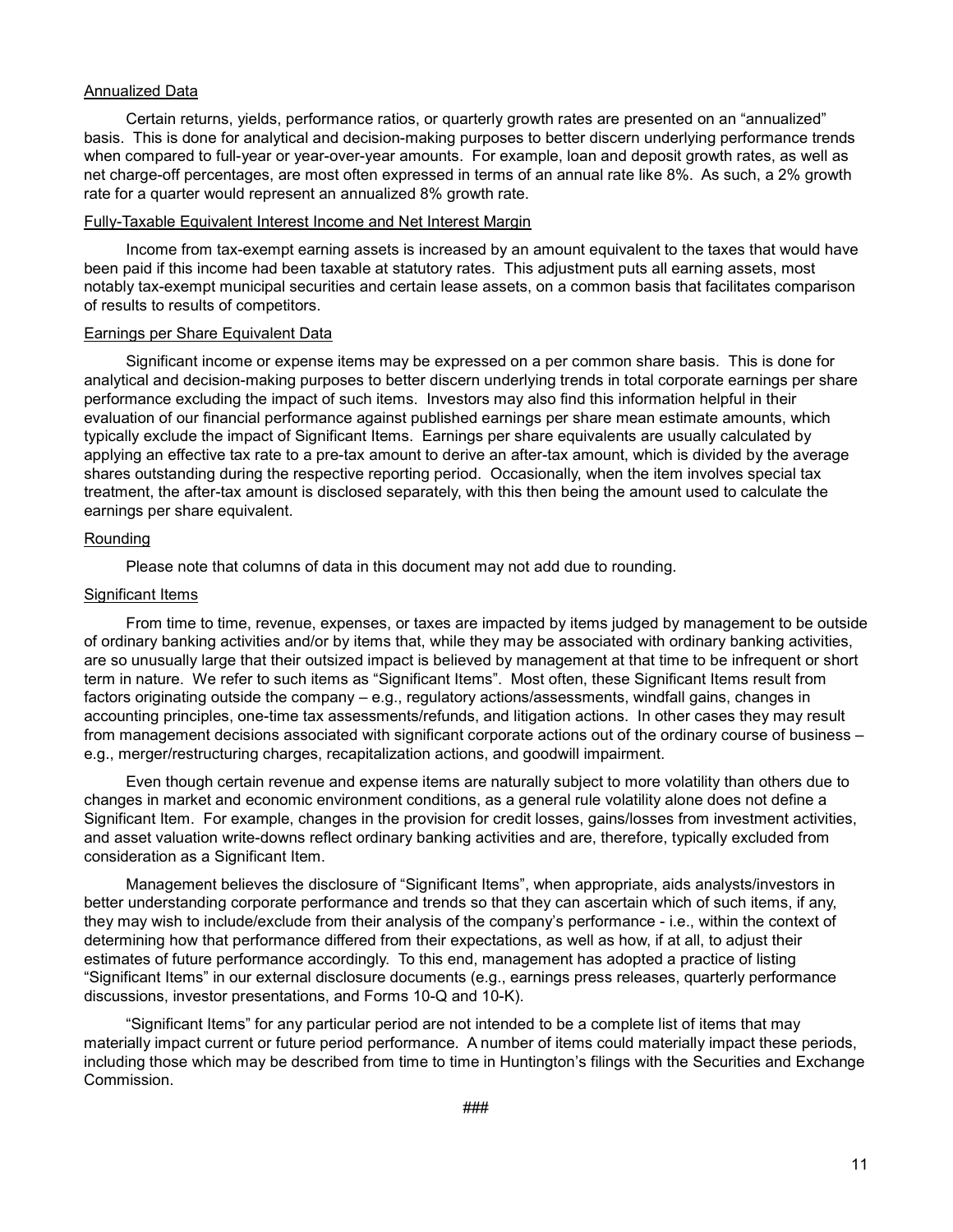# **HUNTINGTON BANCSHARES INCORPORATED Quarterly Financial Supplement September 30, 2019 Table of Contents**

| <b>Quarterly Key Statistics</b>                                                                                  | $\overline{1}$   |
|------------------------------------------------------------------------------------------------------------------|------------------|
| <b>Year to Date Key Statistics</b>                                                                               | $\overline{2}$   |
| <b>Consolidated Balance Sheets</b>                                                                               | $\overline{4}$   |
| <b>Loans and Leases Composition</b>                                                                              | $\overline{2}$   |
| <b>Deposits Composition</b>                                                                                      | $6 \overline{6}$ |
| <b>Consolidated Quarterly Average Balance Sheets</b>                                                             | $\overline{1}$   |
| Consolidated Quarterly Net Interest Margin - Interest Income / Expense                                           | $\underline{8}$  |
| <b>Consolidated Quarterly Net Interest Margin - Yield</b>                                                        | $\overline{9}$   |
| <b>Selected Quarterly Income Statement Data</b>                                                                  | 10               |
| <b>Quarterly Mortgage Banking Income</b>                                                                         | $\overline{11}$  |
| <b>Quarterly Credit Reserves Analysis</b>                                                                        | 12               |
| <b>Quarterly Net Charge-Off Analysis</b>                                                                         | 13               |
| Quarterly Nonaccrual Loans and Leases (NALs) and Nonperforming Assets (NPAs)                                     | 14               |
| Quarterly Accruing Past Due Loans and Leases and Accruing and Nonaccruing Troubled Debt Restructured Loans       | 15               |
| Quarterly Capital Under Current Regulatory Standards (Basel III) and Other Capital Data                          | <u>16</u>        |
| Quarterly Common Stock Summary, Non-Regulatory Capital, and Other Data                                           | 17               |
| <b>Consolidated Year to Date Average Balance Sheets</b>                                                          | <u>18</u>        |
| Consolidated Year to Date Net Interest Margin - Interest Income / Expense                                        | 19               |
| Consolidated Year to Date Net Interest Margin - Yield                                                            | $\overline{20}$  |
| Selected Year to Date Income Statement Data                                                                      | 21               |
| Year to Date Mortgage Banking Income                                                                             | 22               |
| Year to Date Credit Reserves Analysis                                                                            | 23               |
| <b>Year to Date Net Charge-Off Analysis</b>                                                                      | 24               |
| Year to Date Nonaccrual Loans and Leases (NALs) and Nonperforming Assets (NPAs)                                  | 25               |
| Year to Date Accruing Past Due Loans and Leases and Accruing and Nonaccruing Troubled Debt Restructured<br>Loans | 26               |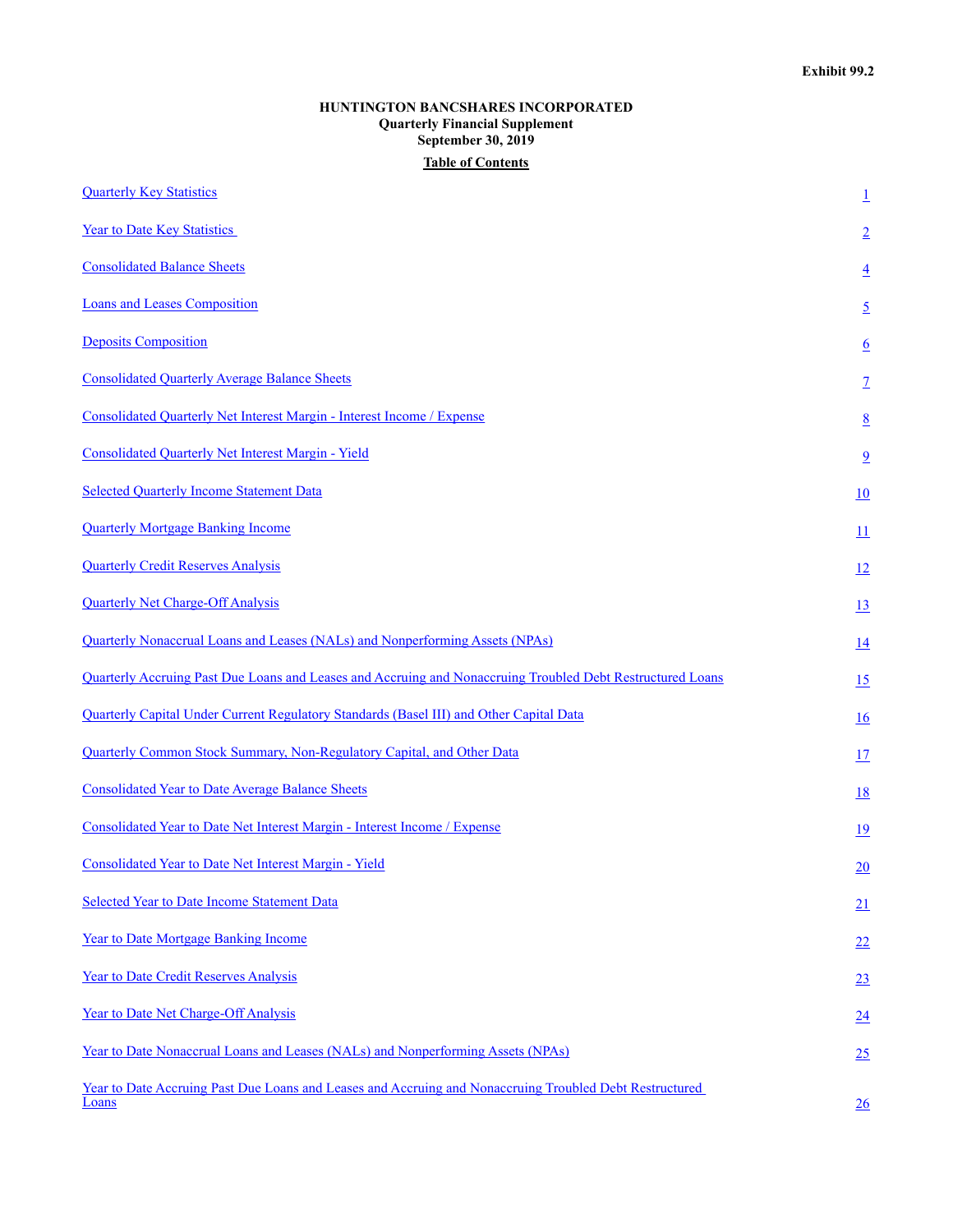## **Notes:**

The preparation of financial statement data in conformity with accounting principles generally accepted in the United States (GAAP) requires management to make estimates and assumptions that affect amounts reported. Actual results could differ from those estimates. Certain prior period amounts have been reclassified to conform to the current period's presentation.

### Fully-Taxable Equivalent Basis

Interest income, yields, and ratios on a FTE basis are considered non-GAAP financial measures. Management believes net interest income on a FTE basis provides a more accurate picture of the interest margin for comparison purposes. The FTE basis also allows management to assess the comparability of revenue arising from both taxable and tax-exempt sources. The FTE basis assumes a federal statutory tax rate of 21 percent.

### Non-Regulatory Capital Ratios

In addition to capital ratios defined by banking regulators, the Company considers various other measures when evaluating capital utilization and adequacy, including:

- Tangible common equity to tangible assets, and
- Tangible common equity to risk-weighted assets using Basel III definition.

These non-regulatory capital ratios are viewed by management as useful additional methods of reflecting the level of capital available to withstand unexpected market conditions. Additionally, presentation of these ratios allows readers to compare the Company's capitalization to other financial services companies. These ratios differ from capital ratios defined by banking regulators principally in that the numerator excludes preferred securities, the nature and extent of which varies among different financial services companies. These ratios are not defined in GAAP or federal banking regulations. As a result, these non-regulatory capital ratios disclosed by the Company may be considered non-GAAP financial measures.

Because there are no standardized definitions for these non-regulatory capital ratios, the Company's calculation methods may differ from those used by other financial services companies. Also, there may be limits in the usefulness of these measures to investors. As a result, the Company encourages readers to consider the consolidated financial statements and other financial information contained in the related press release in their entirety, and not to rely on any single financial measure.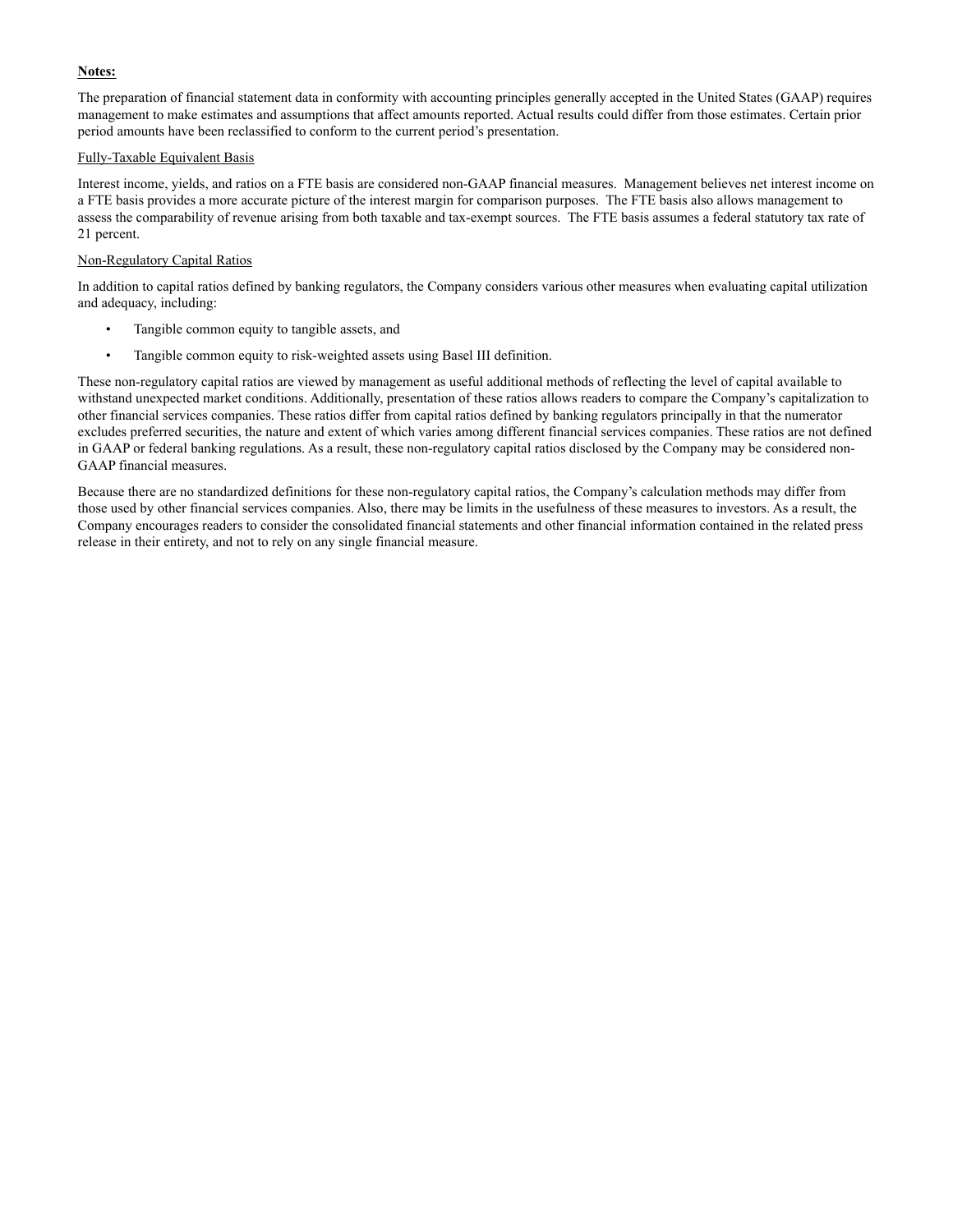### <span id="page-13-0"></span>Huntington Bancshares Incorporated Quarterly Key Statistics *(Unaudited)*

|                                                                    |               | Three Months Ended |                      |           |               |               |                     |                |
|--------------------------------------------------------------------|---------------|--------------------|----------------------|-----------|---------------|---------------|---------------------|----------------|
| (dollar amounts in millions, except per share data, share count in |               | September 30,      |                      | June 30,  |               | September 30, | Percent Changes vs. |                |
| thousands)                                                         |               | 2019               |                      | 2019      |               | 2018          | 2Q19                | 3Q18           |
| Net interest income (2)                                            | <sup>\$</sup> | 805                | \$                   | 819       | \$            | 810           | (2)%                | (1)%           |
| FTE adjustment                                                     |               | (6)                |                      | (7)       |               | (8)           | 14                  | 25             |
| Net interest income                                                |               | 799                |                      | 812       |               | 802           | (2)                 |                |
| Provision for credit losses                                        |               | 82                 |                      | 59        |               | 53            | 39                  | 55             |
| Noninterest income                                                 |               | 389                |                      | 374       |               | 342           | $\overline{4}$      | 14             |
| Noninterest expense                                                |               | 667                |                      | 700       |               | 651           | (5)                 | $\overline{c}$ |
| Income before income taxes                                         |               | 439                |                      | 427       |               | 440           | 3                   |                |
| Provision for income taxes                                         |               | 67                 |                      | 63        |               | 62            | 6                   | 8              |
| Net income                                                         |               | 372                |                      | 364       |               | 378           | $\overline{2}$      | (2)            |
| Dividends on preferred shares                                      |               | 18                 |                      | 18        |               | 18            |                     |                |
| Net income applicable to common shares                             | \$            | 354                | $\sqrt{\frac{2}{5}}$ | 346       | $\frac{1}{2}$ | 360           | $2\frac{9}{6}$      | (2)%           |
| Net income per common share - diluted                              | \$            | 0.34               | \$                   | 0.33      | \$            | 0.33          | $3\%$               | $3\%$          |
| Cash dividends declared per common share                           |               | 0.15               |                      | 0.14      |               | 0.14          | $\overline{7}$      | $\overline{7}$ |
| Tangible book value per common share at end of period              |               | 8.25               |                      | 7.97      |               | 7.06          | 4                   | 17             |
| Number of common shares repurchased                                |               | 5,213              |                      | 11,344    |               | 43,670        | (54)                | (88)           |
| Average common shares - basic                                      |               | 1,034,940          |                      | 1,044,802 |               | 1,084,536     | (1)                 | (5)            |
| Average common shares - diluted                                    |               | 1,051,273          |                      | 1,060,280 |               | 1,103,740     | (1)                 | (5)            |
| Ending common shares outstanding                                   |               | 1,032,755          |                      | 1,037,841 |               | 1,061,529     |                     | (3)            |
| Return on average assets                                           |               | 1.37%              |                      | 1.36 %    |               | 1.42%         |                     |                |
| Return on average common shareholders' equity                      |               | 13.4               |                      | 13.5      |               | 14.3          |                     |                |
| Return on average tangible common shareholders' equity (1)         |               | 17.3               |                      | 17.7      |               | 19.0          |                     |                |
| Net interest margin (2)                                            |               | 3.20               |                      | 3.31      |               | 3.32          |                     |                |
| Efficiency ratio (3)                                               |               | 54.7               |                      | 57.6      |               | 55.3          |                     |                |
| Effective tax rate                                                 |               | 15.4               |                      | 14.6      |               | 14.1          |                     |                |
| Average total assets                                               | \$            | 108,166            |                      | \$107,479 | \$            | 105,355       | $\mathbf{1}$        | 3              |
| Average earning assets                                             |               | 99,692             |                      | 99,188    |               | 96,753        | 1                   | 3              |
| Average loans and leases                                           |               | 75,096             |                      | 74,932    |               | 72,751        |                     | 3              |
| Average loans and leases - linked quarter annualized growth        |               | 0.9%               |                      | $0.8 \%$  |               | 4.8%          |                     |                |
| rate                                                               |               |                    |                      |           |               |               |                     |                |
| Average total deposits                                             | $\mathbb{S}$  | 82,249             | \$                   | 81,718    | \$            | 81,498        | $\mathbf{1}$        | $\mathbf{1}$   |
| Average core deposits (4)                                          |               | 79,335             |                      | 78,723    |               | 77,680        | 1                   | $\overline{2}$ |
| Average core deposits - linked quarter annualized growth<br>rate   |               | 3.1%               |                      | $(1.6)\%$ |               | 12.2%         |                     |                |
| Average shareholders' equity                                       |               | 11,714             |                      | 11,475    |               | 11,156        | $\overline{2}$      | 5              |
| Average common total shareholders' equity                          |               | 10,510             |                      | 10,272    |               | 9,953         | $\sqrt{2}$          | 6              |
| Average tangible common shareholders' equity                       |               | 8,323              |                      | 8,075     |               | 7,713         | 3                   | 8              |
| Total assets at end of period                                      |               | 108,735            |                      | 108,247   |               | 105,652       |                     | 3              |
| Total shareholders' equity at end of period                        |               | 11,909             |                      | 11,668    |               | 10,934        | $\overline{2}$      | 9              |
| NCOs as a % of average loans and leases                            |               | 0.39%              |                      | $0.25 \%$ |               | 0.16%         |                     |                |
| <b>NAL</b> ratio                                                   |               | 0.58               |                      | 0.57      |               | 0.50          |                     |                |
| NPA ratio (5)                                                      |               | 0.64               |                      | 0.61      |               | 0.55          |                     |                |
| Allowance for loan and lease losses (ALLL) as a % of total         |               | 1.05               |                      | 1.03      |               | 1.04          |                     |                |
| loans and leases at the end of period                              |               | 10.02              |                      | 9.88      |               |               |                     |                |
| Common equity tier 1 risk-based capital ratio (6)                  |               |                    |                      |           |               | 9.89          |                     |                |
| Tangible common equity / tangible asset ratio (7)                  |               | 8.00               |                      | 7.80      |               | 7.25          |                     |                |

*See Notes to the Year to Date and Quarterly Key Statistics.*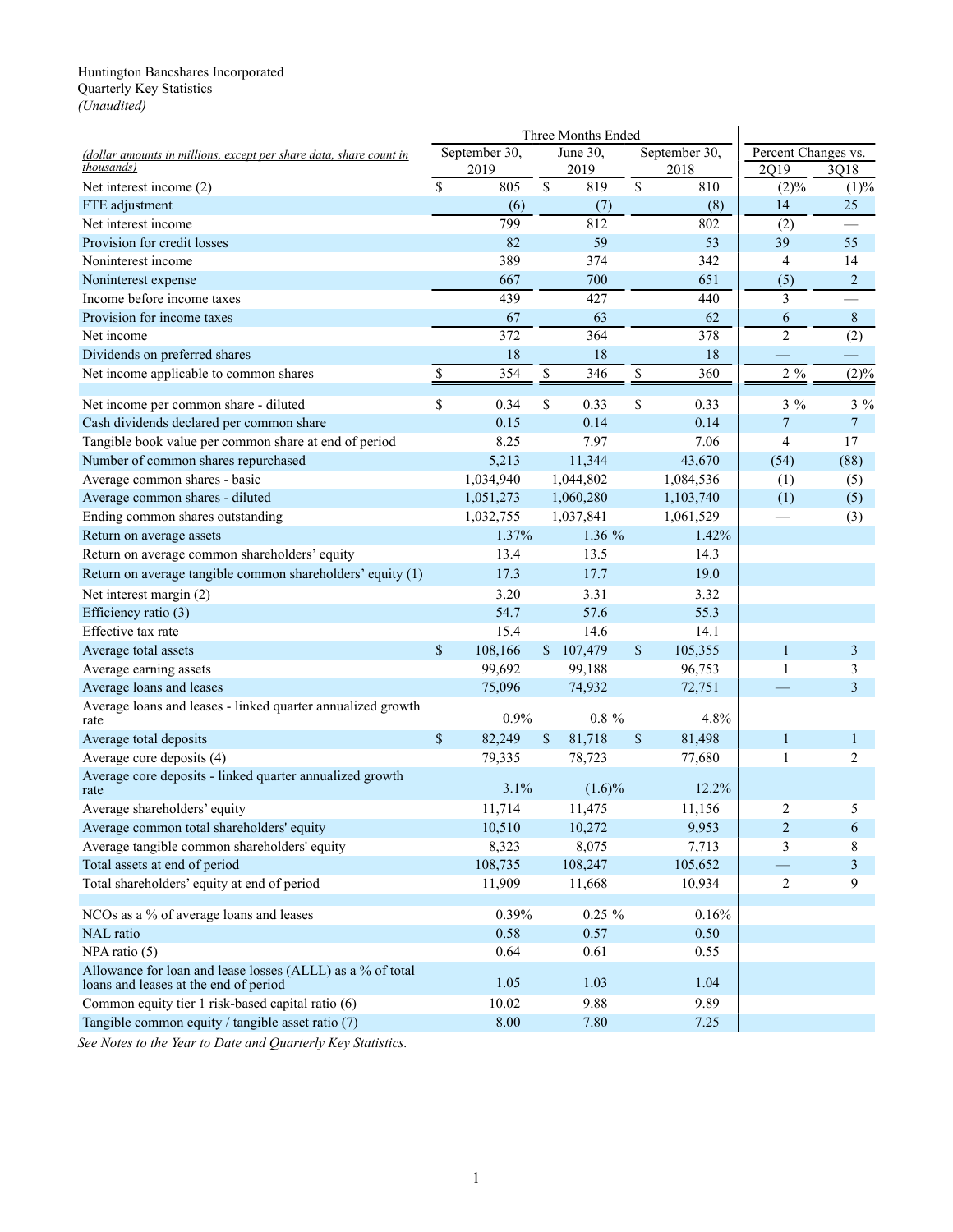### <span id="page-14-0"></span>Huntington Bancshares Incorporated Year to Date Key Statistics *(Unaudited)*

|                                                                                  |               | Nine Months Ended September 30, |                          |                    | Change               |                 |                         |  |
|----------------------------------------------------------------------------------|---------------|---------------------------------|--------------------------|--------------------|----------------------|-----------------|-------------------------|--|
| (dollar amounts in millions, except per share data, share count in<br>thousands) |               | 2019                            |                          | 2018               |                      | Amount          | Percent                 |  |
| Net interest income (2)                                                          | $\mathsf{\$}$ | 2,453                           | $\overline{\mathcal{S}}$ | 2,378              | $\mathsf{\$}$        | $\overline{75}$ | 3%                      |  |
| FTE adjustment                                                                   |               | (20)                            |                          | (22)               |                      | 2               | 9                       |  |
| Net interest income                                                              |               | $\overline{2,433}$              |                          | $\overline{2,356}$ |                      | $\overline{77}$ | $\overline{\mathbf{3}}$ |  |
| Provision for credit losses                                                      |               | 208                             |                          | 175                |                      | 33              | 19                      |  |
| Noninterest income                                                               |               | 1,082                           |                          | 992                |                      | 90              | 9                       |  |
| Noninterest expense                                                              |               | 2,020                           |                          | 1,936              |                      | 84              | 4                       |  |
| Income before income taxes                                                       |               | 1,287                           |                          | 1,237              |                      | $\overline{50}$ | $\overline{4}$          |  |
| Provision for income taxes                                                       |               | 193                             |                          | 178                |                      | 15              | 8                       |  |
| Net Income                                                                       |               | 1,094                           |                          | 1,059              |                      | $\overline{35}$ | $\overline{3}$          |  |
| Dividends on preferred shares                                                    |               | 55                              |                          | 51                 |                      | 4               | $8\,$                   |  |
| Net income applicable to common shares                                           | $\mathcal{S}$ | 1,039                           | $\mathbf{\$\}$           | 1,008              | $\sqrt{\frac{2}{5}}$ | $\overline{31}$ | 3%                      |  |
| Net income per common share - diluted                                            | $\mathbb{S}$  | 0.98                            | $\mathbb{S}$             | 0.90               | \$                   | 0.08            | 9%                      |  |
| Cash dividends declared per common share                                         |               | 0.43                            |                          | 0.36               |                      | 0.07            | 19                      |  |
| Average common shares - basic                                                    |               | 1,042,246                       |                          | 1,090,570          |                      | (48, 324)       | (4)                     |  |
| Average common shares - diluted                                                  |               | 1,059,064                       |                          | 1,116,978          |                      | (57, 914)       | (5)                     |  |
| Return on average assets                                                         |               | 1.36%                           |                          | 1.35%              |                      |                 |                         |  |
| Return on average common shareholders' equity                                    |               | 13.6                            |                          | 13.5               |                      |                 |                         |  |
| Return on average tangible common shareholders' equity (1)                       |               | 17.7                            |                          | 18.0               |                      |                 |                         |  |
| Net interest margin (2)                                                          |               | 3.30                            |                          | 3.31               |                      |                 |                         |  |
| Efficiency ratio (3)                                                             |               | 56.0                            |                          | 56.2               |                      |                 |                         |  |
| Effective tax rate                                                               |               | 15.0                            |                          | 14.4               |                      |                 |                         |  |
| Average total assets                                                             | \$            | 107,721                         | \$                       | 104,680            | $\mathbb{S}$         | 3,041           | 3                       |  |
| Average earning assets                                                           |               | 99,366                          |                          | 96,182             |                      | 3,184           | 3                       |  |
| Average loans and leases                                                         |               | 74,936                          |                          | 71,716             |                      | 3,220           | $\overline{4}$          |  |
| Average total deposits                                                           |               | 82,244                          |                          | 79,261             |                      | 2,983           | $\overline{4}$          |  |
| Average core deposits (4)                                                        |               | 79,031                          |                          | 75,501             |                      | 3,530           | 5                       |  |
| Average shareholders' equity                                                     |               | 11,450                          |                          | 11,116             |                      | 334             | $\overline{\mathbf{3}}$ |  |
| Average common total shareholders' equity                                        |               | 10,247                          |                          | 9,959              |                      | 288             | 3                       |  |
| Average tangible common shareholders' equity                                     |               | 8,050                           |                          | 7,710              |                      | 340             | $\overline{4}$          |  |
| NCOs as a % of average loans and leases                                          |               | 0.34%                           |                          | 0.18%              |                      |                 |                         |  |
| NAL ratio                                                                        |               | 0.58                            |                          | 0.50               |                      |                 |                         |  |
| $NPA$ ratio $(5)$                                                                |               | 0.64                            |                          | 0.55               |                      |                 |                         |  |
|                                                                                  |               |                                 |                          |                    |                      |                 |                         |  |

*See Notes to the Year to Date and Quarterly Key Statistics.*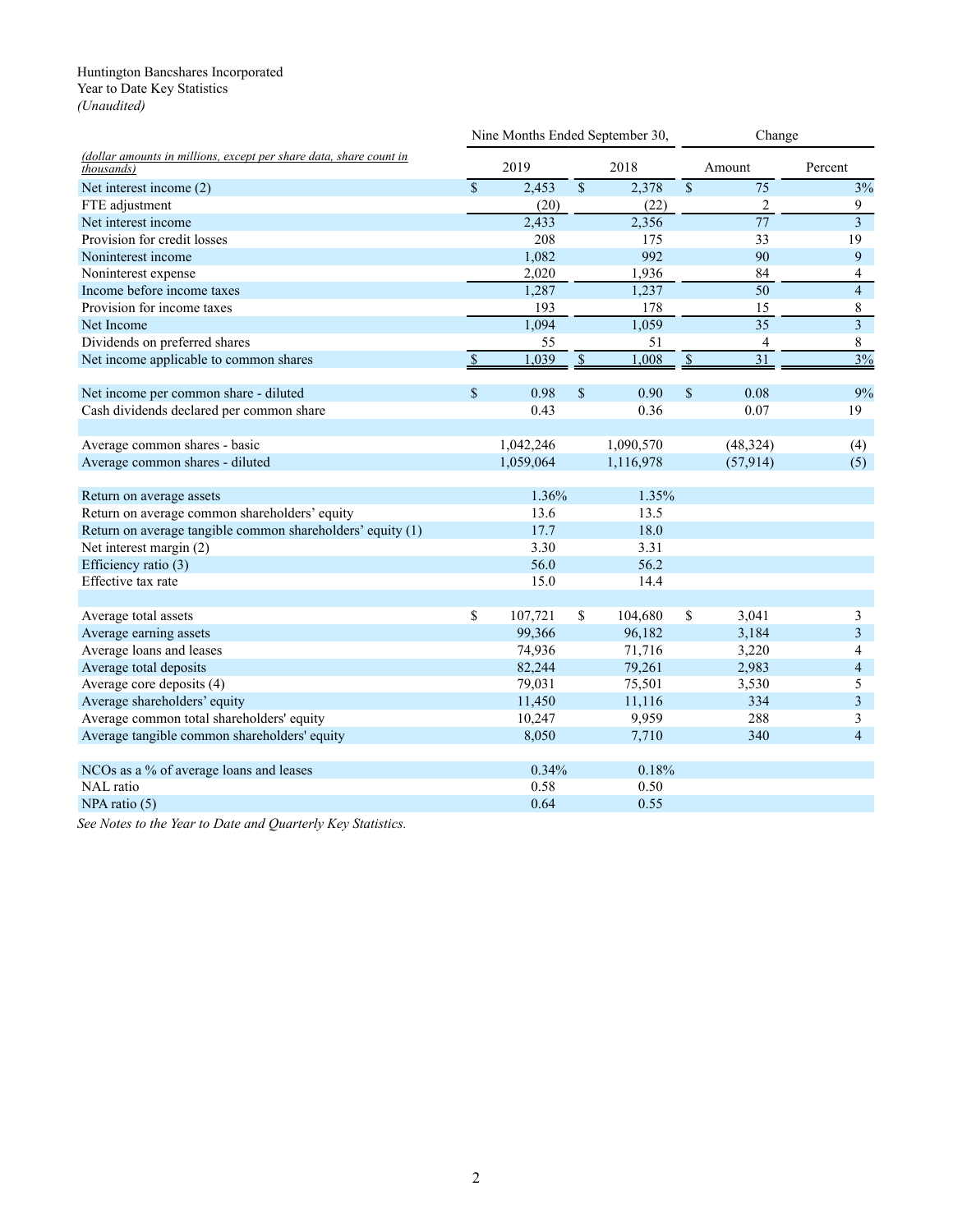#### **Key Statistics Footnotes**

- (1) Net income applicable to common shares excluding expense for amortization of intangibles for the period divided by average tangible common shareholders' equity. Average tangible common shareholders' equity equals average total common shareholders' equity less average intangible assets and goodwill. Expense for amortization of intangibles and average intangible assets are net of deferred tax liability, and calculated assuming a 21% tax rate.
- (2) On a fully-taxable equivalent (FTE) basis assuming a 21% tax rate.
- (3) Noninterest expense less amortization of intangibles divided by the sum of FTE net interest income and noninterest income excluding securities gains (losses).
- (4) Includes noninterest-bearing and interest-bearing demand deposits, money market deposits, savings and other domestic deposits, and core certificates of deposit.
- (5) NPAs include other real estate owned.
- (6) September 30, 2019, figures are estimated.
- (7) Tangible common equity (total common equity less goodwill and other intangible assets) divided by tangible assets (total assets less goodwill and other intangible assets). Other intangible assets are net of deferred tax liability, calculated at a 21% tax rate.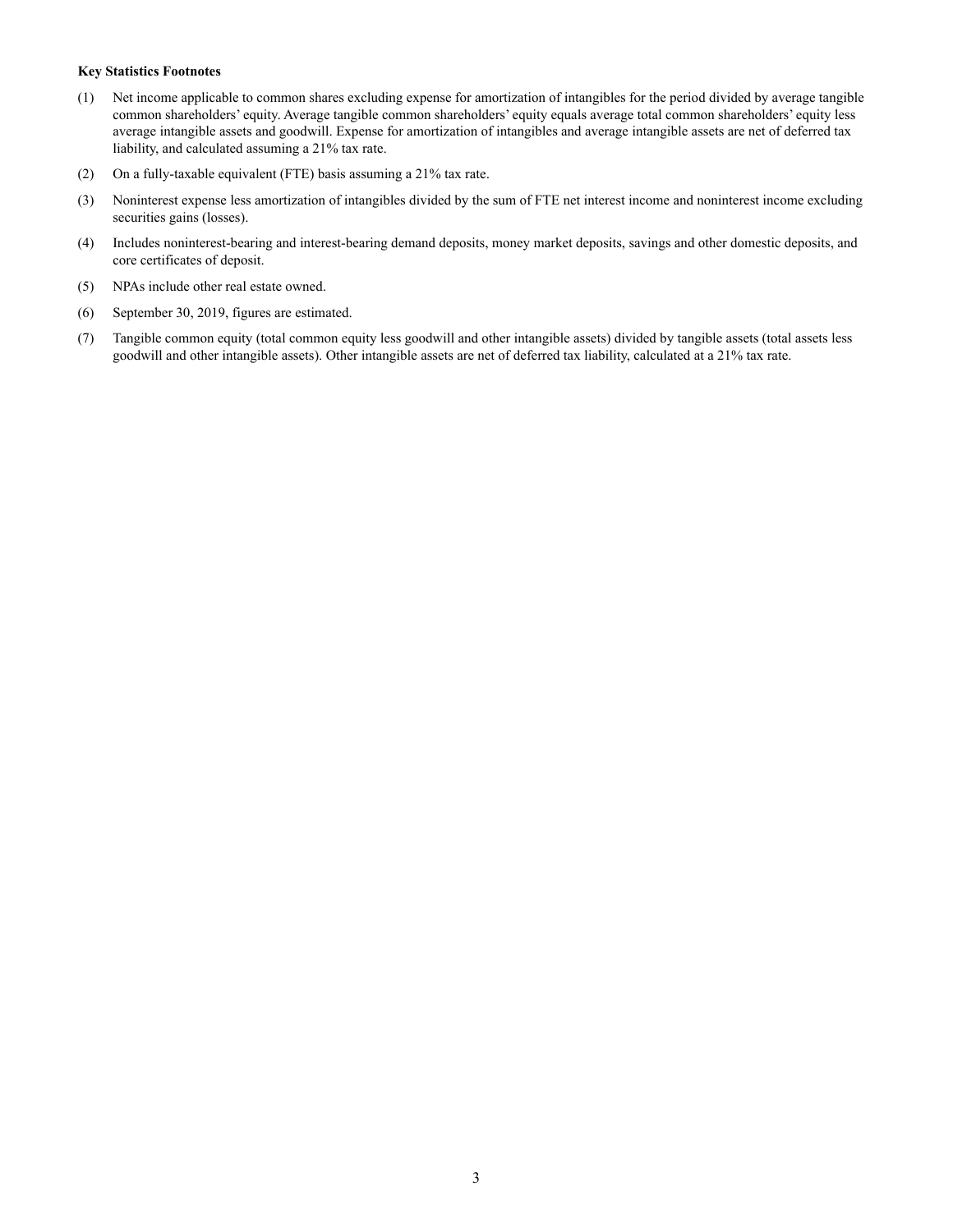#### <span id="page-16-0"></span>Huntington Bancshares Incorporated Consolidated Balance Sheets

|                                                   | September 30,                        |     | December 31,  |                 |  |
|---------------------------------------------------|--------------------------------------|-----|---------------|-----------------|--|
| (dollar amounts in millions)                      | 2019                                 |     | 2018          | Percent Changes |  |
|                                                   | (Unaudited)                          |     |               |                 |  |
| Assets                                            |                                      |     |               |                 |  |
| Cash and due from banks                           | \$<br>1,018                          | \$  | 1,108         | (8)%            |  |
| Interest-bearing deposits in Federal Reserve Bank | 618                                  |     | 1,564         | (60)            |  |
| Interest-bearing deposits in banks                | 122                                  |     | 53            | 130             |  |
| Trading account securities                        | 118                                  |     | 105           | 12              |  |
| Available-for-sale securities                     | 14,286                               |     | 13,780        | 4               |  |
| Held-to-maturity securities                       | 8,430                                |     | 8,565         | (2)             |  |
| Other securities                                  | 455                                  |     | 565           | (19)            |  |
| Loans held for sale                               | 1,064                                |     | 804           | 32              |  |
| Loans and leases (1)                              | 74,892                               |     | 74,900        |                 |  |
| Allowance for loan and lease losses               | (783)                                |     | (772)         | (1)             |  |
| Net loans and leases                              | 74,109                               |     | 74,128        |                 |  |
| Bank owned life insurance                         | 2,532                                |     | 2,507         | $\mathbf{1}$    |  |
| Premises and equipment                            | 775                                  |     | 790           | (2)             |  |
| Goodwill                                          | 1,990                                |     | 1,989         |                 |  |
| Service rights and other intangible assets        | 455                                  |     | 535           | (15)            |  |
| Other assets                                      | 2,763                                |     | 2,288         | 21              |  |
| <b>Total</b> assets                               | \$<br>108,735                        | -\$ | 108,781       | $-$ %           |  |
|                                                   |                                      |     |               |                 |  |
| Liabilities and shareholders' equity              |                                      |     |               |                 |  |
| Liabilities                                       |                                      |     |               |                 |  |
| Deposits (2)                                      | \$<br>82,395                         | -\$ | 84,774        | (3)%            |  |
| Short-term borrowings                             | 2,173                                |     | 2,017         | $\,8\,$         |  |
| Long-term debt                                    | 9,874                                |     | 8,625         | 14              |  |
| Other liabilities                                 | 2,384                                |     | 2,263         | 5               |  |
| <b>Total liabilities</b>                          | 96,826                               |     | 97,679        | (1)             |  |
| Shareholders' equity                              |                                      |     |               |                 |  |
| Preferred stock                                   | 1,203                                |     | 1,203         |                 |  |
| Common stock                                      | 10                                   |     | 11            | (9)             |  |
| Capital surplus                                   | 8,980                                |     | 9,181         | (2)             |  |
| Less treasury shares, at cost                     | (55)                                 |     | (45)          | (22)            |  |
| Accumulated other comprehensive loss              | (175)                                |     | (609)         | 71              |  |
| Retained earnings (deficit)                       | 1,946                                |     | 1,361         | 43              |  |
| Total shareholders' equity                        | 11,909                               |     | 11,102        | $\overline{7}$  |  |
| Total liabilities and shareholders' equity        | $\boldsymbol{\mathsf{S}}$<br>108,735 | \$  | 108,781       | $-$ %           |  |
|                                                   |                                      |     |               |                 |  |
| Common shares authorized (par value of \$0.01)    | 1,500,000,000                        |     | 1,500,000,000 |                 |  |
| Common shares outstanding                         | 1,032,755,207                        |     | 1,046,767,252 |                 |  |
| Treasury shares outstanding                       | 4,548,310                            |     | 3,817,385     |                 |  |
| Preferred stock, authorized shares                | 6,617,808                            |     | 6,617,808     |                 |  |
| Preferred shares outstanding                      | 740,500                              |     | 740,500       |                 |  |

(1) See page 5 for detail of loans and leases.

(2) See page 6 for detail of deposits.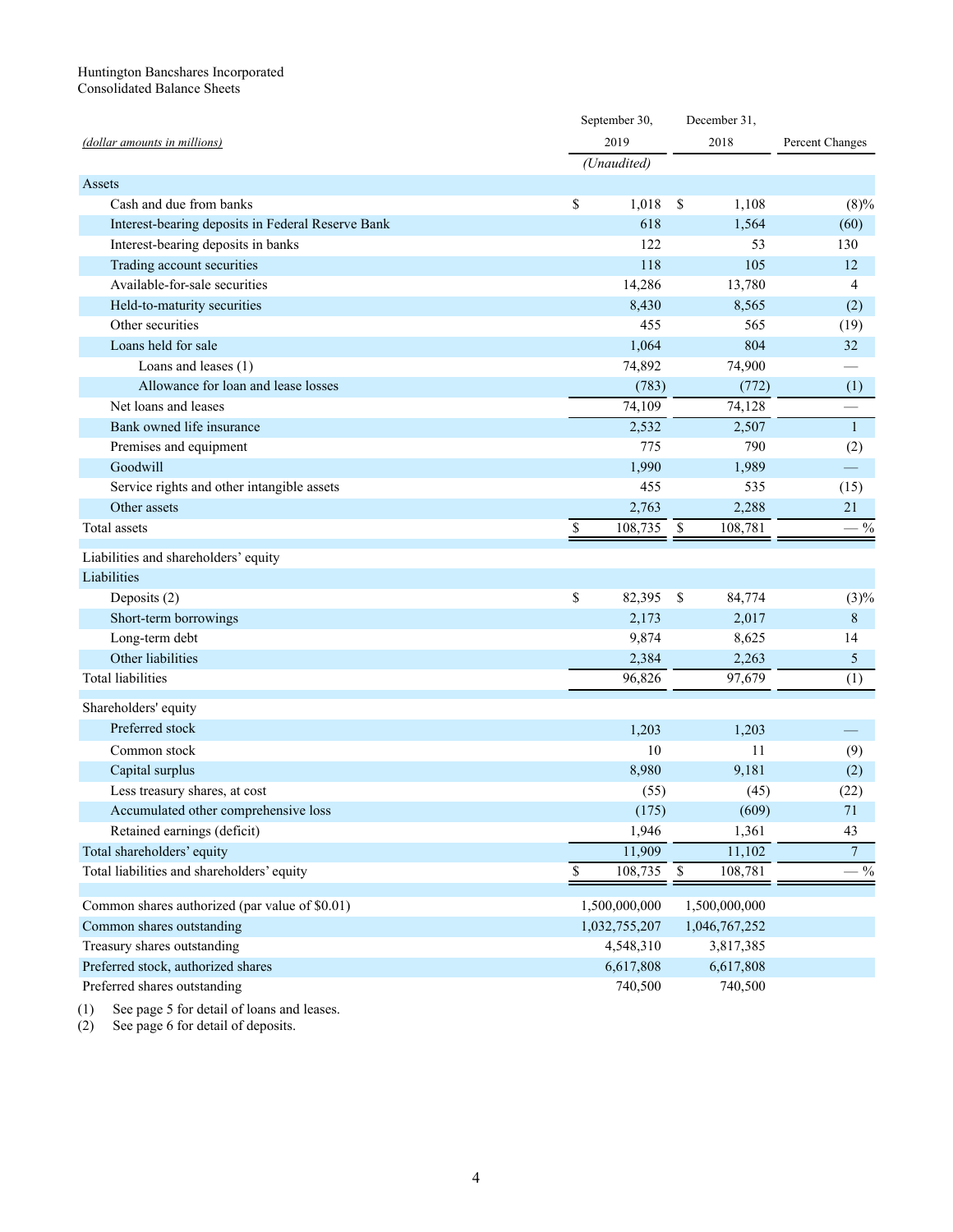#### <span id="page-17-0"></span>Huntington Bancshares Incorporated Loans and Leases Composition *(Unaudited)*

|                              | September 30,                      |      | June 30,                |                | March 31.    |                | December 31,  |                | September 30,                   |                |
|------------------------------|------------------------------------|------|-------------------------|----------------|--------------|----------------|---------------|----------------|---------------------------------|----------------|
| (dollar amounts in millions) | 2019                               |      | 2019                    |                | 2019         |                | 2018          |                | 2018                            |                |
| Ending Balances by Type:     |                                    |      |                         |                |              |                |               |                |                                 |                |
| <b>Total loans</b>           |                                    |      |                         |                |              |                |               |                |                                 |                |
| Commercial:                  |                                    |      |                         |                |              |                |               |                |                                 |                |
| Commercial and industrial    | 30,394<br>\$                       | 41%  | \$<br>30,608            | 41%            | S.<br>30,972 | 41%            | 30,605<br>\$  | 41%            | <sup>\$</sup><br>29,196         | 40%            |
| Commercial real estate:      |                                    |      |                         |                |              |                |               |                |                                 |                |
| Construction                 | 1,157                              | 2    | 1,146                   |                | 1,152        | 2              | 1,185         | $\overline{c}$ | 1,111                           | 2              |
| Commercial                   | 5,698                              | 8    | 5,742                   | 8              | 5,643        | 8              | 5,657         | 8              | 5,962                           | 8              |
| Commercial real estate       | 6,855                              | 10   | 6,888                   | 9              | 6,795        | 10             | 6,842         | 10             | 7,073                           | 10             |
| Total commercial             | 37,249                             | 51   | 37,496                  | 50             | 37,767       | 51             | 37,447        | 51             | 36,269                          | 50             |
| Consumer:                    |                                    |      |                         |                |              |                |               |                |                                 |                |
| Automobile                   | 12,292                             | 15   | 12,173                  | 16             | 12,272       | 16             | 12,429        | 16             | 12,375                          | 17             |
| Home equity                  | 9,300                              | 12   | 9,419                   | 12             | 9,551        | 13             | 9,722         | 13             | 9,850                           | 13             |
| Residential mortgage         | 11,247                             | 15   | 11,182                  | 15             | 10,885       | 14             | 10,728        | 14             | 10,459                          | 14             |
| RV and marine                | 3,553                              | 5    | 3,492                   | 5              | 3,344        | 4              | 3,254         | 4              | 3,152                           | 4              |
| Other consumer               | 1,251                              | 2    | 1,271                   | $\overline{2}$ | 1,260        | $\overline{2}$ | 1,320         | 2              | 1,265                           | $\overline{2}$ |
| Total consumer               | 37,643                             | 49   | 37,537                  | 50             | 37,312       | 49             | 37,453        | 49             | 37,101                          | 50             |
| Total loans and leases       | 74,892                             | 100% | 75,033<br><sup>\$</sup> | 100%           | 75,079       | 100%           | 74,900<br>\$  | 100%           | 73,370<br><sup>\$</sup>         | 100%           |
|                              | $\mathcal{C}_{\text{antambar}}$ 20 |      | $L_{1}$ $\sim$ 20       |                | $M$ orob 21  |                | Dagambar $21$ |                | $\mathcal{C}_{\text{antambar}}$ |                |

|                                              |     | September 30. |      | June 30. |        |      | March 31. |        |      |      | December 31. |      |               | September 30. |      |  |
|----------------------------------------------|-----|---------------|------|----------|--------|------|-----------|--------|------|------|--------------|------|---------------|---------------|------|--|
| (dollar amounts in millions)                 |     | 2019          |      | 2019     |        |      | 2019      |        |      | 2018 |              |      | 2018          |               |      |  |
| Ending Balances by Business Segment:         |     |               |      |          |        |      |           |        |      |      |              |      |               |               |      |  |
| Consumer and Business Banking                | \$  | 21,963        | 30%  | \$       | 22,128 | 30%  | \$        | 22,175 | 29%  | S    | 22,333       | 30%  | S             | 22,271        | 30%  |  |
| Commercial Banking                           |     | 27,090        | 36   |          | 27,311 | 36   |           | 27,554 | 37   |      | 27,191       | 36   |               | 26,465        | 36   |  |
| Vehicle Finance                              |     | 19,484        | 26   |          | 19,417 | 26   |           | 19,332 | 26   |      | 19,434       | 26   |               | 18,880        | 26   |  |
| <b>RBHPCG</b>                                |     | 6,294         | 8    |          | 6,179  | 8    |           | 5,954  | 8    |      | 5,886        | 8    |               | 5,734         | 8    |  |
| Treasury / Other                             |     | 61            |      |          | (2)    |      |           | 64     |      |      | 56           |      |               | 20            |      |  |
| Total loans and leases                       | S   | 74,892        | 100% | \$       | 75,033 | 100% | \$.       | 75,079 | 100% | \$.  | 74,900       | 100% | <sup>\$</sup> | 73,370        | 100% |  |
|                                              |     |               |      |          |        |      |           |        |      |      |              |      |               |               |      |  |
| <b>Average Balances by Business Segment:</b> |     |               |      |          |        |      |           |        |      |      |              |      |               |               |      |  |
| Consumer and Business Banking                | \$. | 22,092        | 30%  | \$       | 22,139 | 30%  | \$        | 22,241 | 30%  | S    | 22,321       | 30%  | \$            | 22,049        | 30%  |  |
| <b>Commercial Banking</b>                    |     | 27,295        | 36   |          | 27,350 | 36   |           | 27,174 | 36   |      | 26,405       | 36   |               | 26,322        | 36   |  |
| Vehicle Finance                              |     | 19,370        | 26   |          | 19,298 | 26   |           | 19,340 | 26   |      | 19,177       | 26   |               | 18,640        | 26   |  |
| <b>RBHPCG</b>                                |     | 6,237         | 8    |          | 6,054  | 8    |           | 5,920  | 8    |      | 5,793        | 8    |               | 5,641         | 8    |  |
| Treasury / Other                             |     | 102           |      |          | 91     |      |           | 100    |      |      | 126          |      |               | 99            |      |  |
| Total loans and leases                       |     | 75,096        | 100% | \$       | 74,932 | 100% |           | 74,775 | 100% | \$   | 73,822       | 100% | \$            | 72,751        | 100% |  |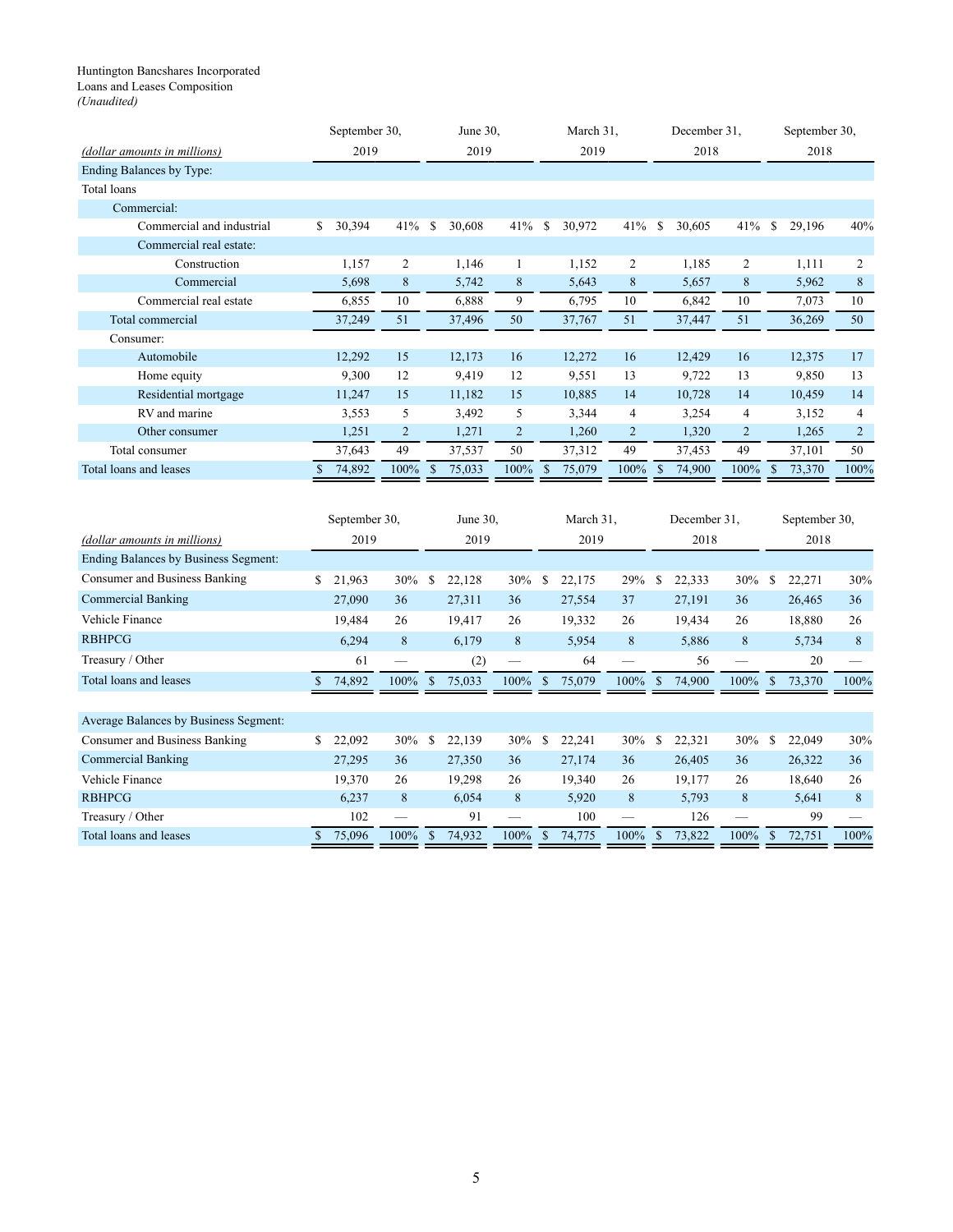#### <span id="page-18-0"></span>Huntington Bancshares Incorporated Deposits Composition *(Unaudited)*

| (dollar amounts in millions)                    | September 30,<br>2019  |                 | June 30,<br>2019 |                          | March 31,<br>2019 |                 | December 31.<br>2018 |                          | September 30,<br>2018 |                |  |
|-------------------------------------------------|------------------------|-----------------|------------------|--------------------------|-------------------|-----------------|----------------------|--------------------------|-----------------------|----------------|--|
| Ending Balances by Type:                        |                        |                 |                  |                          |                   |                 |                      |                          |                       |                |  |
| Demand deposits - noninterest-<br>bearing       | \$20,553               | 25%             | \$19,383         | 24%                      | \$20,036          | 24%             | \$21,783             | 26%                      | \$19,863              | 24%            |  |
| Demand deposits - interest-bearing              | 19,976                 | 24              | 19,085           | 24                       | 19,906            | 24              | 20,042               | 24                       | 19,615                | 24             |  |
| Money market deposits                           | 23,977                 | 29              | 23,952           | 30                       | 22,931            | 28              | 22,721               | 27                       | 21,411                | 26             |  |
| Savings and other domestic<br>deposits          | 9,566                  | 12              | 9,803            | 12                       | 10,277            | 13              | 10,451               | 12                       | 11,604                | 14             |  |
| Core certificates of deposit (1)                | 5,443                  | $\tau$          | 5,703            | $\tau$                   | 6,007             | $\tau$          | 5,924                | $\tau$                   | 5,358                 | $\tau$         |  |
| Total core deposits                             | 79,515                 | 97              | 77,926           | 97                       | 79,157            | 96              | 80,921               | 96                       | 77,851                | 95             |  |
| Other domestic deposits of \$250,000 or<br>more | 326                    |                 | 316              | $\overline{\phantom{0}}$ | 313               | $\mathbf{1}$    | 337                  | $\overline{\phantom{0}}$ | 318                   | 1              |  |
| Brokered deposits and negotiable CDs            | 2,554                  | 3               | 2,640            | 3                        | 2,685             | 3               | 3,516                | $\overline{4}$           | 3,520                 | $\overline{4}$ |  |
| Total deposits                                  | \$82,395               | 100%            | \$80,882         | 100%                     | \$82,155          | 100%            | \$84,774             | 100%                     | \$81,689              | 100%           |  |
| Total core deposits:                            |                        |                 |                  |                          |                   |                 |                      |                          |                       |                |  |
| Commercial                                      | \$35,247               | 44%             | \$33,371         | 43%                      | \$33,546          | 42%             | \$37,268             | 46%                      | \$35,455              | 46%            |  |
| Consumer                                        | 44,268                 | 56              | 44,555           | 57                       | 45,611            | 58              | 43,653               | 54                       | 42,396                | 54             |  |
| Total core deposits                             | \$79,515               | 100%            | \$77,926         | 100%                     | \$79,157          | 100%            | \$80,921             | 100%                     | \$77,851              | 100%           |  |
| Ending Balances by Business Segment:            |                        |                 |                  |                          |                   |                 |                      |                          |                       |                |  |
| Consumer and Business Banking                   | \$51,671               | 63%             | \$51,577         | 64%                      | \$52,354          | 64%             | \$50,300             | 59%                      | \$49,434              | 61%            |  |
| <b>Commercial Banking</b>                       | 21,088                 | 26              | 20,049           | 25                       | 20,543            | 25              | 23,185               | 28                       | 22,288                | 27             |  |
| Vehicle Finance                                 | 363                    | $\qquad \qquad$ | 339              |                          | 327               |                 | 346                  |                          | 348                   |                |  |
| <b>RBHPCG</b>                                   | 6,101                  | $\overline{7}$  | 5,863            | $\overline{7}$           | 5,959             | $\overline{7}$  | 6,809                | $8\phantom{1}$           | 5,783                 | $\overline{7}$ |  |
| Treasury / Other (2)                            | 3,172                  | $\overline{4}$  | 3,054            | $\overline{4}$           | 2,972             | 4               | 4,134                | 5                        | 3,836                 | 5              |  |
| Total deposits                                  | \$82,395               | 100%            | \$80,882         | 100%                     | \$82,155          | 100%            | \$84,774             | 100%                     | \$81.689              | 100%           |  |
|                                                 | September 30,          |                 | June 30.         |                          | March 31,         |                 | December 31.         |                          | September 30,         |                |  |
| (dollar amounts in millions)                    | 2019                   |                 | 2019             |                          | 2019              |                 | 2018                 |                          | 2018                  |                |  |
| Average Balances by Business Segment:           |                        |                 |                  |                          |                   |                 |                      |                          |                       |                |  |
| Consumer and Business Banking                   | \$51,604               | 63%             | \$51,935         | 64%                      | \$50,961          | 62%             | \$50,037             | 61%                      | \$48,659              | 60%            |  |
| <b>Commercial Banking</b>                       | 21,227                 | 26              | 20,361           | 25                       | 21,739            | 26              | 22,673               | 27                       | 22,823                | 28             |  |
| Vehicle Finance                                 | 359                    | $\qquad \qquad$ | 322              | $\overline{\phantom{0}}$ | 305               | $\qquad \qquad$ | 335                  |                          | 337                   |                |  |
| <b>RBHPCG</b>                                   | 5,958                  | $\overline{7}$  | 5,918            | $\overline{7}$           | 5,942             | $\overline{7}$  | 5,936                | $7\phantom{.0}$          | 5,694                 | $\tau$         |  |
| Treasury / Other (2)                            | 3,101                  | $\overline{4}$  | 3,182            | 4                        | 3,825             | 5               | 3,950                | 5                        | 3,985                 | 5              |  |
| Total deposits                                  | $\overline{$8,82,249}$ | 100%            | \$81,718         | 100%                     | \$82,772          | 100%            | \$82,931             | 100%                     | \$81,498              | 100%           |  |

(1) Includes consumer certificates of deposit of \$250,000 or more.<br>
(2) Comprised primarily of national market deposits.

Comprised primarily of national market deposits.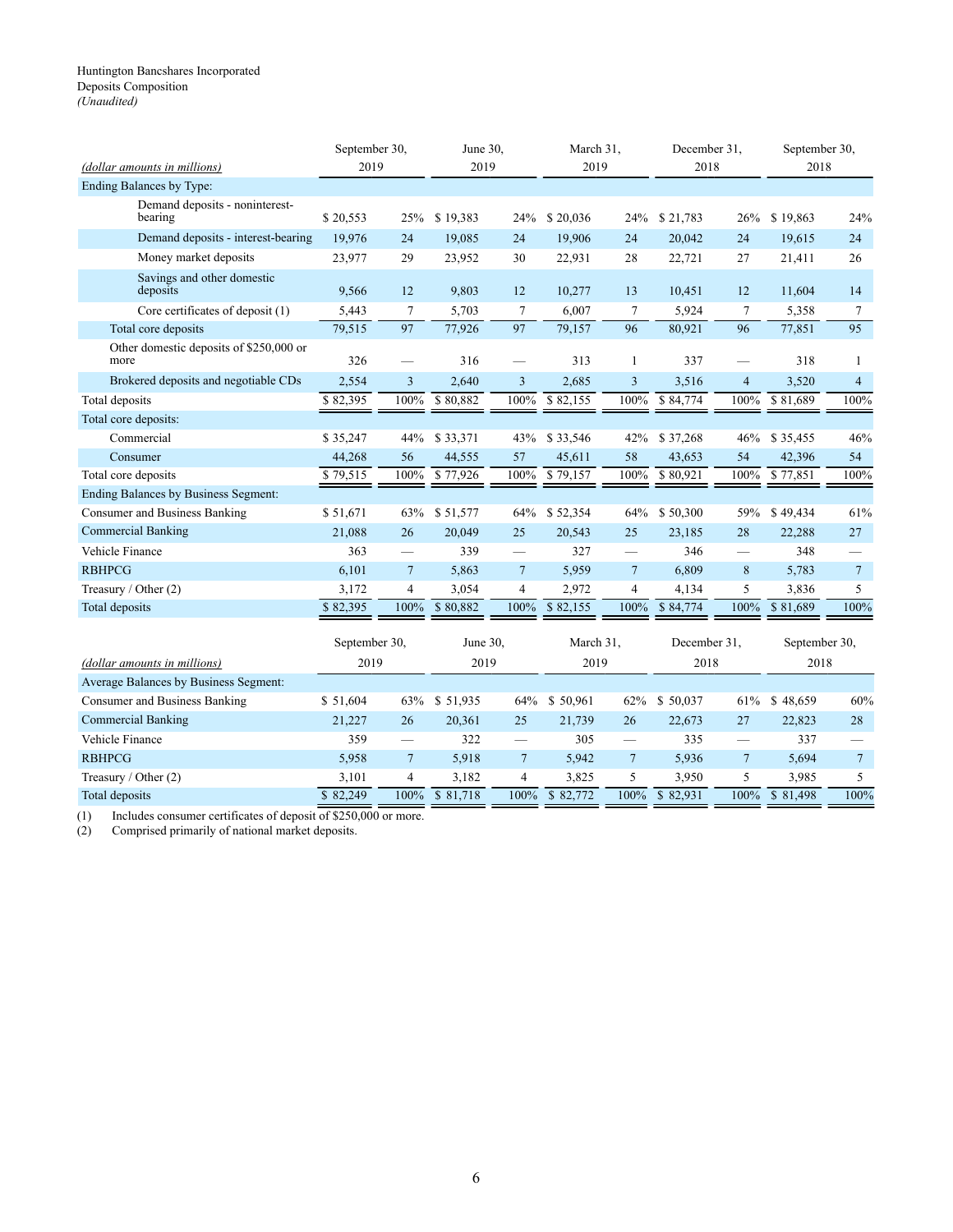<span id="page-19-0"></span>Consolidated Quarterly Average Balance Sheets *(Unaudited)*

|                                                          |              |               |                           |          |                    | Quarterly Average Balances (1) |              |              |               |               |                          |                |
|----------------------------------------------------------|--------------|---------------|---------------------------|----------|--------------------|--------------------------------|--------------|--------------|---------------|---------------|--------------------------|----------------|
|                                                          |              | September 30, |                           | June 30, |                    | March 31.                      |              | December 31, |               | September 30, | Percent Changes vs.      |                |
| (dollar amounts in millions)                             |              | 2019          |                           | 2019     |                    | 2019                           |              | 2018         |               | 2018          | 2Q19                     | 3Q18           |
| Assets                                                   |              |               |                           |          |                    |                                |              |              |               |               |                          |                |
| Interest-bearing deposits in Federal Reserve Bank (2) \$ |              | 514           | \$                        | 518      | \$                 | 501                            | \$           | 483          | \$            |               | (1)%                     | 100%           |
| Interest-bearing deposits in banks                       |              | 149           |                           | 135      |                    | 109                            |              | 97           |               | 83            | 10                       | 80             |
| Securities:                                              |              |               |                           |          |                    |                                |              |              |               |               |                          |                |
| Trading account securities                               |              | 137           |                           | 161      |                    | 138                            |              | 131          |               | 82            | (15)                     | 67             |
| Available-for-sale securities:                           |              |               |                           |          |                    |                                |              |              |               |               |                          |                |
| Taxable                                                  |              | 11,096        |                           | 10,501   |                    | 10,752                         |              | 10,351       |               | 10,469        | 6                        | 6              |
| Tax-exempt                                               |              | 2,820         |                           | 2,970    |                    | 3,048                          |              | 3,176        |               | 3,496         | (5)                      | (19)           |
| Total available-for-sale securities                      |              | 13,916        |                           | 13,471   |                    | 13,800                         |              | 13,527       |               | 13,965        | $\overline{3}$           |                |
| Held-to-maturity securities - taxable                    |              | 8,566         |                           | 8,771    |                    | 8,653                          |              | 8,433        |               | 8,560         | (2)                      |                |
| Other securities                                         |              | 437           |                           | 466      |                    | 536                            |              | 565          |               | 567           | (6)                      | (23)           |
| Total securities                                         |              | 23,056        |                           | 22,869   |                    | 23,127                         |              | 22,656       |               | 23,174        | 1                        | (1)            |
| Loans held for sale                                      |              | 877           |                           | 734      |                    | 700                            |              | 694          |               | 745           | 19                       | 18             |
| Loans and leases: (3)                                    |              |               |                           |          |                    |                                |              |              |               |               |                          |                |
| Commercial:                                              |              |               |                           |          |                    |                                |              |              |               |               |                          |                |
| Commercial and industrial                                |              | 30,632        |                           | 30,644   |                    | 30,546                         |              | 29,557       |               | 28,870        |                          | 6              |
| Commercial real estate:                                  |              |               |                           |          |                    |                                |              |              |               |               |                          |                |
| Construction                                             |              | 1,165         |                           | 1,168    |                    | 1,174                          |              | 1,138        |               | 1,132         |                          | 3              |
| Commercial                                               |              | 5,762         |                           | 5,732    |                    | 5,686                          |              | 5,806        |               | 6,019         | $\mathbf{1}$             | (4)            |
| Commercial real estate                                   |              | 6,927         |                           | 6,900    |                    | 6,860                          |              | 6,944        |               | 7,151         |                          | (3)            |
| Total commercial                                         |              | 37,559        |                           | 37,544   |                    | 37,406                         |              | 36,501       |               | 36,021        |                          | $\overline{4}$ |
| Consumer:                                                |              |               |                           |          |                    |                                |              |              |               |               |                          |                |
| Automobile                                               |              | 12,181        |                           | 12,219   |                    | 12,361                         |              | 12,423       |               | 12,368        | $\overline{\phantom{0}}$ | (2)            |
| Home equity                                              |              | 9,353         |                           | 9,482    |                    | 9,641                          |              | 9,817        |               | 9,873         | (1)                      | (5)            |
| Residential mortgage                                     |              | 11,214        |                           | 11,010   |                    | 10,787                         |              | 10,574       |               | 10,236        | $\overline{c}$           | 10             |
| RV and marine                                            |              | 3,528         |                           | 3,413    |                    | 3,296                          |              | 3,216        |               | 3,016         | 3                        | 17             |
| Other consumer                                           |              | 1,261         |                           | 1,264    |                    | 1,284                          |              | 1,291        |               | 1,237         | $\overline{\phantom{0}}$ | $\overline{c}$ |
| Total consumer                                           |              | 37,537        |                           | 37,388   |                    | 37,369                         |              | 37,321       |               | 36,730        | $\qquad \qquad$          | $\overline{c}$ |
| Total loans and leases                                   |              | 75,096        |                           | 74,932   |                    | 74,775                         |              | 73,822       |               | 72,751        | $\qquad \qquad$          | $\overline{3}$ |
| Allowance for loan and lease losses                      |              | (799)         |                           | (778)    |                    | (780)                          |              | (777)        |               | (759)         | (3)                      | (5)            |
| Net loans and leases                                     |              | 74,297        |                           | 74,154   |                    | 73,995                         |              | 73,045       |               | 71,992        |                          | $\overline{3}$ |
| Total earning assets                                     |              | 99,692        |                           | 99,188   |                    | 99,212                         |              | 97,752       |               | 96,753        | 1                        | 3              |
| Cash and due from banks                                  |              | 817           |                           | 835      |                    | 853                            |              | 909          |               | 1,330         | (2)                      | (39)           |
| Intangible assets                                        |              | 2,240         |                           | 2,252    |                    | 2,265                          |              | 2,288        |               | 2,305         | (1)                      | (3)            |
| All other assets                                         |              | 6,216         |                           | 5,982    |                    | 5,961                          |              | 5,705        |               | 5,726         | $\overline{4}$           | 9              |
| Total assets                                             | S            | 108,166       | \$                        | 107,479  | -\$                | 107,511                        | S            | 105,877      | -S            | 105,355       | $1\%$                    | 3%             |
| Liabilities and shareholders' equity                     |              |               |                           |          |                    |                                |              |              |               |               |                          |                |
| Interest-bearing deposits:                               |              |               |                           |          |                    |                                |              |              |               |               |                          |                |
| Demand deposits - interest-bearing                       | \$           | 19,796        | $\boldsymbol{\mathsf{S}}$ | 19,693   | $\mathbf{\hat{s}}$ | 19,770                         | $\mathbb{S}$ | 19,860       | $\mathcal{S}$ | 19,553        | $1\%$                    | 1%             |
| Money market deposits                                    |              | 24,266        |                           | 23,305   |                    | 22,935                         |              | 22,595       |               | 21,547        | 4                        | 13             |
| Savings and other domestic deposits                      |              | 9,681         |                           | 10,105   |                    | 10,338                         |              | 10,534       |               | 11,434        | (4)                      | (15)           |
| Core certificates of deposit (4)                         |              | 5,666         |                           | 5,860    |                    | 6,052                          |              | 5,705        |               | 4,916         | (3)                      | 15             |
| Other domestic deposits of \$250,000 or more             |              | 315           |                           | 310      |                    | 335                            |              | 346          |               | 285           | $\overline{c}$           | 11             |
| Brokered deposits and negotiable CDs                     |              | 2,599         |                           | 2,685    |                    | 3,404                          |              | 3,507        |               | 3,533         | (3)                      | (26)           |
| Total interest-bearing deposits                          |              | 62,323        |                           | 61,958   |                    | 62,834                         |              | 62,547       |               | 61,268        | 1                        | $\overline{2}$ |
| Short-term borrowings                                    |              | 2,331         |                           | 3,166    |                    | 2,320                          |              | 1,006        |               | 1,732         | (26)                     | 35             |
| Long-term debt                                           |              | 9,536         |                           | 8,914    |                    | 8,979                          |              | 8,871        |               | 8,915         | $\overline{7}$           | $\overline{7}$ |
| Total interest-bearing liabilities                       |              | 74,190        |                           | 74,038   |                    | 74,133                         |              | 72,424       |               | 71,915        | $\overline{\phantom{0}}$ | 3              |
| Demand deposits - noninterest-bearing                    |              | 19,926        |                           | 19,760   |                    | 19,938                         |              | 20,384       |               | 20,230        | $\mathbf{1}$             | (2)            |
| All other liabilities                                    |              | 2,336         |                           | 2,206    |                    | 2,284                          |              | 2,180        |               | 2,054         | 6                        | 14             |
| Shareholders' equity                                     |              | 11,714        |                           | 11,475   |                    | 11,156                         |              | 10,889       |               | 11,156        | $\overline{2}$           | 5              |
| Total liabilities and shareholders' equity               | $\mathbb{S}$ | 108,166       | \$                        | 107,479  | $\mathbf{\hat{s}}$ | 107,511                        | $\mathbb{S}$ | $105,877$ \$ |               | 105,355       | $1\%$                    | 3%             |

(1) Amounts include the effects of hedge and risk management activities associated with the respective asset and liability categories.

(2) Deposits in Federal Reserve Bank were treated as non-earning assets prior to 4Q 2018.

(3) Includes nonaccrual loans.

(4) Includes consumer certificates of deposit of \$250,000 or more.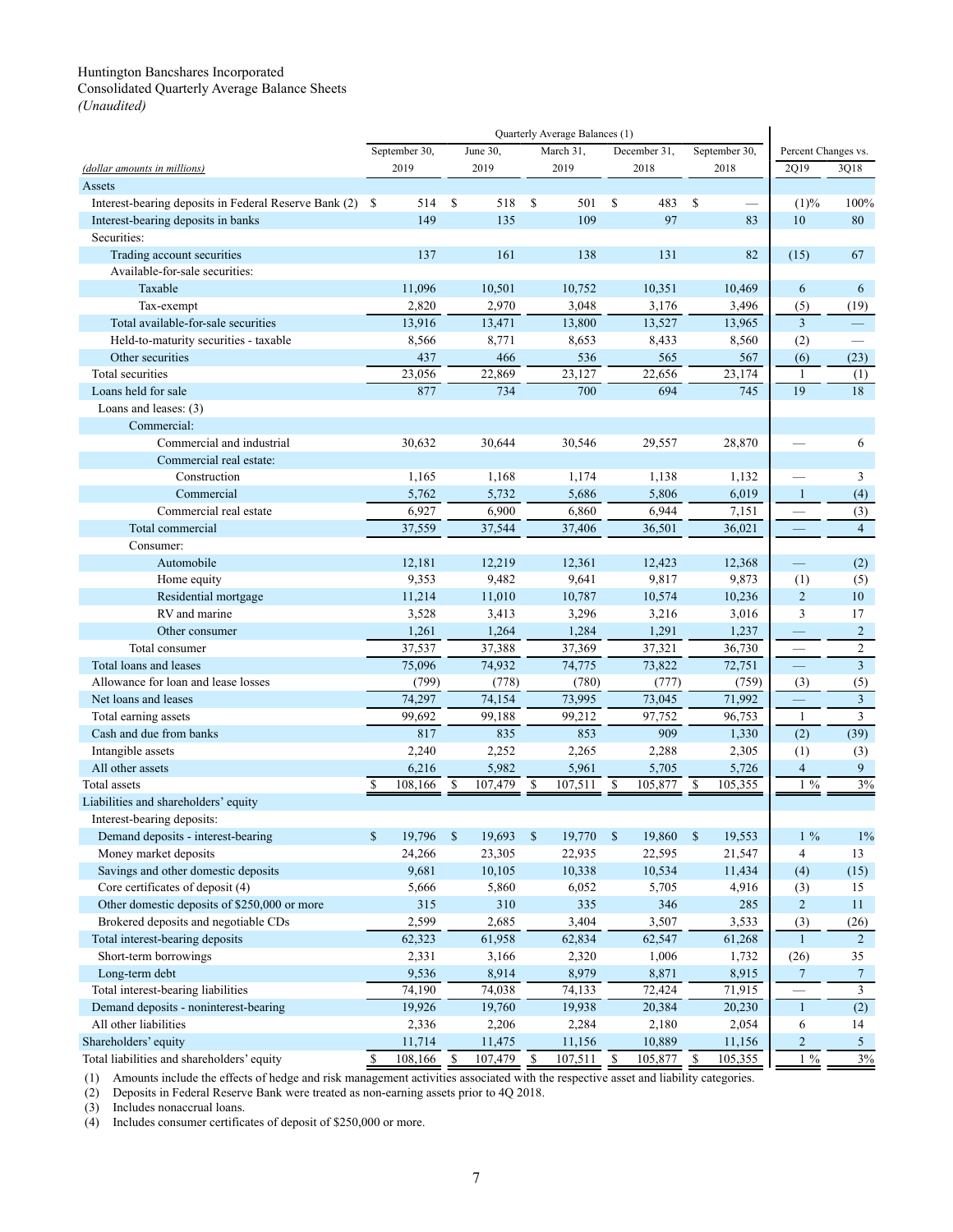<span id="page-20-0"></span>Consolidated Quarterly Net Interest Margin - Interest Income / Expense (1)(2)

*(Unaudited)*

|                                                          | Quarterly Interest Income / Expense |                          |                 |                          |                       |                          |                  |                          |                  |  |  |
|----------------------------------------------------------|-------------------------------------|--------------------------|-----------------|--------------------------|-----------------------|--------------------------|------------------|--------------------------|------------------|--|--|
|                                                          | September 30,                       |                          | June 30,        |                          | March 31,             |                          | December 31,     |                          | September 30,    |  |  |
| (dollar amounts in millions)                             | 2019                                |                          | 2019            |                          | 2019                  |                          | 2018             | 2018                     |                  |  |  |
| Assets                                                   |                                     |                          |                 |                          |                       |                          |                  |                          |                  |  |  |
| Interest-bearing deposits in Federal Reserve Bank (3) \$ | 3                                   | <sup>\$</sup>            | 3               | \$                       | 3                     | \$                       | 3                | \$                       |                  |  |  |
| Interest-bearing deposits in banks                       | $\mathbf{1}$                        |                          |                 |                          | 1                     |                          | $\mathbf{1}$     |                          |                  |  |  |
| Securities:                                              |                                     |                          |                 |                          |                       |                          |                  |                          |                  |  |  |
| Trading account securities                               |                                     |                          | $\mathbf{1}$    |                          | 1                     |                          | 1                |                          |                  |  |  |
| Available-for-sale securities:                           |                                     |                          |                 |                          |                       |                          |                  |                          |                  |  |  |
| Taxable                                                  | 74                                  |                          | 72              |                          | 76                    |                          | 70               |                          | 69               |  |  |
| Tax-exempt                                               | 26                                  |                          | 27              |                          | 28                    |                          | 33               |                          | 30               |  |  |
| Total available-for-sale securities                      | 100                                 |                          | $\overline{99}$ |                          | 104                   |                          | $\overline{103}$ |                          | $\overline{99}$  |  |  |
| Held-to-maturity securities - taxable                    | 54                                  |                          | 56              |                          | 54                    |                          | 52               |                          | 52               |  |  |
| Other securities                                         | 3                                   |                          | $\overline{4}$  |                          | 6                     |                          | 5                |                          | $\boldsymbol{7}$ |  |  |
| Total securities                                         | 157                                 |                          | 160             |                          | 165                   |                          | 161              |                          | 158              |  |  |
| Loans held for sale                                      | 9                                   |                          | $\overline{7}$  |                          | $\overline{7}$        |                          | $\overline{7}$   |                          | 8                |  |  |
| Loans and leases:                                        |                                     |                          |                 |                          |                       |                          |                  |                          |                  |  |  |
| Commercial:                                              |                                     |                          |                 |                          |                       |                          |                  |                          |                  |  |  |
| Commercial and industrial                                | 358                                 |                          | 373             |                          | 375                   |                          | 363              |                          | 342              |  |  |
| Commercial real estate:                                  |                                     |                          |                 |                          |                       |                          |                  |                          |                  |  |  |
| Construction                                             | 16                                  |                          | 17              |                          | 16                    |                          | 16               |                          | 15               |  |  |
| Commercial                                               | 68                                  |                          | 71              |                          | 71                    |                          | 74               |                          | 72               |  |  |
| Commercial real estate                                   | 84                                  |                          | $\overline{88}$ |                          | 87                    |                          | 90               |                          | 87               |  |  |
| Total commercial                                         | 442                                 |                          | 461             |                          | 462                   |                          | 453              |                          | 429              |  |  |
| Consumer:                                                |                                     |                          |                 |                          |                       |                          |                  |                          |                  |  |  |
| Automobile                                               | 126                                 |                          | 123             |                          | 120                   |                          | 122              |                          | 117              |  |  |
| Home equity                                              | 127                                 |                          | 131             |                          | 133                   |                          | 135              |                          | 130              |  |  |
| Residential mortgage                                     | 107                                 |                          | 106             |                          | 104                   |                          | 101              |                          | 97               |  |  |
| RV and marine                                            | 44                                  |                          | 42              |                          | 40                    |                          | 41               |                          | 39               |  |  |
| Other consumer                                           | 42                                  |                          | 42              |                          | 42                    |                          | 40               |                          | 37               |  |  |
| Total consumer                                           | 446                                 |                          | 444             |                          | 439                   |                          | 439              |                          | 420              |  |  |
| Total loans and leases                                   | 888                                 |                          | 905             |                          | 901                   |                          | 892              |                          | 849              |  |  |
| Total earning assets                                     | $\mathbf S$<br>1,058                | $\mathbb{S}$             | 1,075           | $\sqrt{3}$               | 1,077                 | $\overline{\mathcal{S}}$ | 1,064            | $\mathbb S$              | 1,015            |  |  |
| Liabilities                                              |                                     |                          |                 |                          |                       |                          |                  |                          |                  |  |  |
| Interest-bearing deposits:                               |                                     |                          |                 |                          |                       |                          |                  |                          |                  |  |  |
| Demand deposits - interest-bearing                       | \$<br>29                            | $\mathcal{S}$            | 28              | $\mathbf S$              | 27                    | \$                       | 25               | \$                       | 22               |  |  |
| Money market deposits                                    | 73                                  |                          | 67              |                          | 59                    |                          | 52               |                          | 42               |  |  |
| Savings and other domestic deposits                      | 5                                   |                          | 6               |                          | 6                     |                          | 5                |                          | $\tau$           |  |  |
| Core certificates of deposit (4)                         | 31                                  |                          | 32              |                          | 31                    |                          | 29               |                          | 23               |  |  |
| Other domestic deposits of \$250,000 or more             |                                     |                          | $\mathbf{1}$    |                          | $\mathcal{D}$         |                          | $\mathbf{1}$     |                          | $\mathbf{1}$     |  |  |
| Brokered deposits and negotiable CDs                     | 15                                  |                          | 16              |                          | 20                    |                          | 20               |                          | 17               |  |  |
| Total interest-bearing deposits                          | 154                                 |                          | 150             |                          | 145                   |                          | 132              |                          | 112              |  |  |
| Short-term borrowings                                    | 13                                  |                          | 19              |                          | 14                    |                          | 6                |                          | 9                |  |  |
| Long-term debt                                           | 86                                  |                          | 87              |                          | 89                    |                          | 85               |                          | 84               |  |  |
| Total interest bearing liabilities                       | $\overline{253}$                    |                          | 256             |                          | 248                   |                          | $\overline{223}$ |                          | $\overline{205}$ |  |  |
| Demand deposits - noninterest-bearing                    |                                     |                          |                 |                          |                       |                          |                  |                          |                  |  |  |
| Net interest income                                      | 805<br>$\overline{\$}$              | $\overline{\mathcal{S}}$ | 819             | $\overline{\mathcal{S}}$ | $829$ $\overline{\$}$ |                          | 841              | $\overline{\mathcal{S}}$ | 810              |  |  |

(1) Fully-taxable equivalent (FTE) income and expense calculated assuming a 21% tax rate. See page 10 for the FTE adjustment.

(2) Amounts include the effects of hedge and risk management activities associated with the respective asset and liability categories.

(3) Deposits in Federal Reserve Bank were treated as non-earning assets prior to 4Q 2018 and associated interest income was not material.

(4) Includes consumer certificates of deposit of \$250,000 or more.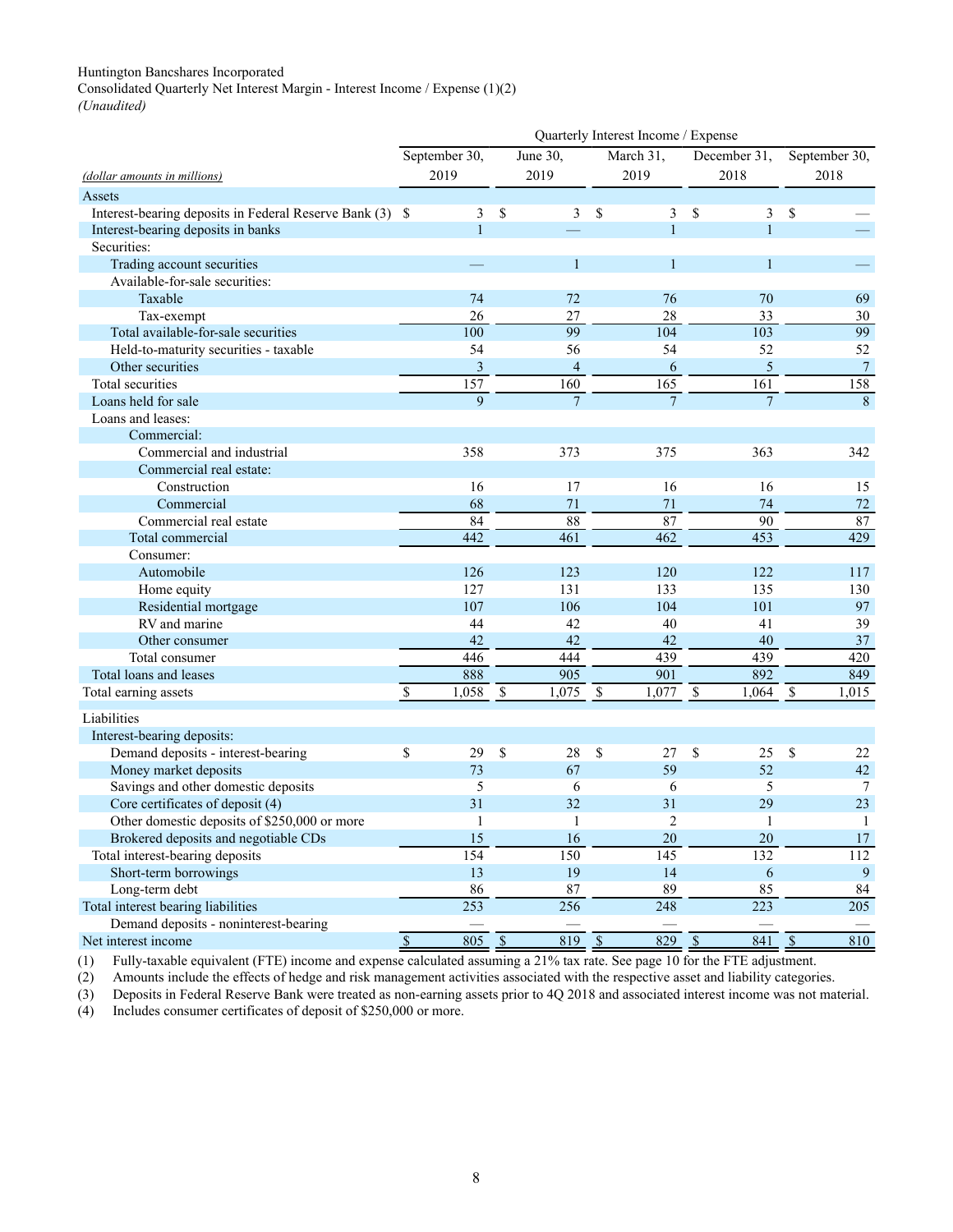## <span id="page-21-0"></span>Huntington Bancshares Incorporated Consolidated Quarterly Net Interest Margin - Yield

*(Unaudited)*

|                                                       | Quarterly Average Rates (2) |          |           |              |               |  |  |  |  |  |  |
|-------------------------------------------------------|-----------------------------|----------|-----------|--------------|---------------|--|--|--|--|--|--|
|                                                       | September 30,               | June 30, | March 31, | December 31, | September 30, |  |  |  |  |  |  |
| Fully-taxable equivalent basis (1)                    | 2019                        | 2019     | 2019      | 2018         | 2018          |  |  |  |  |  |  |
| Assets                                                |                             |          |           |              |               |  |  |  |  |  |  |
| Interest-bearing deposits in Federal Reserve Bank (2) | 2.19%                       | 2.38%    | 2.40%     | 2.33%        | $-$ %         |  |  |  |  |  |  |
| Interest-bearing deposits in banks                    | 2.38                        | 2.08     | 1.75      | 1.97         | 1.95          |  |  |  |  |  |  |
| Securities:                                           |                             |          |           |              |               |  |  |  |  |  |  |
| Trading account securities                            | 2.36                        | 1.92     | 2.03      | 1.94         | 0.26          |  |  |  |  |  |  |
| Available-for-sale securities:                        |                             |          |           |              |               |  |  |  |  |  |  |
| Taxable                                               | 2.67                        | 2.73     | 2.82      | 2.71         | 2.61          |  |  |  |  |  |  |
| Tax-exempt                                            | 3.63                        | 3.66     | 3.69      | 4.12         | 3.53          |  |  |  |  |  |  |
| Total available-for-sale securities                   | 2.87                        | 2.94     | 3.01      | 3.04         | 2.84          |  |  |  |  |  |  |
| Held-to-maturity securities - taxable                 | 2.51                        | 2.54     | 2.52      | 2.45         | 2.43          |  |  |  |  |  |  |
| Other securities                                      | 3.15                        | 3.44     | 4.51      | 4.24         | 4.58          |  |  |  |  |  |  |
| Total securities                                      | 2.74                        | 2.79     | 2.86      | 2.84         | 2.73          |  |  |  |  |  |  |
| Loans held for sale                                   | 3.69                        | 4.00     | 4.07      | 4.04         | 4.45          |  |  |  |  |  |  |
| Loans and leases: (4)                                 |                             |          |           |              |               |  |  |  |  |  |  |
| Commercial:                                           |                             |          |           |              |               |  |  |  |  |  |  |
| Commercial and industrial                             | 4.57                        | 4.82     | 4.91      | 4.81         | 4.64          |  |  |  |  |  |  |
| Commercial real estate:                               |                             |          |           |              |               |  |  |  |  |  |  |
| Construction                                          | 5.50                        | 5.59     | 5.58      | 5.47         | 5.31          |  |  |  |  |  |  |
| Commercial                                            | 4.67                        | 4.88     | 5.00      | 4.99         | 4.63          |  |  |  |  |  |  |
| Commercial real estate                                | 4.81                        | 5.00     | 5.10      | 5.07         | 4.74          |  |  |  |  |  |  |
| Total commercial                                      | 4.61                        | 4.85     | 4.94      | 4.86         | 4.66          |  |  |  |  |  |  |
| Consumer:                                             |                             |          |           |              |               |  |  |  |  |  |  |
| Automobile                                            | 4.09                        | 4.02     | 3.95      | 3.88         | 3.75          |  |  |  |  |  |  |
| Home equity                                           | 5.38                        | 5.56     | 5.61      | 5.45         | 5.21          |  |  |  |  |  |  |
| Residential mortgage                                  | 3.80                        | 3.84     | 3.86      | 3.82         | 3.78          |  |  |  |  |  |  |
| RV and marine                                         | 4.96                        | 4.94     | 4.96      | 5.10         | 5.06          |  |  |  |  |  |  |
| Other consumer                                        | 13.34                       | 13.29    | 13.07     | 12.35        | 12.16         |  |  |  |  |  |  |
| Total consumer                                        | 4.72                        | 4.76     | 4.75      | 4.67         | 4.54          |  |  |  |  |  |  |
| Total loans and leases                                | 4.67                        | 4.80     | 4.85      | 4.76         | 4.60          |  |  |  |  |  |  |
| Total earning assets                                  | 4.21                        | 4.35     | 4.40      | 4.32         | 4.16          |  |  |  |  |  |  |
| Liabilities                                           |                             |          |           |              |               |  |  |  |  |  |  |
| Interest-bearing deposits:                            |                             |          |           |              |               |  |  |  |  |  |  |
| Demand deposits - interest-bearing                    | 0.57                        | 0.58     | 0.56      | 0.48         | 0.45          |  |  |  |  |  |  |
| Money market deposits                                 | 1.20                        | 1.15     | 1.04      | 0.91         | 0.77          |  |  |  |  |  |  |
| Savings and other domestic deposits                   | 0.22                        | 0.23     | 0.23      | 0.23         | 0.24          |  |  |  |  |  |  |
| Core certificates of deposit (5)                      | 2.17                        | 2.15     | 2.11      | 2.00         | 1.82          |  |  |  |  |  |  |
| Other domestic deposits of \$250,000 or more          | 1.85                        | 1.92     | 1.82      | 1.67         | 1.40          |  |  |  |  |  |  |
| Brokered deposits and negotiable CDs                  | 2.21                        | 2.39     | 2.38      | 2.22         | 1.98          |  |  |  |  |  |  |
| Total interest-bearing deposits                       | 0.98                        | 0.97     | 0.94      | 0.84         | 0.73          |  |  |  |  |  |  |
| Short-term borrowings                                 | 2.28                        | 2.41     | 2.41      | 2.49         | 1.98          |  |  |  |  |  |  |
| Long-term debt                                        | 3.59                        | 3.91     | 3.98      | 3.82         | 3.78          |  |  |  |  |  |  |
| Total interest-bearing liabilities                    | 1.36                        | 1.39     | 1.35      | 1.23         | 1.13          |  |  |  |  |  |  |
| Demand deposits - noninterest-bearing                 |                             |          |           |              | $\frac{1}{2}$ |  |  |  |  |  |  |
| Net interest rate spread                              | 2.85                        | 2.96     | 3.05      | 3.09         | 3.03          |  |  |  |  |  |  |
| Impact of noninterest-bearing funds on margin         | 0.35                        | 0.35     | 0.34      | 0.32         | 0.29          |  |  |  |  |  |  |
| Net interest margin                                   | 3.20%                       | 3.31%    | 3.39%     | 3.41%        | 3.32%         |  |  |  |  |  |  |

Commercial Loan Derivative Impact *(Unaudited)*

|                                       | <b>Average Rates</b> |        |        |        |       |  |  |  |  |  |  |  |
|---------------------------------------|----------------------|--------|--------|--------|-------|--|--|--|--|--|--|--|
|                                       | 2019                 | 2019   | 2019   | 2018   | 2018  |  |  |  |  |  |  |  |
| Fully-taxable equivalent basis (1)    | Third                | Second | First  | Fourth | Third |  |  |  |  |  |  |  |
| Commercial loans $(3)(4)$             | 4.70%                | 4.88%  | 4.95%  | 4.86%  | 4.66% |  |  |  |  |  |  |  |
| Impact of commercial loan derivatives | (0.09)               | (0.03) | (0.01) |        |       |  |  |  |  |  |  |  |
| Total commercial - as reported        | 4.61%                | 4.85%  | 4.94%  | 4.86%  | 4.66% |  |  |  |  |  |  |  |
| Average 1 Month LIBOR                 | 2.18%                | 2.44%  | 2.50%  | 2.35%  | 2.11% |  |  |  |  |  |  |  |

(1) Fully-taxable equivalent (FTE) yields are calculated assuming a 21% tax rate. See page 10 for the FTE adjustment.

(2) Deposits in Federal Reserve Bank were treated as non-earning assets prior to 4Q 2018.

(3) Yield/rates exclude the effects of hedge and risk management activities associated with the respective asset and liability categories.<br>
(4) Includes nonaccrual loans.

Includes nonaccrual loans.

(5) Includes consumer certificates of deposit of \$250,000 or more.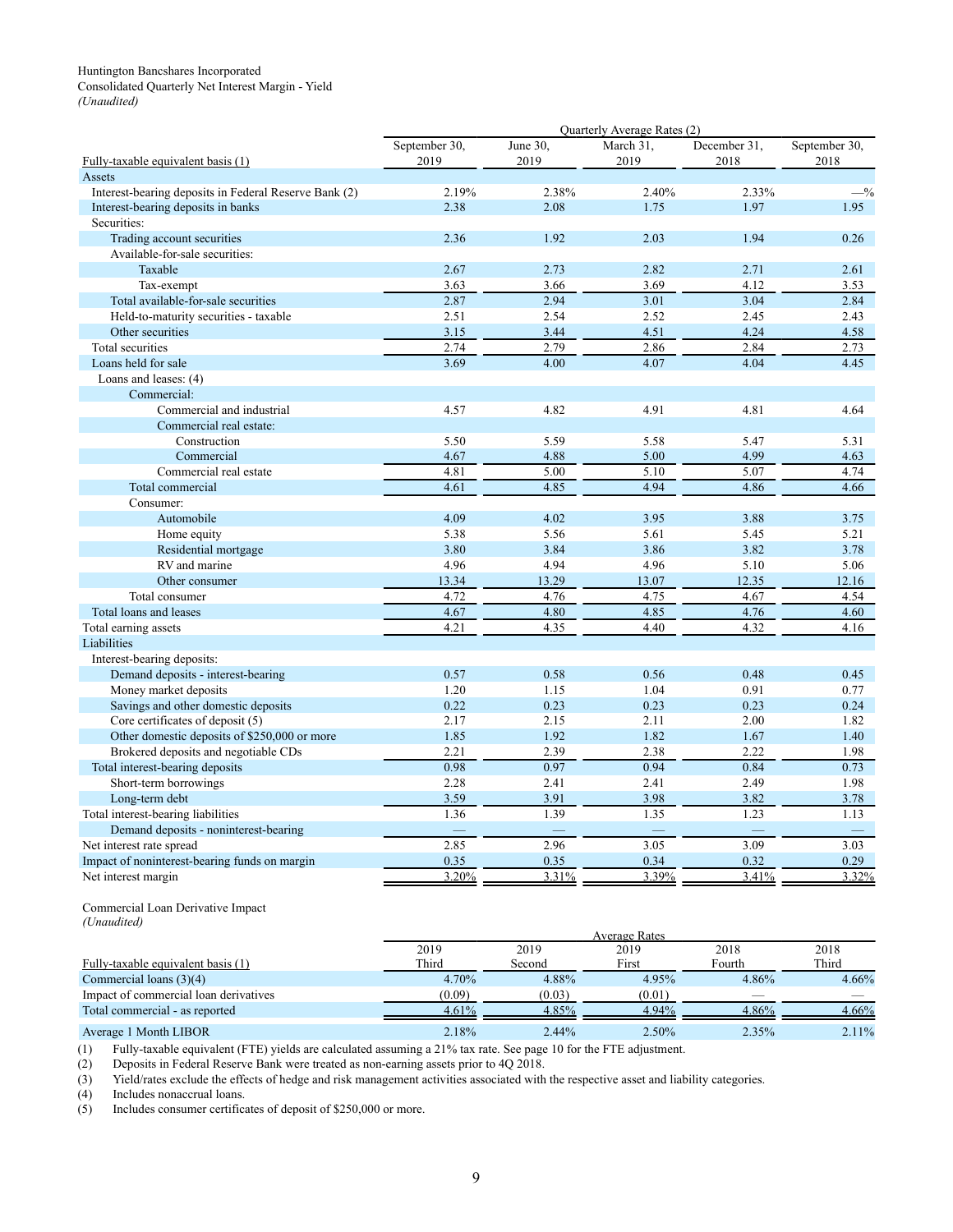### <span id="page-22-0"></span>Huntington Bancshares Incorporated Selected Quarterly Income Statement Data *(Unaudited)*

|                                                           | Three Months Ended       |                       |                           |                       |                          |                   |                          |                       |                          |                  |  |
|-----------------------------------------------------------|--------------------------|-----------------------|---------------------------|-----------------------|--------------------------|-------------------|--------------------------|-----------------------|--------------------------|------------------|--|
| (dollar amounts in millions, except per share data, share |                          | September 30,         |                           | June 30,              |                          | March 31,         |                          | December 31,          |                          | September 30,    |  |
| count in thousands)                                       |                          | 2019                  |                           | 2019                  |                          | 2019              |                          | 2018                  |                          | 2018             |  |
| Interest income                                           | $\mathsf{\$}$            | 1,052                 | $\sqrt{S}$                | 1,068                 | $\overline{\mathcal{S}}$ | 1,070             | $\overline{\mathcal{S}}$ | 1,056                 | $\overline{\mathcal{S}}$ | 1,007            |  |
| Interest expense                                          |                          | 253                   |                           | 256                   |                          | 248               |                          | 223                   |                          | 205              |  |
| Net interest income                                       |                          | 799                   |                           | 812                   |                          | 822               |                          | 833                   |                          | 802              |  |
| Provision for credit losses                               |                          | 82                    |                           | 59                    |                          | 67                |                          | 60                    |                          | 53               |  |
| Net interest income after provision for credit losses     |                          | 717                   |                           | 753                   |                          | 755               |                          | 773                   |                          | 749              |  |
| Service charges on deposit accounts                       |                          | 98                    |                           | 92                    |                          | 87                |                          | 94                    |                          | 93               |  |
| Card and payment processing income                        |                          | 64                    |                           | 63                    |                          | 56                |                          | 58                    |                          | 57               |  |
| Trust and investment management services                  |                          | 44                    |                           | 43                    |                          | 44                |                          | 42                    |                          | 43               |  |
| Mortgage banking income                                   |                          | 54                    |                           | 34                    |                          | 21                |                          | 23                    |                          | 31               |  |
| Capital markets fees                                      |                          | 36                    |                           | 34                    |                          | 22                |                          | 34                    |                          | 26               |  |
| Insurance income                                          |                          | 20                    |                           | 23                    |                          | 21                |                          | 21                    |                          | 19               |  |
| Bank owned life insurance income                          |                          | 18                    |                           | 15                    |                          | 16                |                          | 16                    |                          | 19               |  |
| Gain on sale of loans and leases                          |                          | 13                    |                           | 13                    |                          | 13                |                          | 16                    |                          | 16               |  |
| Securities gains (losses)                                 |                          |                       |                           | (2)                   |                          | ÷,                |                          | (19)                  |                          | (2)              |  |
| Other income                                              |                          | 42                    |                           | 59                    |                          | 39                |                          | 44                    |                          | 40               |  |
| Total noninterest income                                  |                          | 389                   |                           | 374                   |                          | 319               |                          | 329                   |                          | 342              |  |
| Personnel costs                                           |                          | 406                   |                           | 428                   |                          | 394               |                          | 399                   |                          | 388              |  |
| Outside data processing and other services                |                          | 87                    |                           | 89                    |                          | 81                |                          | 83                    |                          | 69               |  |
| Net occupancy                                             |                          | 38                    |                           | 38                    |                          | 42                |                          | 70                    |                          | 38               |  |
| Equipment                                                 |                          | 41                    |                           | 40                    |                          | 40                |                          | 48                    |                          | 38               |  |
| Deposit and other insurance expense                       |                          | 8                     |                           | 8                     |                          | 8                 |                          | 9                     |                          | 18               |  |
| Professional services                                     |                          | 16                    |                           | 12                    |                          | 12                |                          | 17                    |                          | 17               |  |
| Marketing                                                 |                          | 10                    |                           | 11                    |                          | 7                 |                          | 15                    |                          | 12               |  |
| Amortization of intangibles                               |                          | 12                    |                           | 12                    |                          | 13                |                          | 13                    |                          | 13               |  |
| Other expense                                             |                          | 49                    |                           | 62                    |                          | 56                |                          | 57                    |                          | 58               |  |
| Total noninterest expense                                 |                          | 667                   |                           | 700                   |                          | 653               |                          | 711                   |                          | $\overline{651}$ |  |
| Income before income taxes                                |                          | 439                   |                           | 427                   |                          | 421               |                          | 391                   |                          | 440              |  |
| Provision for income taxes                                |                          | 67                    |                           | 63                    |                          | 63                |                          | 57                    |                          | 62               |  |
| Net income                                                |                          | 372                   |                           | 364                   |                          | 358               |                          | 334                   |                          | 378              |  |
| Dividends on preferred shares                             |                          | 18                    |                           | 18                    |                          | 19                |                          | 19                    |                          | 18               |  |
| Net income applicable to common shares                    | \$                       | 354                   | $\boldsymbol{\mathsf{S}}$ | $\overline{346}$      | $\overline{\mathcal{S}}$ | 339               | $\overline{\mathcal{S}}$ | $\overline{315}$      | $\overline{\mathcal{S}}$ | 360              |  |
| Average common shares - basic                             |                          | 1,034,940             |                           | 1,044,802             |                          | 1,046,995         |                          | 1,054,460             |                          | 1,084,536        |  |
| Average common shares - diluted                           |                          | 1,051,273             |                           | 1,060,280             |                          | 1,065,638         |                          | 1,073,055             |                          | 1,103,740        |  |
| Per common share                                          |                          |                       |                           |                       |                          |                   |                          |                       |                          |                  |  |
| Net income - basic                                        | \$                       | 0.34                  | - \$                      | $0.33$ \$             |                          | 0.32              | $\mathbb{S}$             | 0.30                  | $\$$                     | 0.33             |  |
| Net income - diluted                                      |                          | 0.34                  |                           | 0.33                  |                          | 0.32              |                          | 0.29                  |                          | 0.33             |  |
| Cash dividends declared                                   |                          | 0.15                  |                           | 0.14                  |                          | 0.14              |                          | 0.14                  |                          | 0.14             |  |
| Revenue - fully-taxable equivalent (FTE)                  |                          |                       |                           |                       |                          |                   |                          |                       |                          |                  |  |
| Net interest income                                       | $\mathbb S$              | 799                   | $\mathcal{S}$             | 812                   | $\mathbb{S}$             | 822               | $\mathbb{S}$             | 833                   | $\mathbb{S}$             | 802              |  |
| FTE adjustment                                            |                          | 6                     |                           | 7                     |                          | 7                 |                          | 8                     |                          | 8                |  |
| Net interest income (1)                                   |                          | 805                   |                           | 819                   |                          | 829               |                          | 841                   |                          | 810              |  |
| Noninterest income                                        |                          | 389                   |                           | 374                   |                          | 319               |                          | 329                   |                          | 342              |  |
| Total revenue (1)                                         | $\overline{\mathcal{S}}$ | $\overline{1,194}$ \$ |                           | $\overline{1,193}$ \$ |                          | $\frac{1,148}{S}$ |                          | $\overline{1,170}$ \$ |                          | 1,152            |  |

(1) On a fully-taxable equivalent (FTE) basis assuming a  $21\%$  tax rate.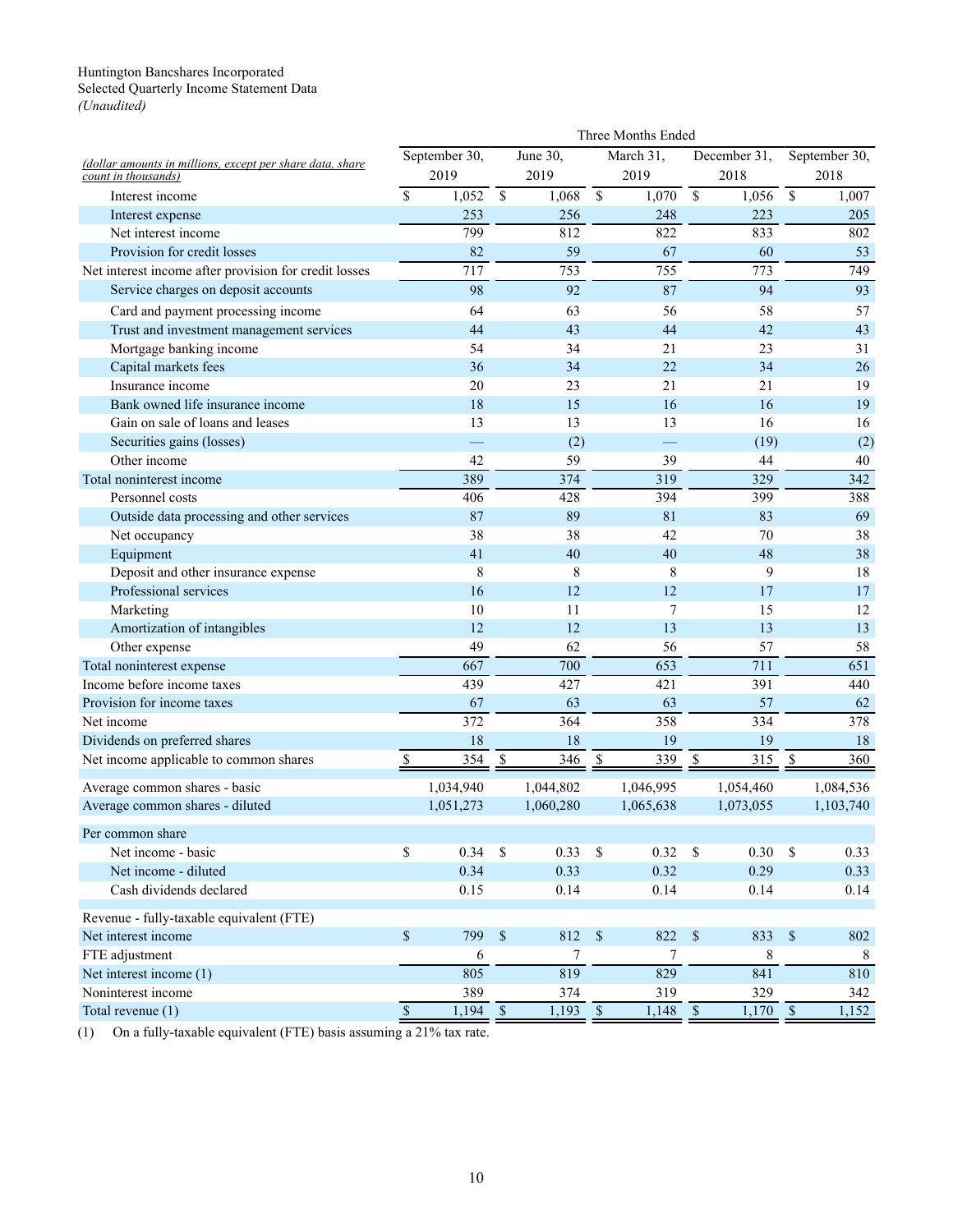<span id="page-23-0"></span>Quarterly Mortgage Banking Noninterest Income

| (Unaudited) |  |
|-------------|--|
|-------------|--|

|                                                   |    | September 30,  |             | June 30. |    | March 31,      | December 31.   |     | September 30,            | Percent Changes vs. |       |
|---------------------------------------------------|----|----------------|-------------|----------|----|----------------|----------------|-----|--------------------------|---------------------|-------|
| (dollar amounts in millions)                      |    | 2019           |             | 2019     |    | 2019           | 2018           |     | 2018                     | 2Q19                | 3Q18  |
| Net origination and secondary marketing<br>income | S  | 42             | S           | 30       | S  | 17             | \$<br>16       | \$. | 24                       | 40 %                | 75 %  |
| Net mortgage servicing income                     |    |                |             |          |    |                |                |     |                          |                     |       |
| Loan servicing income                             |    | 15             |             | 15       |    | 14             | 14             |     | 14                       |                     |       |
| Amortization of capitalized servicing             |    | (13)           |             | (10)     |    | (9)            | (8)            |     | (9)                      | (30)                | (44)  |
| Operating income                                  |    | $\overline{2}$ |             | 5        |    | 5              | 6              |     | 5                        | (60)                | (60)  |
| MSR valuation adjustment (1)                      |    | (11)           |             | (19)     |    | (10)           |                |     |                          | 42                  | (100) |
| Gains (losses) due to MSR hedging                 |    | 19             |             | 17       |    |                | (1)            |     | $\overline{\phantom{0}}$ | 12                  | 100   |
| Net MSR risk management                           |    | 8              |             | (2)      |    | (3)            | (1)            |     |                          | 500                 | 100   |
| Total net mortgage servicing income               | \$ | 10             | S           | 3        | \$ | $\overline{c}$ | \$<br>5        | S   | 5                        | 233 %               | 100 % |
| All other                                         |    | $\overline{2}$ |             |          |    | 2              | $\overline{2}$ |     | $\overline{2}$           | 100                 |       |
| Mortgage banking income                           |    | 54             | \$          | 34       | \$ | 21             | \$<br>23       | \$  | 31                       | 59 %                | 74 %  |
|                                                   |    |                |             |          |    |                |                |     |                          |                     |       |
| Mortgage origination volume                       | \$ | 2,097          | $\mathbf S$ | 1,922    | \$ | 1,235          | \$<br>1,538    | \$  | 1,818                    | $9\%$               | 15 %  |
| Mortgage origination volume for sale              |    | 1,483          |             | 1,181    |    | 756            | 948            |     | 1,112                    | 26                  | 33    |
|                                                   |    |                |             |          |    |                |                |     |                          |                     |       |
| Third party mortgage loans serviced (2)           |    | 21,674         |             | 21,486   |    | 21,346         | 21,068         |     | 20,617                   | $\mathbf{1}$        | 5     |
| Mortgage servicing rights (2)                     |    | 180            |             | 192      |    | 212            | 221            |     | 219                      | (6)                 | (18)  |
| MSR $%$ of investor servicing portfolio $(2)$     |    | 0.83%          |             | 0.90%    |    | 0.99%          | 1.05%          |     | 1.06%                    | $(8)\%$             | (22)% |

(1) The change in fair value for the period represents the MSR valuation adjustment, net of amortization of capitalized servicing.

At period end.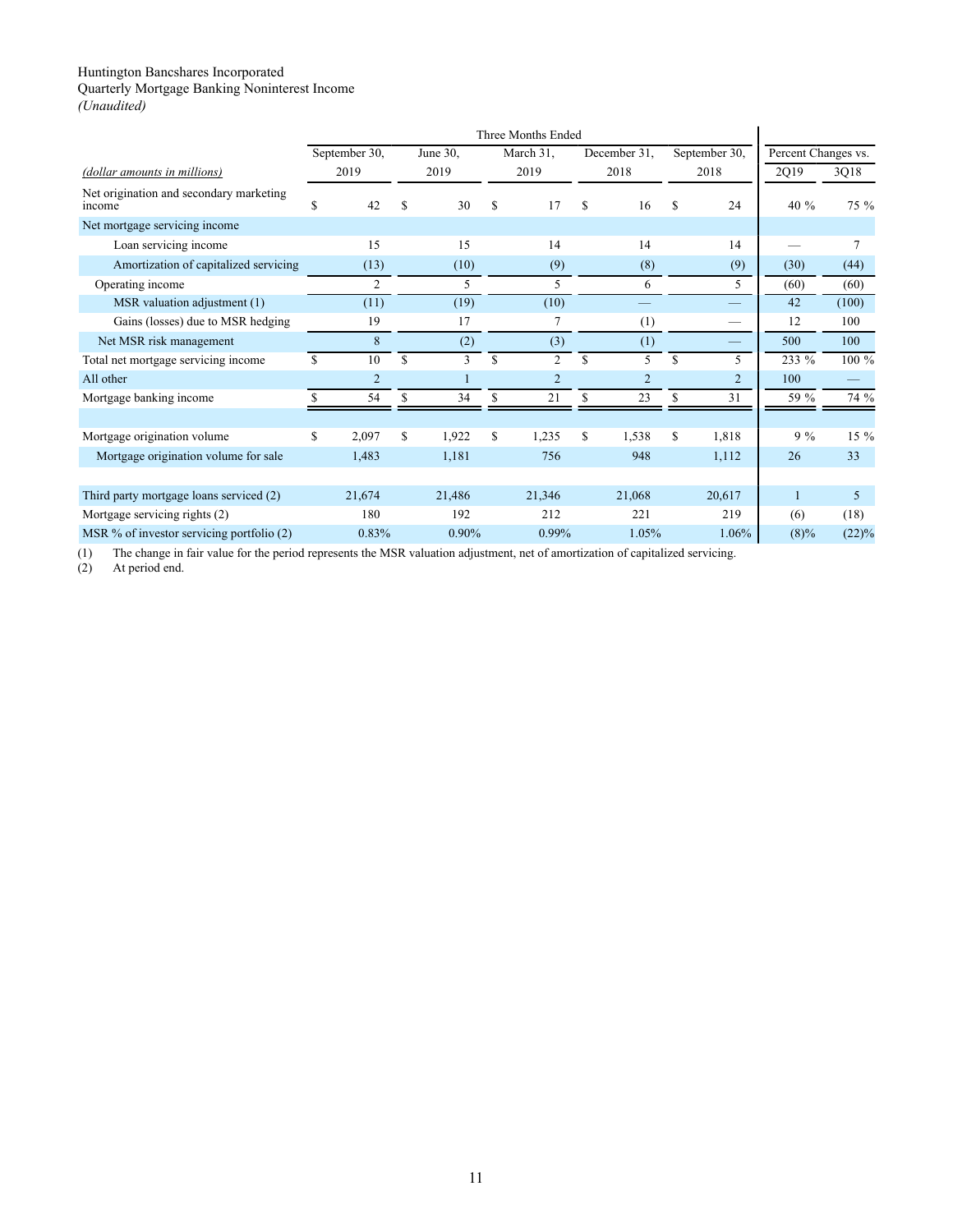#### <span id="page-24-0"></span>Huntington Bancshares Incorporated Quarterly Credit Reserves Analysis

*(Unaudited)*

|                                                                                        | Three Months Ended |               |          |       |    |           |              |          |               |                |  |
|----------------------------------------------------------------------------------------|--------------------|---------------|----------|-------|----|-----------|--------------|----------|---------------|----------------|--|
|                                                                                        |                    | September 30, | June 30, |       |    | March 31, | December 31. |          | September 30, |                |  |
| (dollar amounts in millions)                                                           |                    | 2019          |          | 2019  |    | 2019      |              | 2018     |               | 2018           |  |
| Allowance for loan and lease losses, beginning of period                               |                    | 774           | \$       | 764   | \$ | 772       | S            | 761      | \$            | 741            |  |
| Loan and lease losses                                                                  |                    | (102)         |          | (70)  |    | (97)      |              | (84)     |               | (58)           |  |
| Recoveries of loans previously charged off                                             |                    | 29            |          | 22    |    | 26        |              | 34       |               | 29             |  |
| Net loan and lease losses                                                              |                    | (73)          |          | (48)  |    | (71)      |              | (50)     |               | (29)           |  |
| Provision for loan and lease losses                                                    |                    | 82            |          | 58    |    | 63        |              | 61       |               | 49             |  |
| Allowance for loan and lease losses, end of period                                     |                    | 783           |          | 774   |    | 764       |              | 772      |               | 761            |  |
| Allowance for unfunded loan commitments and letters of credit,<br>beginning of period  |                    | 101           |          | 100   |    | 96        |              | 97       |               | 93             |  |
| Provision for (reduction in) unfunded loan commitments and<br>letters of credit losses |                    |               |          | 1     |    | 4         |              | (1)      |               | $\overline{4}$ |  |
| Allowance for unfunded loan commitments and letters of credit.<br>end of period        |                    | 101           |          | 101   |    | 100       |              | 96       |               | 97             |  |
| Total allowance for credit losses, end of period                                       |                    | 884           | \$       | 875   |    | 864       |              | 868      | \$.           | 858            |  |
| Allowance for loan and lease losses (ALLL) as % of:                                    |                    |               |          |       |    |           |              |          |               |                |  |
| Total loans and leases                                                                 |                    | 1.05%         |          | 1.03% |    | $1.02\%$  |              | $1.03\%$ |               | 1.04%          |  |
| Nonaccrual loans and leases (NALs)                                                     |                    | 179           |          | 182   |    | 183       |              | 228      |               | 206            |  |
| Nonperforming assets (NPAs)                                                            |                    | 163           |          | 168   |    | 166       |              | 200      |               | 189            |  |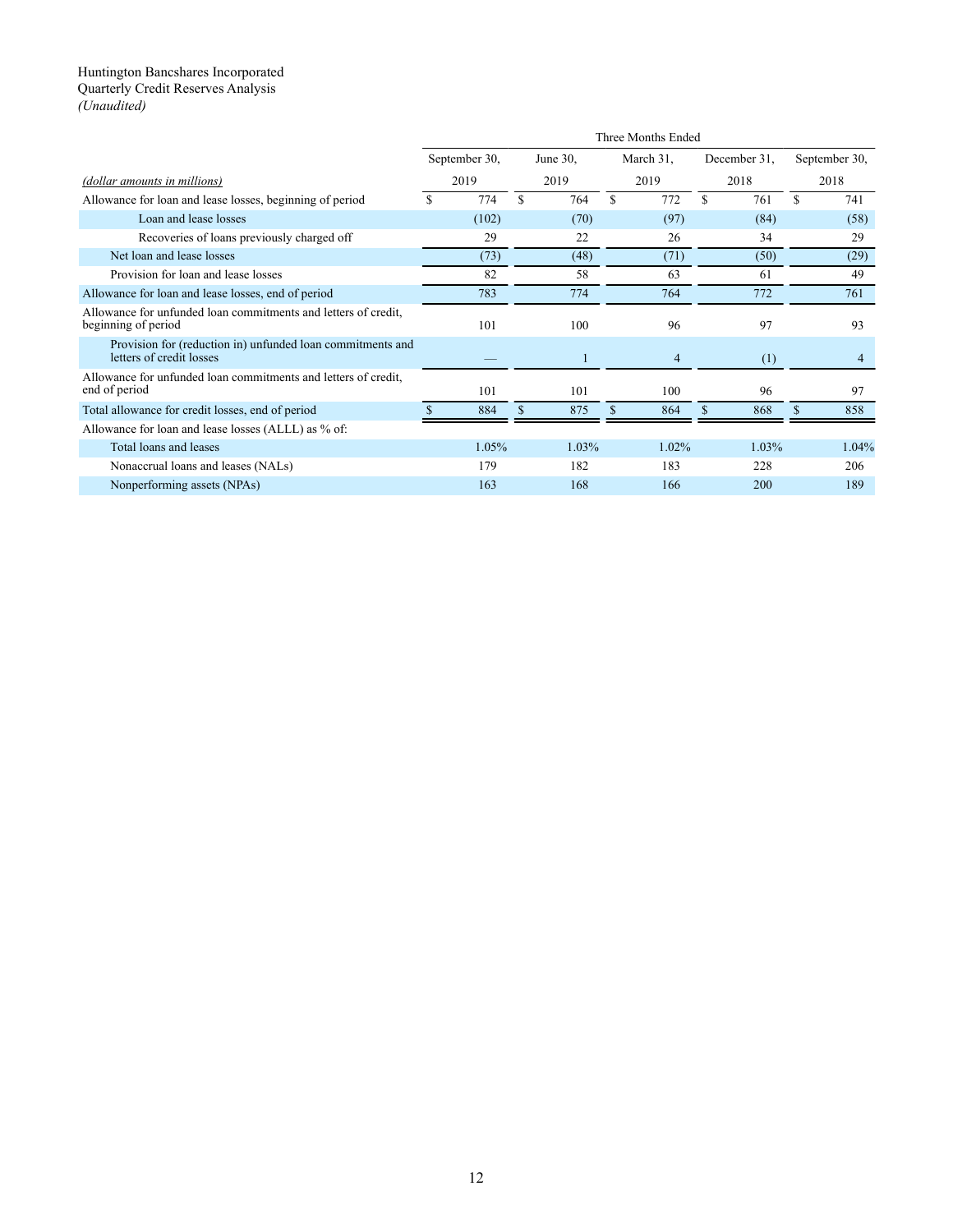### <span id="page-25-0"></span>Huntington Bancshares Incorporated Quarterly Net Charge-Off Analysis *(Unaudited)*

|                                         |                |    |                |    | Three Months Ended |                |     |                |
|-----------------------------------------|----------------|----|----------------|----|--------------------|----------------|-----|----------------|
|                                         | September 30,  |    | June $30$ ,    |    | March 31,          | December 31,   |     | September 30,  |
| (dollar amounts in millions)            | 2019           |    | 2019           |    | 2019               | 2018           |     | 2018           |
| Net charge-offs by loan and lease type: |                |    |                |    |                    |                |     |                |
| Commercial:                             |                |    |                |    |                    |                |     |                |
| Commercial and industrial               | \$<br>40       | \$ | 21             | \$ | 31                 | \$<br>13       | \$  | (1)            |
| Commercial real estate:                 |                |    |                |    |                    |                |     |                |
| Construction                            | (1)            |    | (1)            |    |                    |                |     |                |
| Commercial                              | (1)            |    | (2)            |    | $\overline{c}$     |                |     | (3)            |
| Commercial real estate                  | (2)            |    | (3)            |    | $\overline{2}$     |                |     | (3)            |
| Total commercial                        | 38             |    | 18             |    | 33                 | 13             |     | (4)            |
| Consumer:                               |                |    |                |    |                    |                |     |                |
| Automobile                              | 8              |    | 5              |    | 10                 | 9              |     | 8              |
| Home equity                             | $\overline{2}$ |    | $\overline{c}$ |    | 3                  | $\overline{2}$ |     |                |
| Residential mortgage                    |                |    |                |    | $\overline{3}$     | $\overline{2}$ |     | $\mathcal{D}$  |
| RV and marine                           | $\overline{2}$ |    | $\overline{c}$ |    | 3                  | $\overline{2}$ |     | $\overline{c}$ |
| Other consumer                          | 22             |    | 20             |    | 19                 | 22             |     | 20             |
| Total consumer                          | 35             |    | 30             |    | 38                 | 37             |     | 33             |
| Total net charge-offs                   | 73             | S  | 48             | S  | 71                 | \$<br>50       | \$. | 29             |

|                                           |               |          | Three Months Ended |              |               |
|-------------------------------------------|---------------|----------|--------------------|--------------|---------------|
|                                           | September 30, | June 30, | March 31,          | December 31. | September 30, |
|                                           | 2019          | 2019     | 2019               | 2018         | 2018          |
| Net charge-offs - annualized percentages: |               |          |                    |              |               |
| Commercial:                               |               |          |                    |              |               |
| Commercial and industrial                 | 0.52%         | 0.27%    | 0.41%              | 0.17%        | (0.01)%       |
| Commercial real estate:                   |               |          |                    |              |               |
| Construction                              | (0.40)        | (0.08)   | (0.11)             | (0.09)       | (0.01)        |
| Commercial                                | (0.09)        | (0.12)   | 0.12               |              | (0.18)        |
| Commercial real estate                    | (0.14)        | (0.12)   | 0.08               | (0.01)       | (0.15)        |
| Total commercial                          | 0.40          | 0.20     | 0.35               | 0.14         | (0.04)        |
| Consumer:                                 |               |          |                    |              |               |
| Automobile                                | 0.26          | 0.17     | 0.32               | 0.30         | 0.26          |
| Home equity                               | 0.11          | 0.07     | 0.12               | 0.05         | 0.06          |
| Residential mortgage                      | 0.03          | 0.05     | 0.10               | 0.10         | 0.07          |
| RV and marine                             | 0.23          | 0.25     | 0.39               | 0.31         | 0.25          |
| Other consumer                            | 7.07          | 6.02     | 6.29               | 6.66         | 6.32          |
| Total consumer                            | 0.38          | 0.31     | 0.41               | 0.40         | 0.36          |
| Net charge-offs as a % of average loans   | 0.39%         | 0.25%    | 0.38%              | 0.27%        | 0.16%         |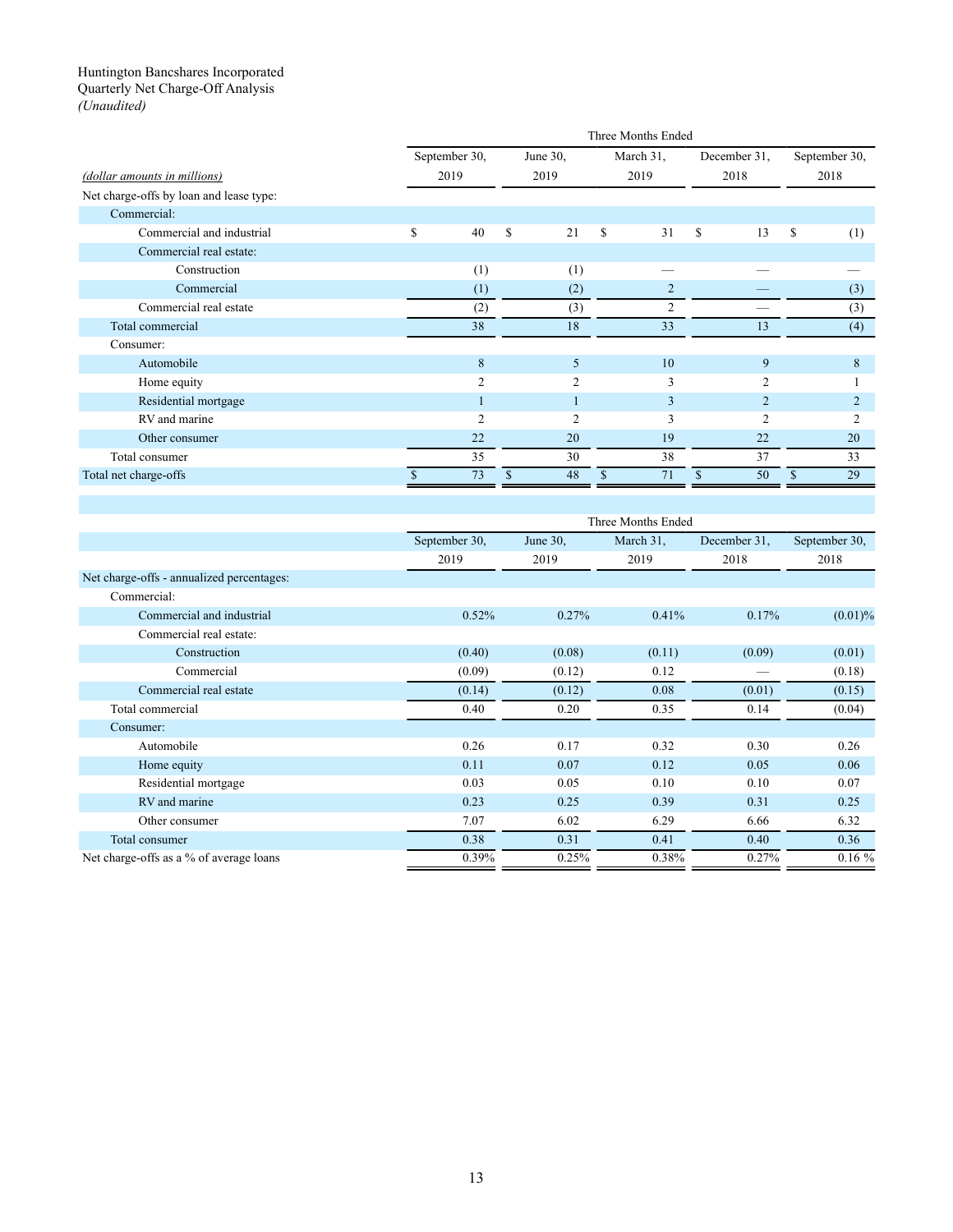<span id="page-26-0"></span>Quarterly Nonaccrual Loans and Leases (NALs) and Nonperforming Assets (NPAs) *(Unaudited)*

|                                                                 | September 30, | March 31.<br>June $30$ . |       | December 31. |       | September 30, |          |       |
|-----------------------------------------------------------------|---------------|--------------------------|-------|--------------|-------|---------------|----------|-------|
| (dollar amounts in millions)                                    | 2019          |                          | 2019  | 2019         |       | 2018          | 2018     |       |
| Nonaccrual loans and leases (NALs):                             |               |                          |       |              |       |               |          |       |
| Commercial and industrial                                       | \$<br>291     | \$                       | 281   | \$           | 271   | \$<br>188     | \$       | 211   |
| Commercial real estate                                          | 12            |                          | 17    |              | 9     | 15            |          | 19    |
| Automobile                                                      | 5             |                          | 4     |              | 4     | 5             |          | 5     |
| Home equity                                                     | 60            |                          | 60    |              | 64    | 62            |          | 67    |
| Residential mortgage                                            | 69            |                          | 62    |              | 68    | 69            |          | 67    |
| RV and marine                                                   |               |                          | 1     |              |       |               |          |       |
| Other consumer                                                  |               |                          |       |              |       |               |          |       |
| Total nonaccrual loans and leases                               | 438           |                          | 425   |              | 417   | 340           |          | 370   |
| Other real estate, net:                                         |               |                          |       |              |       |               |          |       |
| Residential                                                     | 10            |                          | 10    |              | 14    | 19            |          | 22    |
| Commercial                                                      | 2             |                          | 4     |              | 4     | 4             |          | 5     |
| Total other real estate, net                                    | 12            |                          | 14    |              | 18    | 23            |          | 27    |
| Other NPAs (1)                                                  | 32            |                          | 21    |              | 26    | 24            |          | 6     |
| Total nonperforming assets                                      | 482           | \$                       | 460   | \$           | 461   | \$<br>387     | <b>S</b> | 403   |
| Nonaccrual loans and leases as a % of total loans<br>and leases | 0.58%         |                          | 0.57% |              | 0.56% | 0.45%         |          | 0.50% |
| $NPA$ ratio $(2)$                                               | 0.64          |                          | 0.61  |              | 0.61  | 0.52          |          | 0.55  |
| $(NPA+90days)/(Loan+OREO)$ (3)                                  | 0.86          |                          | 0.82  |              | 0.81  | 0.74          |          | 0.76  |

|                                           |               |             |    | Three Months Ended |              |               |
|-------------------------------------------|---------------|-------------|----|--------------------|--------------|---------------|
|                                           | September 30. | June $30$ . |    | March 31.          | December 31. | September 30, |
| (dollar amounts in millions)              | 2019          | 2019        |    | 2019               | 2018         | 2018          |
| Nonperforming assets, beginning of period | 460           | 461         | S. | 387                | 403          | 412           |
| New nonperforming assets                  | 165           | 117         |    | 218                | 109          | 114           |
| Returns to accruing status                | (24)          | (16)        |    | (33)               | (21)         | (24)          |
| Loan and lease losses                     | (66)          | (34)        |    | (46)               | (32)         | (29)          |
| Payments                                  | (38)          | (54)        |    | (33)               | (66)         | (62)          |
| <b>Sales</b>                              | (15)          | (14)        |    | (32)               | (6)          | (8)           |
| Nonperforming assets, end of period       | 482           | 460         |    | 461                | 387          | 403           |

(1) Other nonperforming assets include certain impaired securities and/or nonaccrual loans held-for-sale.

(2) Nonperforming assets divided by the sum of loans and leases, net other real estate owned, and other NPAs.

(3) The sum of nonperforming assets and total accruing loans and leases past due 90 days or more divided by the sum of loans and leases and other real estate.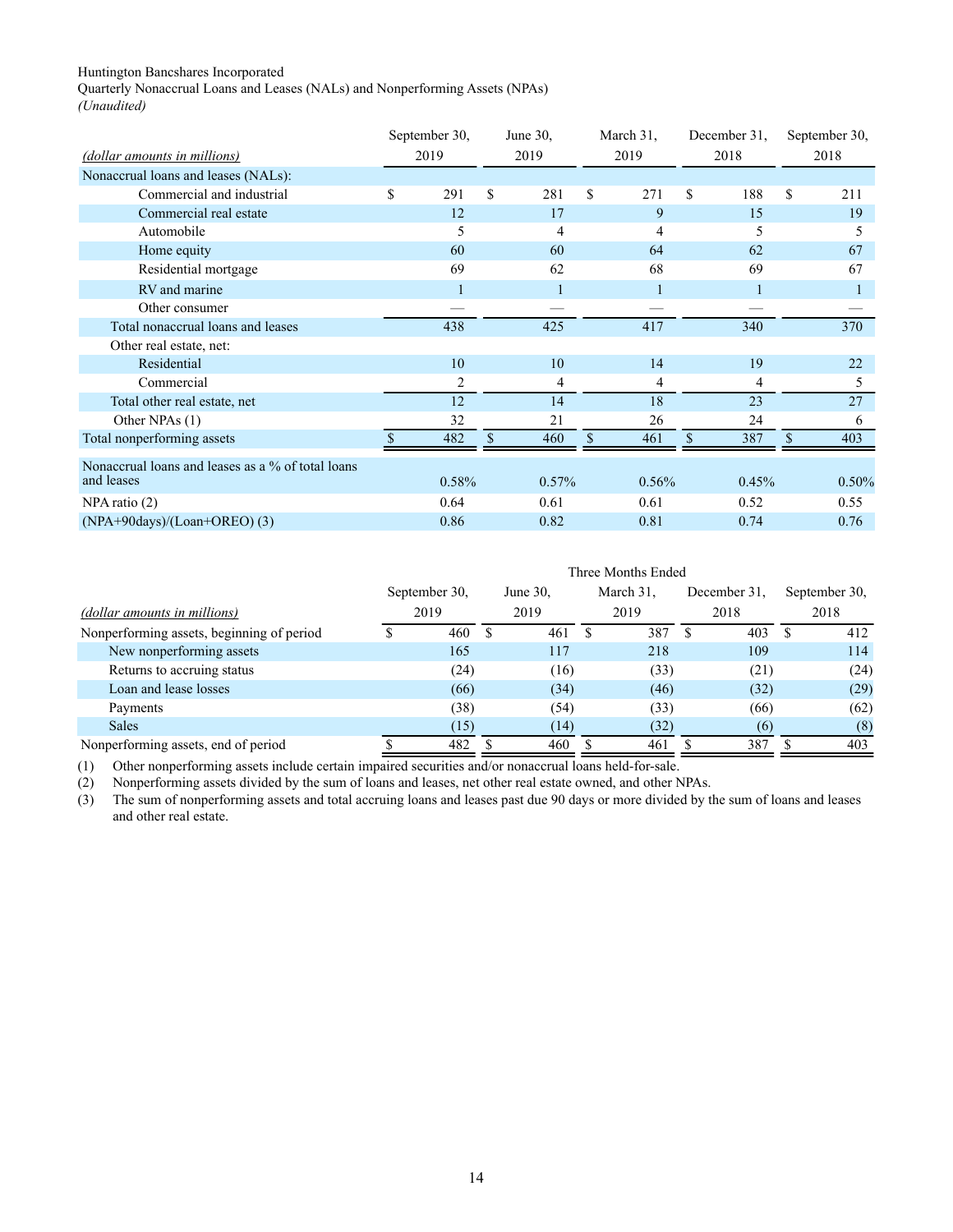<span id="page-27-0"></span>Quarterly Accruing Past Due Loans and Leases and Accruing and Nonaccruing Troubled Debt Restructured Loans *(Unaudited)*

| (dollar amounts in millions)                                                                                      |                    | September 30,<br>2019 | June $30$ ,<br>2019     | March 31,<br>2019 | December 31,<br>2018 | September 30,<br>2018 |
|-------------------------------------------------------------------------------------------------------------------|--------------------|-----------------------|-------------------------|-------------------|----------------------|-----------------------|
| Accruing loans and leases past due 90+ days:                                                                      |                    |                       |                         |                   |                      |                       |
| Commercial and industrial                                                                                         | \$                 | 9                     | \$<br>5                 | \$<br>3           | \$<br>7              | \$<br>9               |
| Commercial real estate                                                                                            |                    |                       |                         |                   |                      |                       |
| Automobile                                                                                                        |                    | $\,$ 8 $\,$           | $\tau$                  | 6                 | $\,$ 8 $\,$          | 7                     |
| Home equity                                                                                                       |                    | 13                    | 15                      | 15                | 17                   | 15                    |
| Residential mortgage (excluding loans<br>guaranteed by the U.S. Government)                                       |                    | 23                    | 27                      | 25                | 32                   | 28                    |
| RV and marine                                                                                                     |                    | $\mathbf{1}$          | $\mathbf{1}$            | $\overline{c}$    | $\mathbf{1}$         | $\mathbf{1}$          |
| Other consumer                                                                                                    |                    | 7                     | 5                       | 5                 | 6                    | 6                     |
| Total, excl. loans guaranteed by the U.S.<br>Government                                                           |                    | 61                    | 60                      | 56                | 71                   | 66                    |
| Add: loans guaranteed by U.S. Government                                                                          |                    | 102                   | 92                      | 91                | 99                   | 88                    |
| Total accruing loans and leases past due 90 days or<br>more, including loans guaranteed by the U.S.<br>Government | $\mathbb{S}$       | 163                   | \$<br>152               | \$<br>147         | \$<br>170            | \$<br>154             |
|                                                                                                                   |                    |                       |                         |                   |                      |                       |
| Ratios:                                                                                                           |                    |                       |                         |                   |                      |                       |
| Excluding loans guaranteed by the U.S.<br>Government, as a percent of total loans and leases                      |                    | 0.08%                 | 0.08%                   | 0.07%             | 0.09%                | 0.09%                 |
| Guaranteed by U.S. Government, as a percent of<br>total loans and leases                                          |                    | 0.14                  | 0.12                    | 0.12              | 0.13                 | 0.12                  |
| Including loans guaranteed by the U.S. Government,<br>as a percent of total loans and leases                      |                    | 0.22                  | 0.20                    | 0.20              | 0.23                 | 0.21                  |
| Accruing troubled debt restructured loans:                                                                        |                    |                       |                         |                   |                      |                       |
| Commercial and industrial                                                                                         | $\mathbf{\hat{S}}$ | 225                   | \$<br>245               | \$<br>270         | \$<br>269            | \$<br>308             |
| Commercial real estate                                                                                            |                    | 40                    | 48                      | 60                | 54                   | 60                    |
| Automobile                                                                                                        |                    | 39                    | 37                      | 37                | 35                   | 34                    |
| Home equity                                                                                                       |                    | 233                   | 241                     | 247               | 252                  | 257                   |
| Residential mortgage                                                                                              |                    | 221                   | 221                     | 219               | 218                  | 219                   |
| RV and marine                                                                                                     |                    | 3                     | $\overline{2}$          | $\overline{c}$    | $\overline{c}$       | $\overline{2}$        |
| Other consumer                                                                                                    |                    | 10                    | 10                      | 9                 | 9                    | 10                    |
| Total accruing troubled debt restructured loans                                                                   | \$                 | $\overline{771}$      | \$<br>804               | \$<br>844         | \$<br>839            | \$<br>890             |
| Nonaccruing troubled debt restructured loans:                                                                     |                    |                       |                         |                   |                      |                       |
| Commercial and industrial                                                                                         | $\sqrt{\ }$        | 84                    | \$<br>88                | \$<br>86          | \$<br>97             | \$<br>100             |
| Commercial real estate                                                                                            |                    | 6                     | 6                       | 6                 | 6                    | $\,$ 8 $\,$           |
| Automobile                                                                                                        |                    | 3                     | $\overline{\mathbf{3}}$ | 3                 | 3                    | 3                     |
| Home equity                                                                                                       |                    | 26                    | 26                      | 28                | 28                   | 28                    |
| Residential mortgage                                                                                              |                    | 44                    | 43                      | 43                | 44                   | 46                    |
| RV and marine                                                                                                     |                    | 1                     | $\mathbf{1}$            | 1                 |                      | $\mathbf{1}$          |
| Other consumer                                                                                                    |                    |                       |                         |                   |                      |                       |
| Total nonaccruing troubled debt restructured loans                                                                | \$                 | 164                   | \$<br>167               | \$<br>167         | \$<br>178            | \$<br>186             |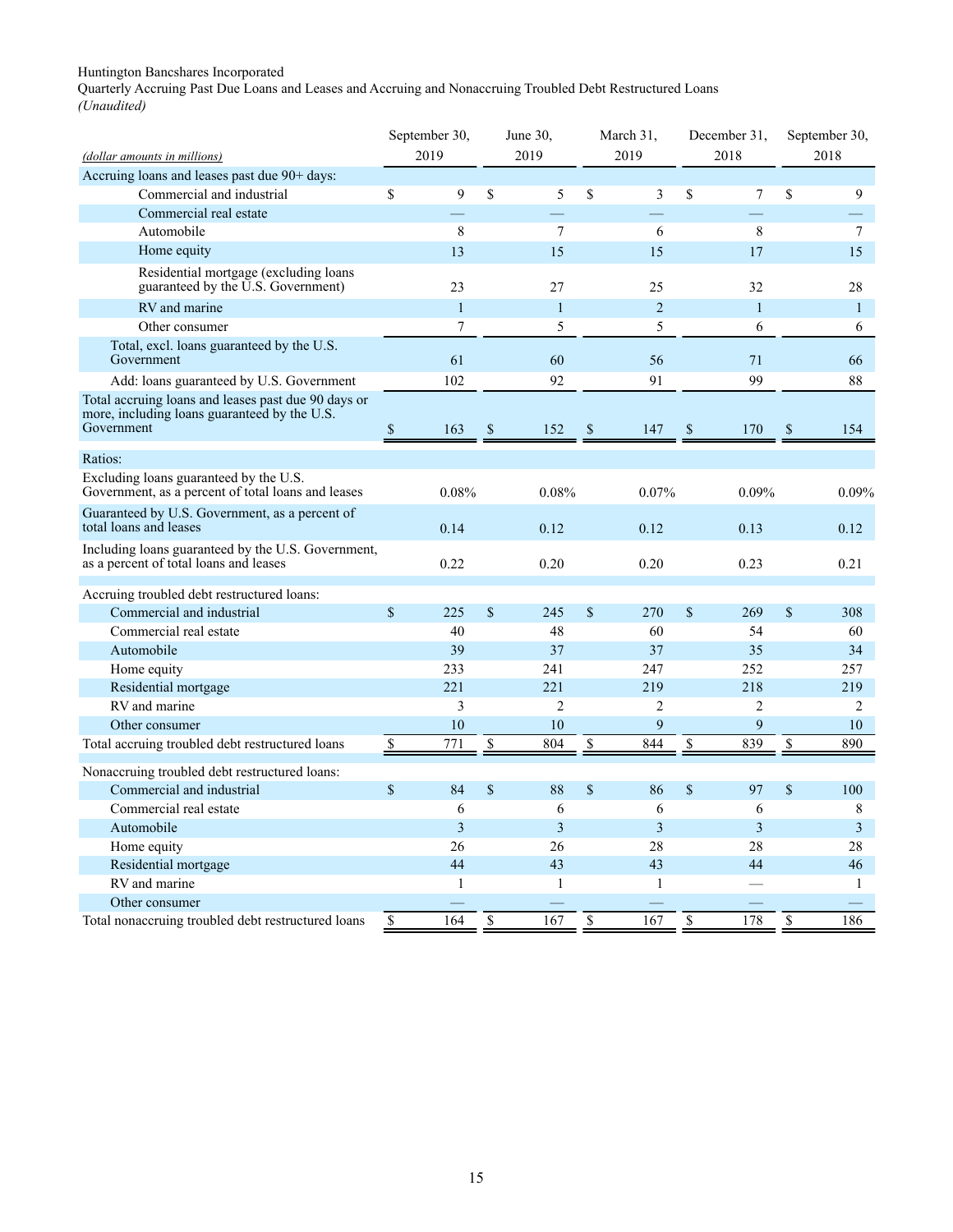<span id="page-28-0"></span>Quarterly Capital Under Current Regulatory Standards (Basel III) and Other Capital Data *(Unaudited)*

|                                                                                           |                | September 30, |                         | June 30. |              | March 31. |                         | December 31. |                          | September 30, |
|-------------------------------------------------------------------------------------------|----------------|---------------|-------------------------|----------|--------------|-----------|-------------------------|--------------|--------------------------|---------------|
| (dollar amounts in millions)                                                              |                | 2019          |                         | 2019     |              | 2019      |                         | 2018         |                          | 2018          |
| Common equity tier 1 risk-based capital ratio: (1)                                        |                |               |                         |          |              |           |                         |              |                          |               |
| Total shareholders' equity                                                                | \$             | 11,909        | \$                      | 11,668   | \$           | 11,432    | \$                      | 11,102       | \$                       | 10,934        |
| Regulatory capital adjustments:                                                           |                |               |                         |          |              |           |                         |              |                          |               |
| Shareholders' preferred equity                                                            |                | (1,207)       |                         | (1,207)  |              | (1,207)   |                         | (1,207)      |                          | (1,207)       |
| Accumulated other comprehensive income offset                                             |                | 175           |                         | 273      |              | 455       |                         | 609          |                          | 790           |
| Goodwill and other intangibles, net of related taxes                                      |                | (2,162)       |                         | (2,174)  |              | (2,187)   |                         | (2,200)      |                          | (2,226)       |
| Deferred tax assets that arise from tax loss and<br>credit carryforwards                  |                | (30)          |                         | (30)     |              | (31)      |                         | (33)         |                          | (28)          |
| Common equity tier 1 capital                                                              |                | 8,685         |                         | 8,530    |              | 8,462     |                         | 8,271        |                          | 8,263         |
| Additional tier 1 capital                                                                 |                |               |                         |          |              |           |                         |              |                          |               |
| Shareholders' preferred equity                                                            |                | 1,207         |                         | 1,207    |              | 1,207     |                         | 1,207        |                          | 1,207         |
| Other                                                                                     |                |               |                         |          |              |           |                         |              |                          |               |
| Tier 1 capital                                                                            |                | 9,893         |                         | 9,737    |              | 9,670     |                         | 9,478        |                          | 9,470         |
| Long-term debt and other tier 2 qualifying<br>instruments                                 |                | 750           |                         | 727      |              | 736       |                         | 776          |                          | 839           |
| Qualifying allowance for loan and lease losses                                            |                | 884           |                         | 875      |              | 864       |                         | 868          |                          | 858           |
| Tier 2 capital                                                                            |                | 1.634         |                         | 1.602    |              | 1.600     |                         | 1.644        |                          | 1,697         |
| Total risk-based capital                                                                  | \$             | 11,527        | \$                      | 11,339   | S.           | 11,270    | S.                      | 11,122       | S                        | 11,167        |
| Risk-weighted assets (RWA)(1)                                                             | $\overline{s}$ | 86,719        | $\overline{\mathbb{S}}$ | 86,332   | $\mathbf{s}$ | 85,966    | $\overline{\mathbb{S}}$ | 85,687       | $\overline{\mathcal{S}}$ | 83,580        |
| Common equity tier 1 risk-based capital ratio (1)                                         |                | 10.02%        |                         | 9.88%    |              | 9.84%     |                         | 9.65%        |                          | 9.89%         |
| Other regulatory capital data:                                                            |                |               |                         |          |              |           |                         |              |                          |               |
| Tier 1 leverage ratio (1)                                                                 |                | 9.34          |                         | 9.24     |              | 9.16      |                         | 9.10         |                          | 9.14          |
| Tier 1 risk-based capital ratio (1)                                                       |                | 11.41         |                         | 11.28    |              | 11.25     |                         | 11.06        |                          | 11.33         |
| Total risk-based capital ratio (1)                                                        |                | 13.29         |                         | 13.13    |              | 13.11     |                         | 12.98        |                          | 13.36         |
| Non-regulatory capital data:                                                              |                |               |                         |          |              |           |                         |              |                          |               |
| Tangible common equity / RWA ratio (1)                                                    |                | 9.83          |                         | 9.58     |              | 9.34      |                         | 8.97         |                          | 8.97          |
| $(1)$ $(1)$ $(2)$ $(3)$ $(4)$ $(5)$ $(6)$ $(7)$ $(8)$ $(9)$ $(1)$ $(1)$ $(1)$ $(1)$ $(1)$ |                |               |                         |          |              |           |                         |              |                          |               |

(1) September 30, 2019, figures are estimated.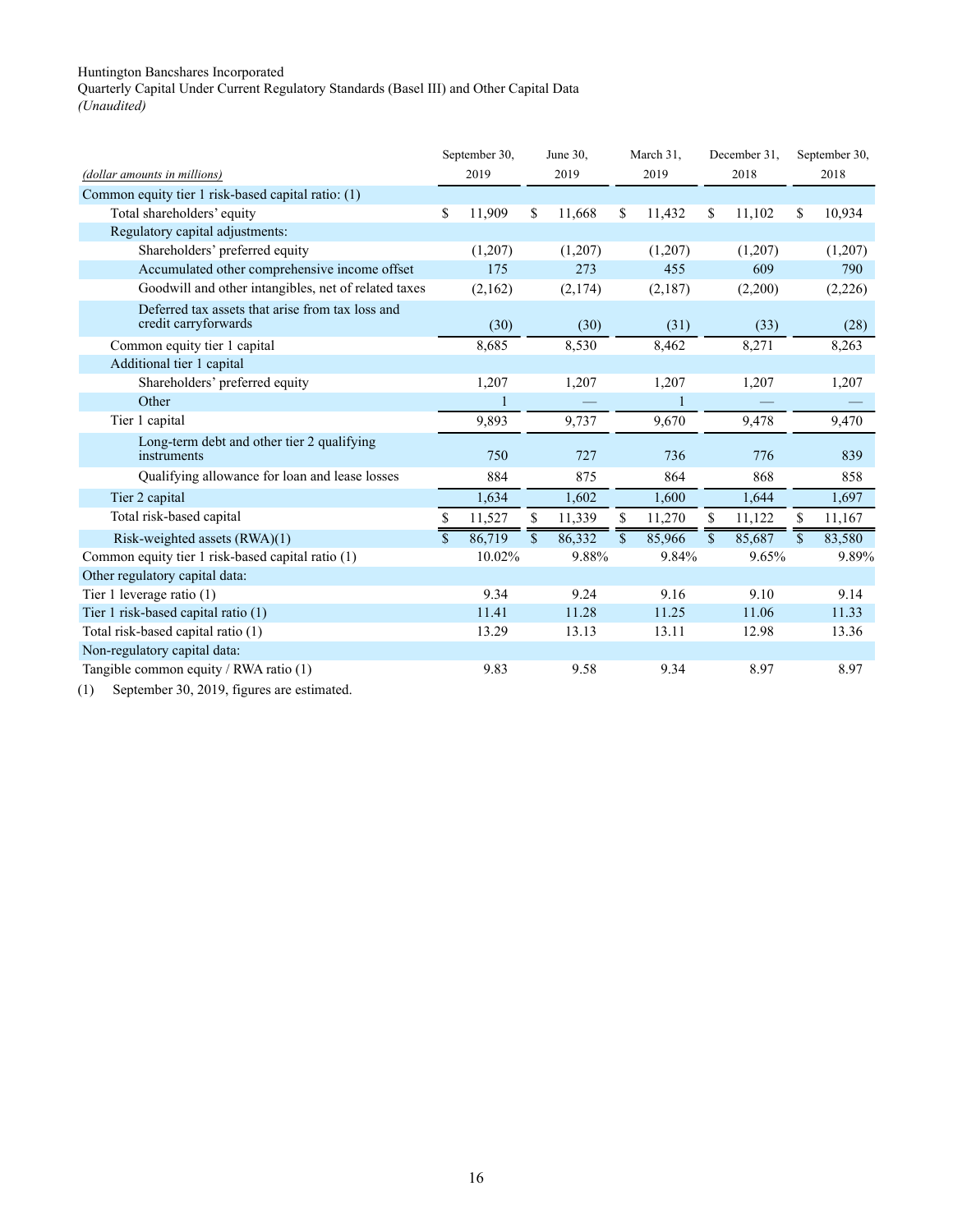<span id="page-29-0"></span>Quarterly Common Stock Summary, Non-Regulatory Capital, and Other Data *(Unaudited)*

## Quarterly common stock summary

|                                          | September 30, |      | June $30$ . |          | March 31. |               | December 31. |      | September 30, |
|------------------------------------------|---------------|------|-------------|----------|-----------|---------------|--------------|------|---------------|
|                                          | 2019          |      | 2019        |          | 2019      |               | 2018         |      | 2018          |
| Dividends, per share                     |               |      |             |          |           |               |              |      |               |
| Cash dividends declared per common share | \$<br>0.15    | -S   | 0.14        | - \$     | 0.14      | S             | 0.14         | -S   | 0.14          |
| Common shares outstanding (000)          |               |      |             |          |           |               |              |      |               |
| Average - basic                          | 1,034,940     |      | 1.044.802   |          | 1,046,995 |               | 1,054,460    |      | 1,084,536     |
| Average - diluted                        | 1,051,273     |      | 1,060,280   |          | 1,065,638 |               | 1,073,055    |      | 1,103,740     |
| Ending                                   | 1,032,755     |      | 1,037,841   |          | 1,046,440 |               | 1,046,767    |      | 1,061,529     |
| Tangible book value per common share (1) | \$<br>8.25    | - \$ | 7.97        | <b>S</b> | 7.67      | <sup>\$</sup> | 7.34         | - \$ | 7.06          |
| Common share repurchases (000)           |               |      |             |          |           |               |              |      |               |
| Number of shares repurchased             | 5,213         |      | 11,344      |          | 1,833     |               | 14,967       |      | 43,670        |

## Non-regulatory capital

|                                                       |     | September 30, |              | June 30, |              | March 31. | December 31. |         |              | September 30, |
|-------------------------------------------------------|-----|---------------|--------------|----------|--------------|-----------|--------------|---------|--------------|---------------|
| (dollar amounts in millions)                          |     | 2019          |              | 2019     |              | 2019      |              | 2018    |              | 2018          |
| Calculation of tangible equity / asset ratio:         |     |               |              |          |              |           |              |         |              |               |
| Total shareholders' equity                            | \$  | 11,909        | \$           | 11,668   | \$           | 11,432    | \$           | 11,102  | \$           | 10,934        |
| Less: goodwill                                        |     | (1,990)       |              | (1,990)  |              | (1,990)   |              | (1,989) |              | (1,993)       |
| Less: other intangible assets                         |     | (244)         |              | (257)    |              | (269)     |              | (281)   |              | (306)         |
| Add: related deferred tax liability (1)               |     | 51            |              | 54       |              | 56        |              | 59      |              | 64            |
| Total tangible equity                                 |     | 9,726         |              | 9,475    |              | 9,229     |              | 8,891   |              | 8,699         |
| Less: preferred equity                                |     | (1,203)       |              | (1,203)  |              | (1,203)   |              | (1,203) |              | (1,203)       |
| Total tangible common equity                          |     | 8,523         | \$           | 8,272    | \$           | 8,026     | \$           | 7,688   | \$           | 7,496         |
| <b>Total assets</b>                                   | \$. | 108,735       | $\mathbb{S}$ | 108,247  | $\mathbb{S}$ | 108,203   | \$           | 108,781 | $\mathbb{S}$ | 105,652       |
| Less: goodwill                                        |     | (1,990)       |              | (1,990)  |              | (1,990)   |              | (1,989) |              | (1,993)       |
| Less: other intangible assets                         |     | (244)         |              | (257)    |              | (269)     |              | (281)   |              | (306)         |
| Add: related deferred tax liability (1)               |     | 51            |              | 54       |              | 56        |              | 59      |              | 64            |
| Total tangible assets                                 | \$. | 106,552       | $\mathbb{S}$ | 106,054  | \$           | 106,000   | \$           | 106,570 | $\mathbb{S}$ | 103,417       |
| Tangible equity / tangible asset ratio                |     | 9.13%         |              | 8.93%    |              | 8.71%     |              | 8.34%   |              | 8.41%         |
| Tangible common equity / tangible asset ratio         |     | 8.00          |              | 7.80     |              | 7.57      |              | 7.21    |              | 7.25          |
| Other data:                                           |     |               |              |          |              |           |              |         |              |               |
| Number of employees (Average full-time<br>equivalent) |     | 15,659        |              | 15,780   |              | 15,738    |              | 15,657  |              | 15,772        |
| Number of domestic full-service branches (2)          |     | 868           |              | 868      |              | 898       |              | 954     |              | 970           |
| <b>ATM Count</b>                                      |     | 1,442         |              | 1,687    |              | 1,727     |              | 1,774   |              | 1,860         |

(1) Other intangible assets are net of deferred tax liability, calculated at a 21% tax rate.

(2) Includes Regional Banking and The Huntington Private Client Group offices.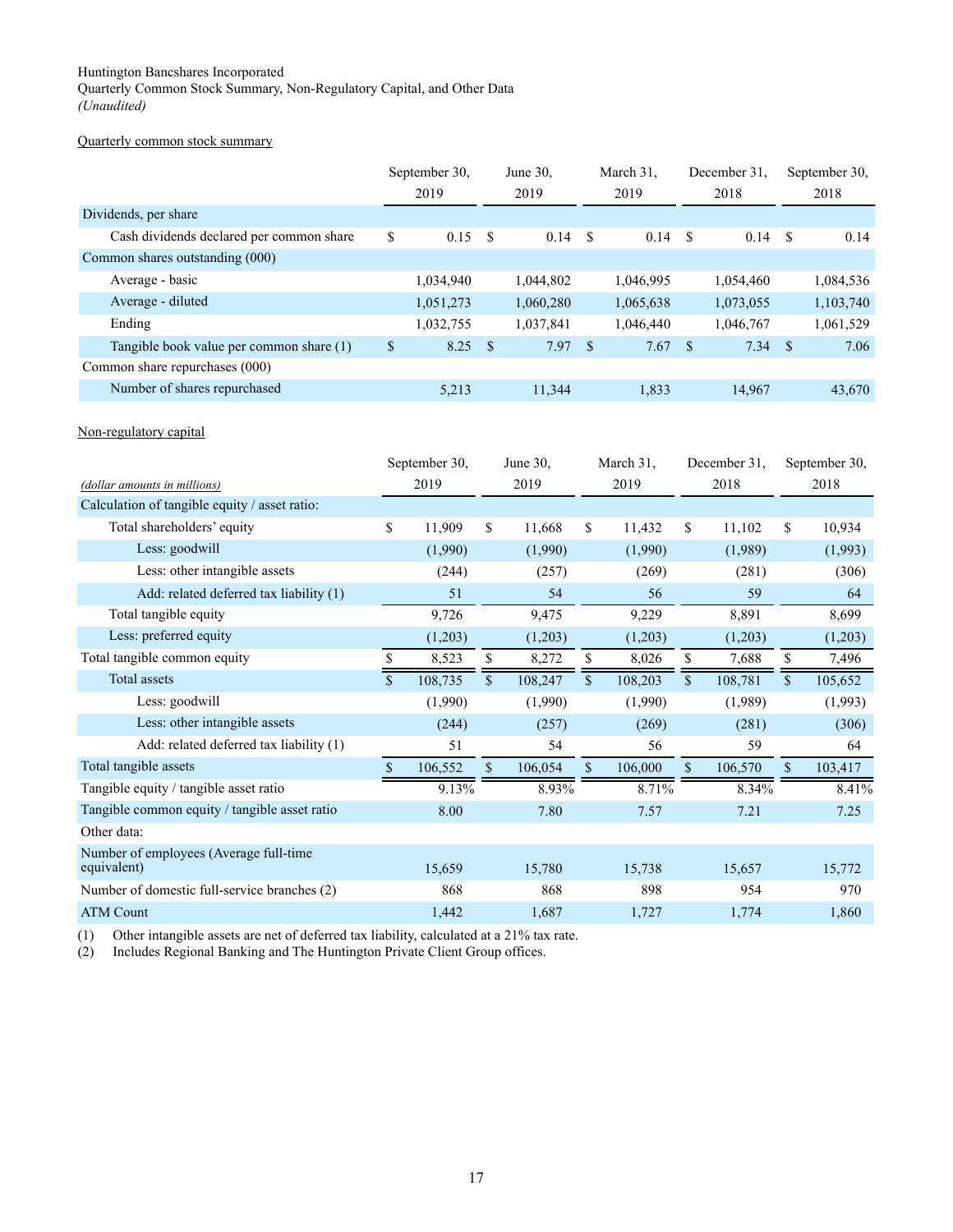## <span id="page-30-0"></span>Consolidated Year To Date Average Balance Sheets

*(Unaudited)*

|                                                       | YTD Average Balances (1) |                                 |               |         |                    |         |                   |  |
|-------------------------------------------------------|--------------------------|---------------------------------|---------------|---------|--------------------|---------|-------------------|--|
|                                                       |                          | Nine Months Ended September 30. |               |         | Change             |         |                   |  |
| (dollar amounts in millions)                          |                          | 2019                            |               | 2018    |                    | Amount  | Percent           |  |
| Assets                                                |                          |                                 |               |         |                    |         |                   |  |
| Interest-bearing deposits in Federal Reserve Bank (2) | \$                       | 511                             | \$            |         | \$                 | 511     | 100%              |  |
| Interest-bearing deposits in banks                    |                          | 131                             |               | 86      |                    | 45      | 52                |  |
| Securities:                                           |                          |                                 |               |         |                    |         |                   |  |
| Trading account securities                            |                          | 146                             |               | 84      |                    | 62      | 74                |  |
| Available-for-sale securities:                        |                          |                                 |               |         |                    |         |                   |  |
| Taxable                                               |                          | 10,784                          |               | 10,817  |                    | (33)    | $\qquad \qquad -$ |  |
| Tax-exempt                                            |                          | 2,945                           |               | 3,561   |                    | (616)   | (17)              |  |
| Total available-for-sale securities                   |                          | 13,729                          |               | 14,378  |                    | (649)   | (5)               |  |
| Held-to-maturity securities - taxable                 |                          | 8,663                           |               | 8,713   |                    | (50)    | (1)               |  |
| Other securities                                      |                          | 479                             |               | 590     |                    | (111)   | (19)              |  |
| Total securities                                      |                          | 23,017                          |               | 23,765  |                    | (748)   | (3)               |  |
| Loans held for sale                                   |                          | 771                             |               | 615     |                    | 156     | 25                |  |
| Loans and leases: (3)                                 |                          |                                 |               |         |                    |         |                   |  |
| Commercial:                                           |                          |                                 |               |         |                    |         |                   |  |
| Commercial and industrial                             |                          | 30,608                          |               | 28,661  |                    | 1,947   | $\tau$            |  |
| Commercial real estate:                               |                          |                                 |               |         |                    |         |                   |  |
| Construction                                          |                          | 1,169                           |               | 1,149   |                    | 20      | $\overline{c}$    |  |
| Commercial                                            |                          | 5,727                           |               | 6,131   |                    | (404)   | (7)               |  |
| Commercial real estate                                |                          | 6,896                           |               | 7,280   |                    | (384)   | (5)               |  |
| Total commercial                                      |                          | 37,504                          |               | 35,941  |                    | 1,563   | $\overline{4}$    |  |
| Consumer:                                             |                          |                                 |               |         |                    |         |                   |  |
| Automobile                                            |                          | 12,253                          |               | 12,247  |                    | 6       |                   |  |
| Home equity                                           |                          | 9,491                           |               | 9,948   |                    | (457)   | (5)               |  |
| Residential mortgage                                  |                          | 11,005                          |               | 9,682   |                    | 1,323   | 14                |  |
| RV and marine                                         |                          | 3,413                           |               | 2,723   |                    | 690     | 25                |  |
| Other consumer                                        |                          | 1,270                           |               | 1,175   |                    | 95      | $\,8\,$           |  |
| Total consumer                                        |                          | 37,432                          |               | 35,775  |                    | 1,657   | 5                 |  |
| Total loans and leases                                |                          | 74,936                          |               | 71,716  |                    | 3,220   | $\overline{4}$    |  |
| Allowance for loan and lease losses                   |                          | (786)                           |               | (737)   |                    | (49)    | (7)               |  |
| Net loans and leases                                  |                          | 74,150                          |               | 70,979  |                    | 3,171   | $\overline{4}$    |  |
| Total earning assets                                  |                          | 99,366                          |               | 96,182  |                    | 3,184   | $\mathfrak{Z}$    |  |
| Cash and due from banks                               |                          | 835                             |               | 1,277   |                    | (442)   | (35)              |  |
| Intangible assets                                     |                          | 2,252                           |               | 2,318   |                    | (66)    | (3)               |  |
| All other assets                                      |                          | 6,054                           |               | 5,640   |                    | 414     | $\tau$            |  |
| <b>Total assets</b>                                   | \$                       | 107,721                         | \$            | 104.680 |                    | 3,041   | 3%                |  |
| Liabilities and shareholders' equity                  |                          |                                 |               |         |                    |         |                   |  |
| Interest-bearing deposits:                            |                          |                                 |               |         |                    |         |                   |  |
| Demand deposits - interest-bearing                    | $\mathsf{\$}$            | 19,763                          | $\mathcal{S}$ | 19,105  | $\mathbf{\hat{s}}$ | 658     | 3%                |  |
| Money market deposits                                 |                          | 23,507                          |               | 21,059  |                    | 2,448   | 12                |  |
| Savings and other domestic deposits                   |                          | 10,039                          |               | 11,267  |                    | (1,228) | (11)              |  |
| Core certificates of deposit (4)                      |                          | 5,858                           |               | 3,677   |                    | 2,181   | 59                |  |
| Other domestic deposits of \$250,000 or more          |                          | 320                             |               | 259     |                    | 61      | 24                |  |
| Brokered deposits and negotiable CDs                  |                          | 2,893                           |               | 3,501   |                    | (608)   | (17)              |  |
| Total interest-bearing deposits                       |                          | 62,380                          |               | 58,868  |                    | 3,512   | 6                 |  |
| Short-term borrowings                                 |                          | 2,605                           |               | 3,335   |                    | (730)   | (22)              |  |
| Long-term debt                                        |                          | 9,145                           |               | 9,033   |                    | 112     | $\mathbf{1}$      |  |
| Total interest-bearing liabilities                    |                          | $\overline{74,130}$             |               | 71,236  |                    | 2,894   | $\overline{4}$    |  |
| Demand deposits - noninterest-bearing                 |                          | 19,864                          |               | 20,393  |                    | (529)   | (3)               |  |
| All other liabilities                                 |                          | 2,277                           |               | 1,935   |                    | 342     | 18                |  |
| Shareholders' equity                                  |                          | 11,450                          |               | 11,116  |                    | 334     | $\mathbf{3}$      |  |
| Total liabilities and shareholders' equity            | $\overline{\mathcal{S}}$ | 107,721                         | $\mathbf S$   | 104,680 | $\mathbb{S}$       | 3,041   | 3%                |  |

(1) Amounts include the effects of hedge and risk management activities associated with the respective asset and liability categories.

(2) Deposits in Federal Reserve Bank were treated as non-earning assets prior to 4Q 2018.

(3) Includes nonaccrual loans.<br>(4) Includes consumer certifical Includes consumer certificates of deposit of \$250,000 or more.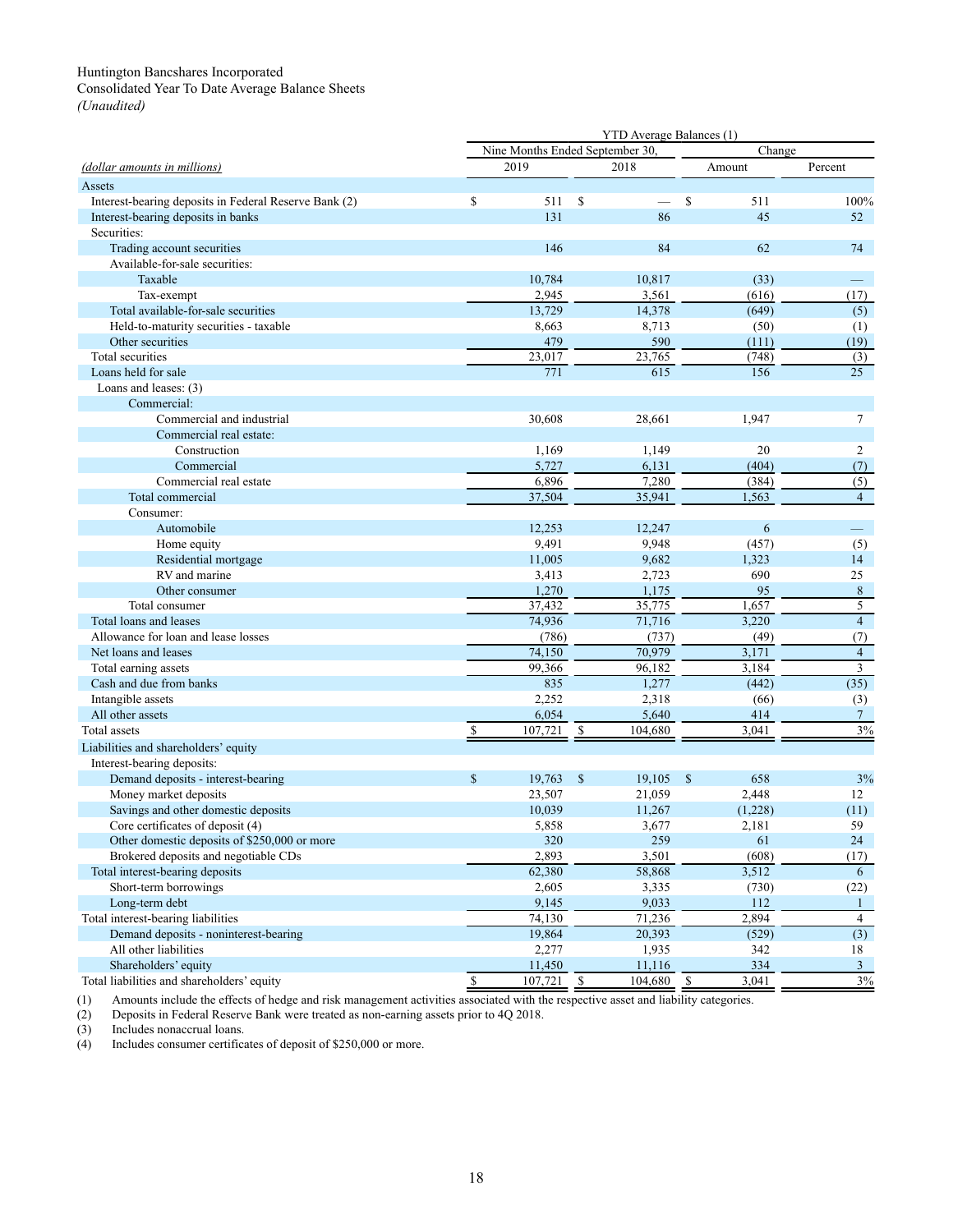<span id="page-31-0"></span>Consolidated Year To Date Net Interest Margin - Interest Income / Expense (1)(2) *(Unaudited)*

|                                                                         |                      |                         | YTD Interest Income / Expense   |                |
|-------------------------------------------------------------------------|----------------------|-------------------------|---------------------------------|----------------|
|                                                                         |                      |                         | Nine Months Ended September 30, |                |
| (dollar amounts in millions)                                            | 2019                 |                         | 2018                            |                |
| Assets                                                                  |                      |                         |                                 |                |
| Interest-bearing deposits in Federal Reserve Bank (3)                   | \$                   | 9                       | \$                              |                |
| Interest-bearing deposits in banks                                      |                      | $\overline{2}$          |                                 | $\overline{1}$ |
| Securities:                                                             |                      |                         |                                 |                |
| Trading account securities                                              |                      | $\overline{c}$          |                                 |                |
| Available-for-sale securities:                                          |                      |                         |                                 |                |
| Taxable                                                                 | 222                  |                         | 210                             |                |
| Tax-exempt                                                              |                      | 81                      |                                 | 89             |
| Total available-for-sale securities                                     | 303                  |                         | 299                             |                |
| Held-to-maturity securities - taxable                                   | 164                  |                         | 159                             |                |
| Other securities                                                        |                      | 13                      |                                 | $20\,$         |
| Total securities                                                        | 482                  |                         | 478                             |                |
| Loans held for sale                                                     |                      | 23                      |                                 | 19             |
| Loans and leases:                                                       |                      |                         |                                 |                |
| Commercial:                                                             |                      |                         |                                 |                |
| Commercial and industrial                                               | 1,106                |                         | 974                             |                |
| Commercial real estate:                                                 |                      |                         |                                 |                |
| Construction                                                            |                      | 49                      |                                 | 44             |
| Commercial                                                              | 210                  |                         | 209                             |                |
| Commercial real estate                                                  | 259                  |                         | 253                             |                |
| Total commercial                                                        | 1,365                |                         | 1,227                           |                |
| Consumer:                                                               |                      |                         |                                 |                |
| Automobile                                                              | 369                  |                         | 334                             |                |
| Home equity                                                             | 391                  |                         | 377                             |                |
| Residential mortgage                                                    | 317                  |                         | 270                             |                |
| RV and marine                                                           | 126                  |                         | 104                             |                |
| Other consumer                                                          | 126                  |                         | 105                             |                |
| Total consumer                                                          | 1,329                |                         | 1,190                           |                |
| Total loans and leases                                                  | 2,694                |                         | 2,417                           |                |
| Total earning assets<br>Liabilities                                     | $3,210$ \$<br>\$     |                         | 2,915                           |                |
|                                                                         |                      |                         |                                 |                |
| Interest-bearing deposits:<br>Demand deposits - interest-bearing        |                      |                         | \$                              | 53             |
| Money market deposits                                                   | \$<br>199            | 84                      |                                 | 96             |
|                                                                         |                      |                         |                                 | 19             |
| Savings and other domestic deposits<br>Core certificates of deposit (4) |                      | 17<br>94                |                                 | 43             |
| Other domestic deposits of \$250,000 or more                            |                      | $\overline{\mathbf{4}}$ |                                 | $\overline{2}$ |
| Brokered deposits and negotiable CDs                                    |                      | 51                      |                                 | 46             |
| Total interest-bearing deposits                                         | 449                  |                         | 259                             |                |
| Short-term borrowings                                                   |                      | 46                      |                                 | 42             |
| Long-term debt                                                          | 262                  |                         | 236                             |                |
| Total interest-bearing liabilities                                      | 757                  |                         |                                 | 537            |
| Demand deposits - noninterest-bearing                                   |                      |                         |                                 |                |
| Net interest income                                                     | $\mathbb S$<br>2,453 |                         | $\mathbb{S}$<br>2,378           |                |
|                                                                         |                      |                         |                                 |                |

(1) Fully-taxable equivalent (FTE) income and expense calculated assuming a 21% tax rate. See page 21 for the FTE adjustment.

(2) Amounts include the effects of hedge and risk management activities associated with the respective asset and liability categories.

(3) Deposits in Federal Reserve Bank were treated as non-earning assets prior to 4Q 2018 and associated interest income was not material.<br>
(4) Includes consumer certificates of deposit of \$250,000 or more.

Includes consumer certificates of deposit of \$250,000 or more.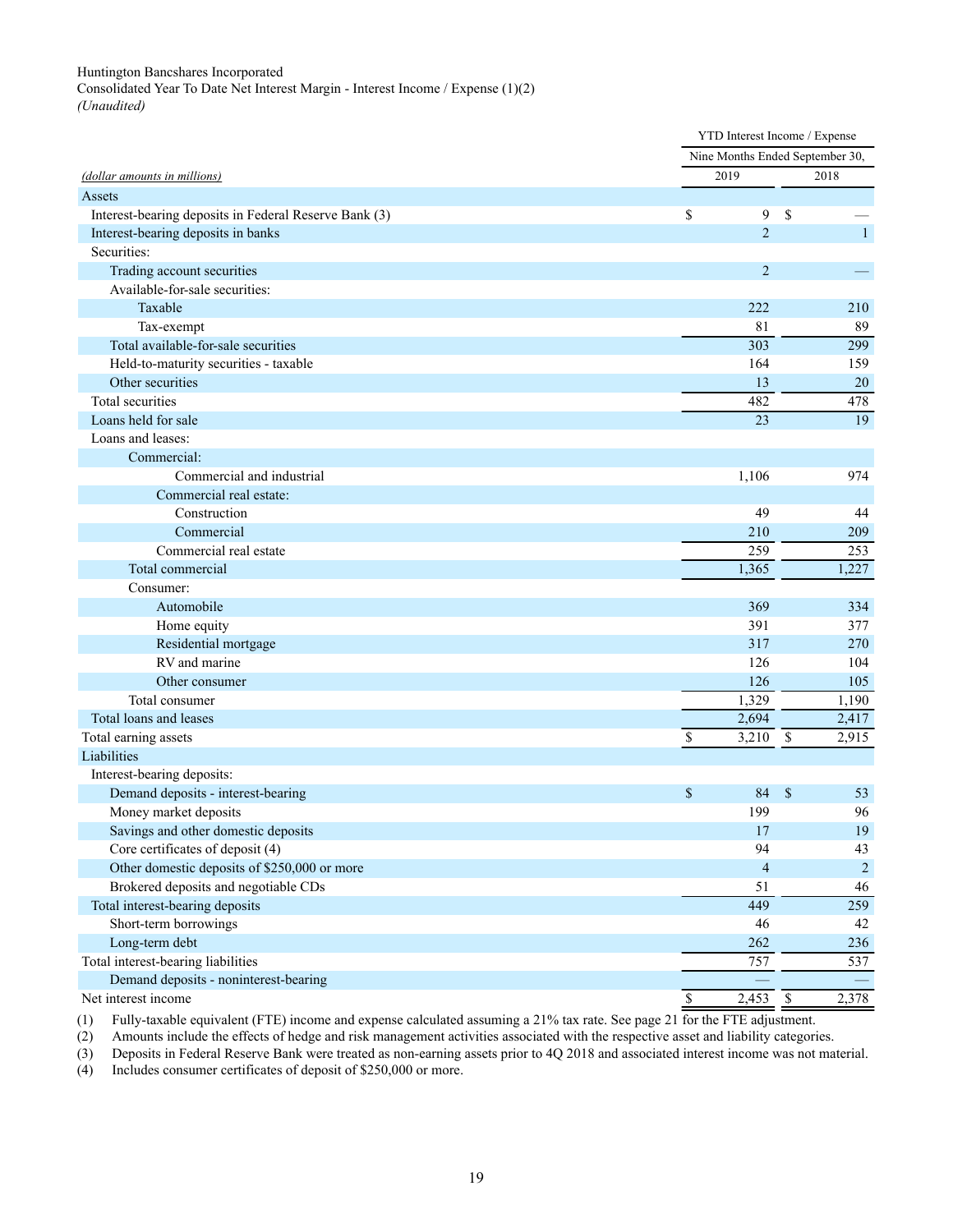<span id="page-32-0"></span>

|                                                       |                                 | YTD Average Rates (2) |  |  |  |  |  |  |
|-------------------------------------------------------|---------------------------------|-----------------------|--|--|--|--|--|--|
|                                                       | Nine Months Ended September 30. |                       |  |  |  |  |  |  |
| Fully-taxable equivalent basis (1)                    | 2019                            | 2018                  |  |  |  |  |  |  |
| Assets                                                |                                 |                       |  |  |  |  |  |  |
| Interest-bearing deposits in Federal Reserve Bank (2) | 2.32%                           | $-$ %                 |  |  |  |  |  |  |
| Interest-bearing deposits in banks                    | 2.10                            | 1.95                  |  |  |  |  |  |  |
| Securities:                                           |                                 |                       |  |  |  |  |  |  |
| Trading account securities                            | 2.10                            | 0.21                  |  |  |  |  |  |  |
| Available-for-sale securities:                        |                                 |                       |  |  |  |  |  |  |
| Taxable                                               | 2.74                            | 2.58                  |  |  |  |  |  |  |
| Tax-exempt                                            | 3.66                            | 3.35                  |  |  |  |  |  |  |
| Total available-for-sale securities                   | 2.94                            | 2.77                  |  |  |  |  |  |  |
| Held-to-maturity securities - taxable                 | 2.52                            | 2.43                  |  |  |  |  |  |  |
| Other securities                                      | 3.75                            | 4.38                  |  |  |  |  |  |  |
| Total securities                                      | 2.79                            | 2.69                  |  |  |  |  |  |  |
| Loans held for sale                                   | 3.90                            | 4.19                  |  |  |  |  |  |  |
| Loans and leases: (4)                                 |                                 |                       |  |  |  |  |  |  |
| Commercial:                                           |                                 |                       |  |  |  |  |  |  |
| Commercial and industrial                             | 4.77                            | 4.48                  |  |  |  |  |  |  |
| Commercial real estate:                               |                                 |                       |  |  |  |  |  |  |
| Construction                                          | 5.56                            | 5.09                  |  |  |  |  |  |  |
| Commercial                                            | 4.85                            | 4.49                  |  |  |  |  |  |  |
| Commercial real estate                                | 4.97                            | 4.58                  |  |  |  |  |  |  |
| Total commercial                                      | 4.80                            | 4.50                  |  |  |  |  |  |  |
| Consumer:                                             |                                 |                       |  |  |  |  |  |  |
| Automobile                                            | 4.02                            | 3.65                  |  |  |  |  |  |  |
| Home equity                                           | 5.51                            | 5.07                  |  |  |  |  |  |  |
| Residential mortgage                                  | 3.83                            | 3.71                  |  |  |  |  |  |  |
| RV and marine                                         | 4.95                            | 5.09                  |  |  |  |  |  |  |
| Other consumer                                        | 13.29                           | 11.91                 |  |  |  |  |  |  |
| Total consumer                                        | 4.74                            | 4.44                  |  |  |  |  |  |  |
| Total loans and leases                                | 4.77                            | 4.47                  |  |  |  |  |  |  |
| Total earning assets                                  | 4.32%                           | 4.05%                 |  |  |  |  |  |  |
| Liabilities                                           |                                 |                       |  |  |  |  |  |  |
| Interest-bearing deposits:                            |                                 |                       |  |  |  |  |  |  |
| Demand deposits - interest-bearing                    | 0.57%                           | 0.37%                 |  |  |  |  |  |  |
| Money market deposits                                 | 1.13                            | 0.61                  |  |  |  |  |  |  |
| Savings and other domestic deposits                   | 0.23                            | 0.22                  |  |  |  |  |  |  |
| Core certificates of deposit (5)                      | 2.14                            | 1.57                  |  |  |  |  |  |  |
| Other domestic deposits of \$250,000 or more          | 1.86                            | 1.05                  |  |  |  |  |  |  |
| Brokered deposits and negotiable CDs                  | 2.33                            | 1.76                  |  |  |  |  |  |  |
| Total interest-bearing deposits                       | 0.96                            | 0.59                  |  |  |  |  |  |  |
| Short-term borrowings                                 | 2.37                            | 1.67                  |  |  |  |  |  |  |
| Long-term debt                                        | 3.82                            | 3.48                  |  |  |  |  |  |  |
| Total interest-bearing liabilities                    | 1.36                            | 1.01                  |  |  |  |  |  |  |
| Demand deposits - noninterest-bearing                 | $\equiv$                        | $\equiv$              |  |  |  |  |  |  |
| Net interest rate spread                              | 2.96                            | 3.05                  |  |  |  |  |  |  |
| Impact of noninterest-bearing funds on margin         | 0.34                            | 0.26                  |  |  |  |  |  |  |
| Net interest margin                                   | 3.30%                           | 3.31%                 |  |  |  |  |  |  |
|                                                       |                                 |                       |  |  |  |  |  |  |

#### Commercial Loan Derivative Impact *(Unaudited)*

|                                       | <b>YTD</b> Average Rates        |          |  |  |  |  |  |
|---------------------------------------|---------------------------------|----------|--|--|--|--|--|
|                                       | Nine Months Ended September 30. |          |  |  |  |  |  |
| Fully-taxable equivalent basis (1)    | 2019                            | 2018     |  |  |  |  |  |
| Commercial loans $(3)(4)$             | 4.84%                           | 4.50%    |  |  |  |  |  |
| Impact of commercial loan derivatives | (0.04)                          |          |  |  |  |  |  |
| Total commercial - as reported        | 4.80%                           | $4.50\%$ |  |  |  |  |  |
| Average 1 Month LIBOR                 | 2.37%                           | 1.91%    |  |  |  |  |  |

(1) Fully-taxable equivalent (FTE) yields are calculated assuming a 21% tax rate. See page 21 for the FTE adjustment.

(2) Deposits in Federal Reserve Bank were treated as non-earning assets prior to 4Q 2018.

(3) Yield/rates exclude the effects of hedge and risk management activities associated with the respective asset and liability categories.

(4) Includes the impact of nonaccrual loans.<br>(5) Includes consumer certificates of deposit Includes consumer certificates of deposit of \$250,000 or more.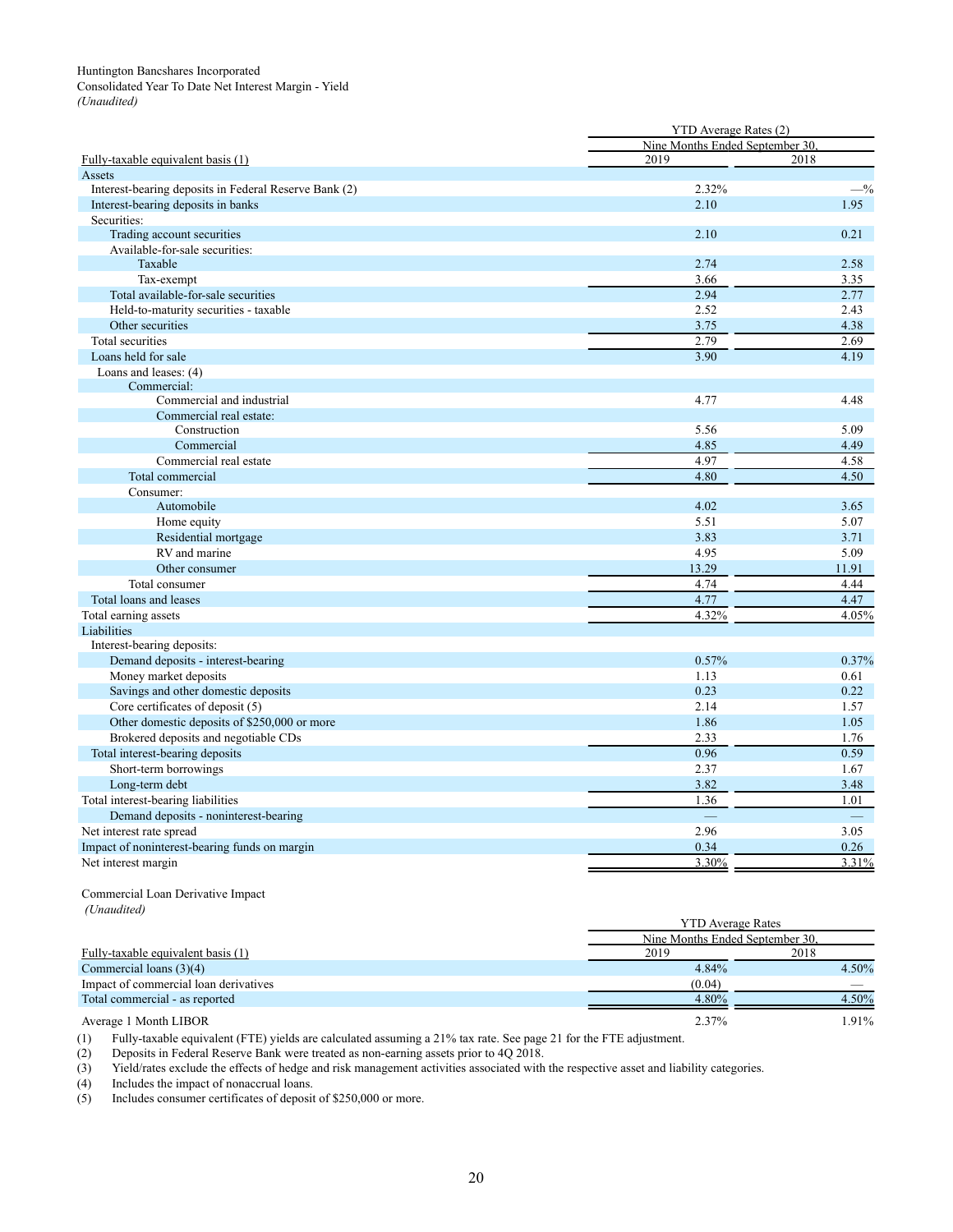#### <span id="page-33-0"></span>Huntington Bancshares Incorporated Selected Year To Date Income Statement Data *(Unaudited)*

| (dollar amounts in millions, except per share data, share count in<br><i>thousands</i> ) |              | Nine Months Ended September 30, |               |            | Change                   |                 |                           |
|------------------------------------------------------------------------------------------|--------------|---------------------------------|---------------|------------|--------------------------|-----------------|---------------------------|
|                                                                                          |              | 2019                            |               | 2018       |                          | Amount          | Percent                   |
| Interest income                                                                          | $\mathbf S$  | 3,190                           | $\mathcal{S}$ | 2,893      | $\overline{\mathcal{S}}$ | 297             | 10%                       |
| Interest expense                                                                         |              | 757                             |               | 537        |                          | 220             | 41                        |
| Net interest income                                                                      |              | 2,433                           |               | 2,356      |                          | 77              | $\overline{\overline{3}}$ |
| Provision for credit losses                                                              |              | 208                             |               | 175        |                          | 33              | 19                        |
| Net interest income after provision for credit losses                                    |              | 2,225                           |               | 2,181      |                          | 44              | $\overline{c}$            |
| Service charges on deposit accounts                                                      |              | 277                             |               | 270        |                          | $7\phantom{.0}$ | $\mathfrak{Z}$            |
| Card and payment processing income                                                       |              | 183                             |               | 166        |                          | 17              | 10                        |
| Trust and investment management services                                                 |              | 131                             |               | 129        |                          | $\overline{2}$  | $\overline{2}$            |
| Mortgage banking income                                                                  |              | 109                             |               | 85         |                          | 24              | 28                        |
| Capital market fees                                                                      |              | 92                              |               | 74         |                          | 18              | 24                        |
| Insurance income                                                                         |              | 64                              |               | 61         |                          | 3               | 5                         |
| Bank owned life insurance income                                                         |              | 49                              |               | 51         |                          | (2)             | (4)                       |
| Gain on sale of loans and leases                                                         |              | 39                              |               | 39         |                          |                 |                           |
| Securities gains (losses)                                                                |              | (2)                             |               | (2)        |                          |                 |                           |
| Other income                                                                             |              | 140                             |               | 119        |                          | 21              | 18                        |
| Total noninterest income                                                                 |              | 1,082                           |               | 992        |                          | 90              | 9                         |
| Personnel costs                                                                          |              | 1,228                           |               | 1,160      |                          | 68              | 6                         |
| Outside data processing and other services                                               |              | 257                             |               | 211        |                          | 46              | 22                        |
| Net occupancy                                                                            |              | 118                             |               | 114        |                          | $\overline{4}$  | $\overline{4}$            |
| Equipment                                                                                |              | 121                             |               | 116        |                          | 5               | $\overline{4}$            |
| Deposit and other insurance expense                                                      |              | 24                              |               | 54         |                          | (30)            | (56)                      |
| Professional services                                                                    |              | 40                              |               | 43         |                          | (3)             | (7)                       |
| Marketing                                                                                |              | 28                              |               | 38         |                          | (10)            | (26)                      |
| Amortization of intangibles                                                              |              | 37                              |               | 40         |                          | (3)             | (8)                       |
| Other expense                                                                            |              | 167                             |               | 160        |                          | 7               | $\overline{4}$            |
| Total noninterest expense                                                                |              | 2,020                           |               | 1,936      |                          | 84              | $\overline{4}$            |
| Income before income taxes                                                               |              | 1,287                           |               | 1,237      |                          | $\overline{50}$ | $\overline{4}$            |
| Provision for income taxes                                                               |              | 193                             |               | 178        |                          | 15              | $\,$ $\,$                 |
| Net income                                                                               |              | 1,094                           |               | 1,059      |                          | $\overline{35}$ | $\overline{\mathbf{3}}$   |
| Dividends on preferred shares                                                            |              | 55                              |               | 51         |                          | 4               | $\,$ $\,$                 |
| Net income applicable to common shares                                                   | $\mathbb{S}$ | 1,039                           | $\mathcal{S}$ | 1,008      | $\sqrt{\frac{1}{2}}$     | 31              | 3%                        |
| Average common shares - basic                                                            |              | 1,042,246                       |               | 1,090,570  |                          | (48)            | (4)                       |
| Average common shares - diluted                                                          |              | 1,059,064                       |               | 1,116,978  |                          | (58)            | (5)                       |
| Per common share                                                                         |              |                                 |               |            |                          |                 |                           |
| Net income - basic                                                                       | \$           | 1.00                            | $\mathcal{S}$ | 0.92       | \$                       | 0.08            | 9%                        |
| Net income - diluted                                                                     |              | 0.98                            |               | 0.90       |                          | 0.08            | 9                         |
| Cash dividends declared                                                                  |              | 0.43                            |               | 0.36       |                          | 0.07            | 19                        |
| Revenue - fully taxable equivalent (FTE)                                                 |              |                                 |               |            |                          |                 |                           |
| Net interest income                                                                      | $\mathbb{S}$ | 2,433                           | $\mathbb{S}$  | 2,356      | $\mathcal{S}$            | $77\,$          | 3%                        |
| FTE adjustment (1)                                                                       |              | 20                              |               | 22         |                          | (2)             | (9)                       |
| Net interest income                                                                      |              | 2,453                           |               | 2,378      |                          | $\overline{75}$ | $\overline{3}$            |
| Noninterest income                                                                       |              | 1,082                           |               | 992        |                          | 90              | 9                         |
| Total revenue (1)                                                                        | $\mathbb{S}$ | $3,535$ \$                      |               | $3,370$ \$ |                          | 165             | 5%                        |
|                                                                                          |              |                                 |               |            |                          |                 |                           |

(1) On a fully-taxable equivalent (FTE) basis assuming a 21% tax rate.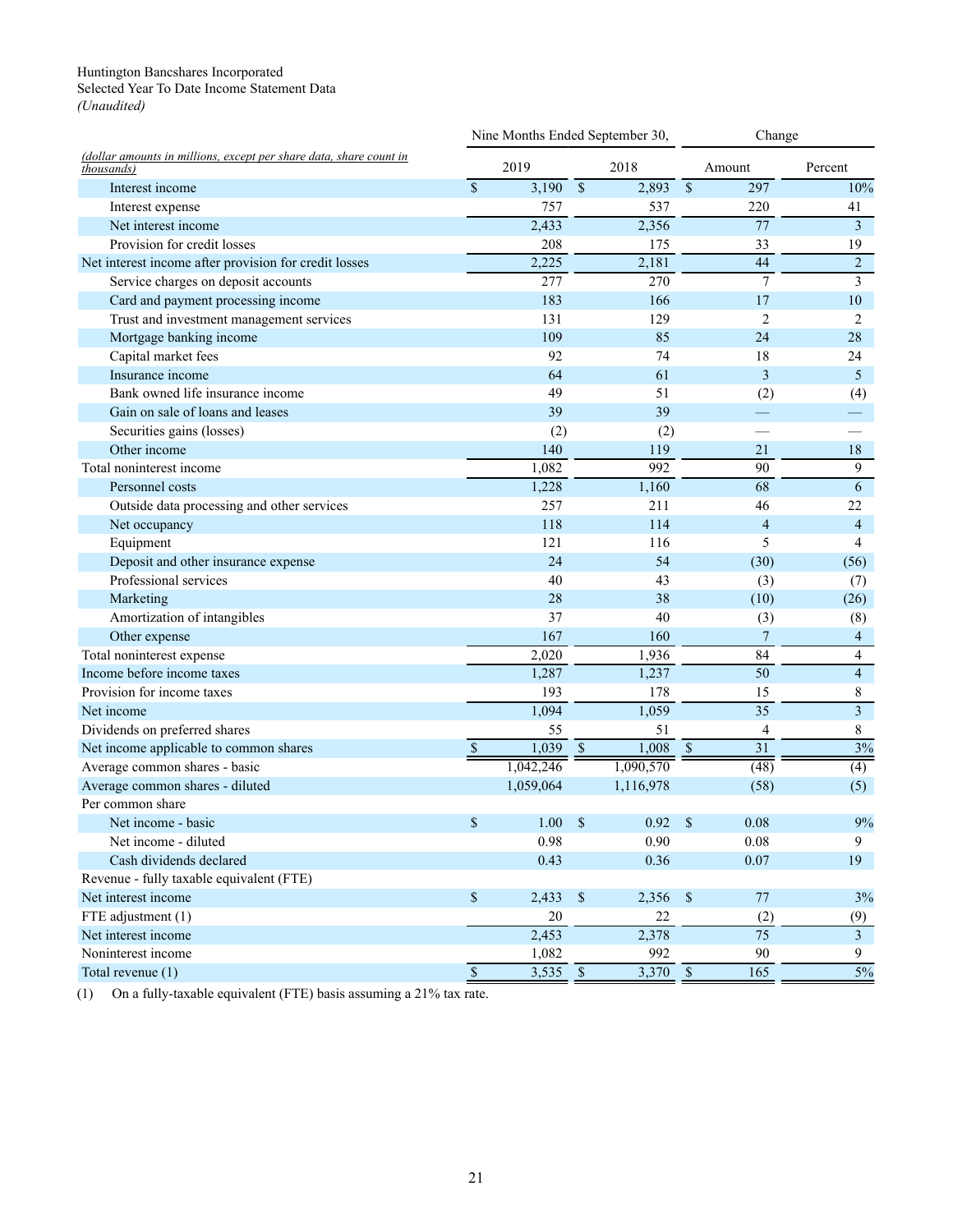<span id="page-34-0"></span>Year To Date Mortgage Banking Noninterest Income

*(Unaudited)*

| (dollar amounts in millions)                   |              | Nine Months Ended September 30, |              |        | Change        |                |         |
|------------------------------------------------|--------------|---------------------------------|--------------|--------|---------------|----------------|---------|
|                                                |              | 2019                            |              | 2018   |               | Amount         | Percent |
| Net origination and secondary marketing income | \$           | 89                              | \$           | 63     |               | 26             | 41 %    |
| Net mortgage servicing income                  |              |                                 |              |        |               |                |         |
| Loan servicing income                          |              | 44                              |              | 42     |               | $\overline{2}$ | 5       |
| Amortization of capitalized servicing          |              | (32)                            |              | (25)   |               | (7)            | (28)    |
| Operating income                               |              | 12                              |              | 17     |               | (5)            | (29)    |
| MSR valuation adjustment (1)                   |              | (40)                            |              | 7      |               | (47)           | (671)   |
| Gains (losses) due to MSR hedging              |              | 43                              |              | (7)    |               | 50             | 714     |
| Net MSR risk management                        |              | 3                               |              |        |               | 3              |         |
| Total net mortgage servicing income            | $\mathbf{s}$ | 15                              | $\mathbf{s}$ | 17     | $\mathbf{\$}$ | (2)            | (12)%   |
| All other                                      |              | 5                               |              | 5      |               |                |         |
| Mortgage banking income                        |              | 109                             | \$           | 85     | \$            | 24             | 28 %    |
|                                                |              |                                 |              |        |               |                |         |
| Mortgage origination volume                    | \$           | 5,254                           | \$           | 5,458  | \$            | (204)          | (4)%    |
| Mortgage origination volume for sale           |              | 3,420                           |              | 3,113  |               | 307            | 10      |
|                                                |              |                                 |              |        |               |                |         |
| Third party mortgage loans serviced (2)        |              | 21,674                          |              | 20,617 |               | 1,057          | 5       |
| Mortgage servicing rights (2)                  |              | 180                             |              | 219    |               | (39)           | (18)    |
| MSR % of investor servicing portfolio          |              | 0.83%                           |              | 1.06%  |               | $(0.23)\%$     | (22)%   |

(1) The change in fair value for the period represents the MSR valuation adjustment, net of amortization of capitalized servicing.

(2) At period end.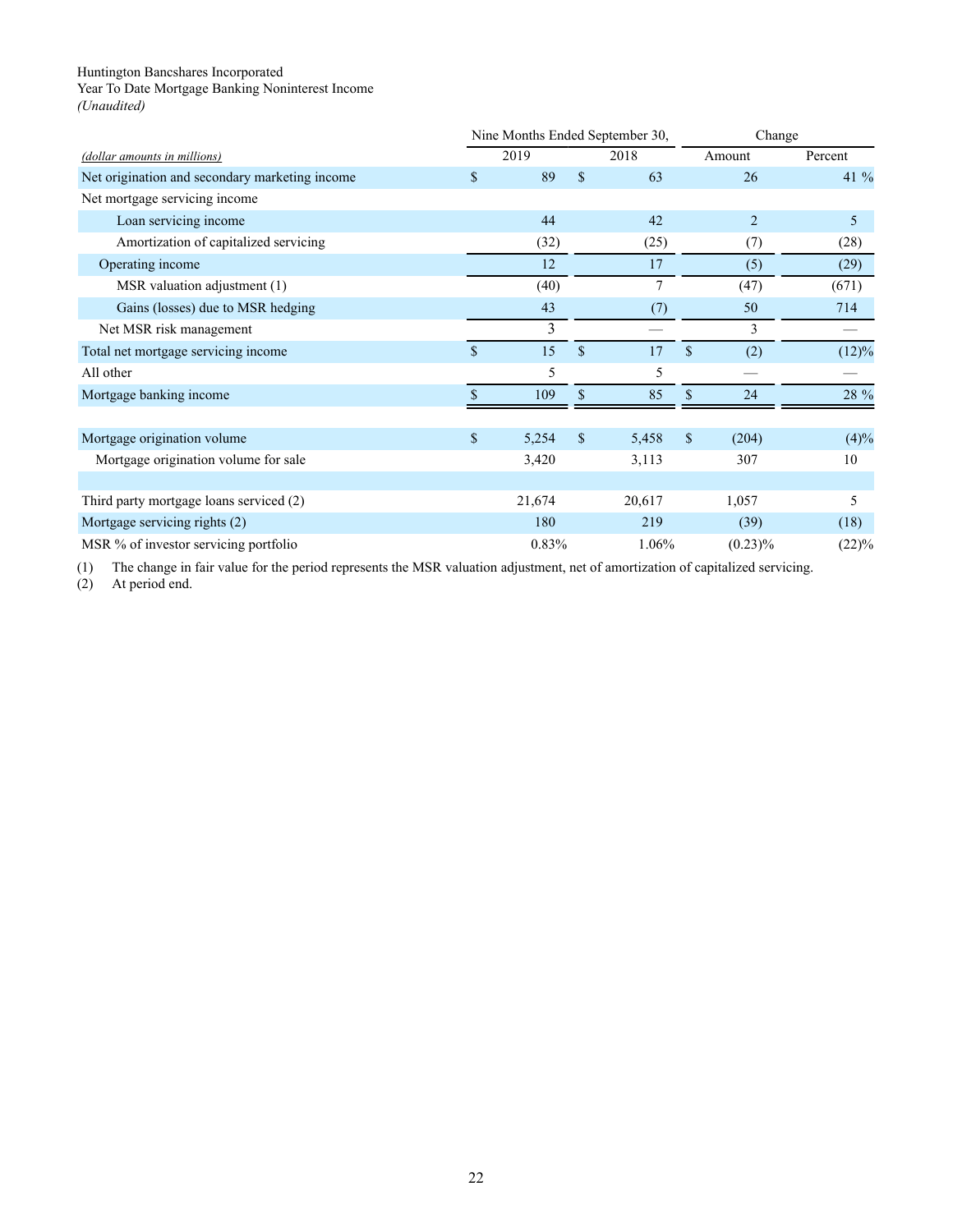<span id="page-35-0"></span>Huntington Bancshares Incorporated Year To Date Credit Reserves Analysis *(Unaudited)*

|                                                                                     | Nine Months Ended September 30, |       |               |       |
|-------------------------------------------------------------------------------------|---------------------------------|-------|---------------|-------|
| (dollar amounts in millions)                                                        | 2019                            |       | 2018          |       |
| Allowance for loan and lease losses, beginning of period                            | \$                              | 772   | <sup>\$</sup> | 691   |
| Loan and lease losses                                                               |                                 | (269) |               | (184) |
| Recoveries of loans previously charged off                                          |                                 | 77    |               | 89    |
| Net loan and lease losses                                                           |                                 | (192) |               | (95)  |
| Provision for loan and lease losses                                                 |                                 | 203   |               | 165   |
| Allowance for loan and lease losses, end of period                                  |                                 | 783   |               | 761   |
| Allowance for unfunded loan commitments and letters of credit, beginning of period  |                                 | 96    | S.            | 87    |
| Provision for (reduction in) unfunded loan commitments and letters of credit losses |                                 | 5     |               | 10    |
| Allowance for unfunded loan commitments and letters of credit, end of period        |                                 | 101   |               | 97    |
| Total allowance for credit losses                                                   |                                 | 884   | ς             | 858   |
| Allowance for loan and lease losses (ALLL) as % of:                                 |                                 |       |               |       |
| Total loans and leases                                                              |                                 | 1.05% |               | 1.04% |
| Nonaccrual loans and leases (NALs)                                                  |                                 | 179   |               | 206   |
| Nonperforming assets (NPAs)                                                         |                                 | 163   |               | 189   |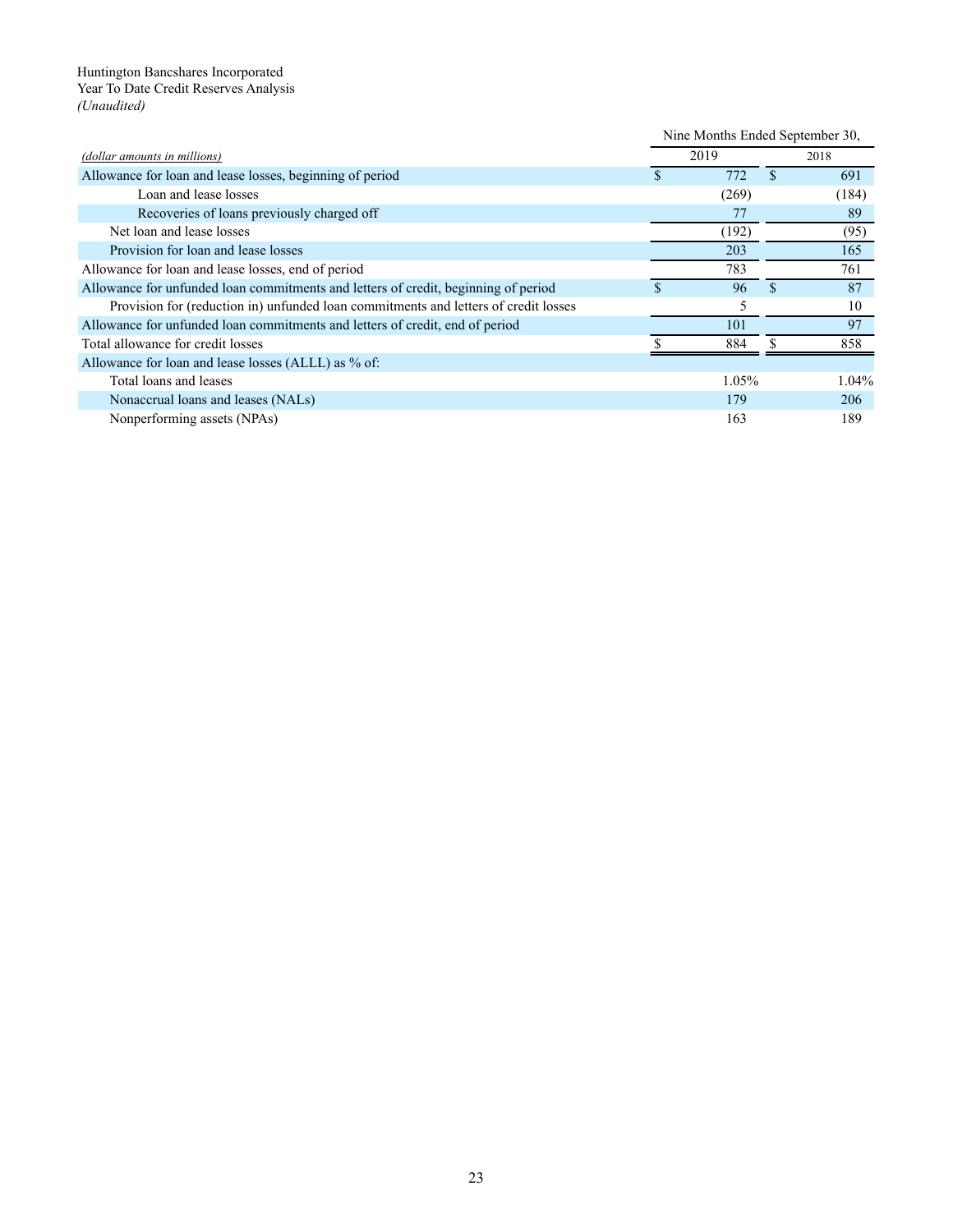#### <span id="page-36-0"></span>Huntington Bancshares Incorporated Year To Date Net Charge-Off Analysis *(Unaudited)*

|                                           |                  | Nine Months Ended September 30, |                 |  |
|-------------------------------------------|------------------|---------------------------------|-----------------|--|
| (dollar amounts in millions)              | 2019             |                                 | 2018            |  |
| Net charge-offs by loan and lease type:   |                  |                                 |                 |  |
| Commercial:                               |                  |                                 |                 |  |
| Commercial and industrial                 | \$<br>92         | \$                              | 19              |  |
| Commercial real estate:                   |                  |                                 |                 |  |
| Construction                              | (2)              |                                 | (1)             |  |
| Commercial                                | (1)              |                                 | (17)            |  |
| Commercial real estate                    | $\overline{(3)}$ |                                 | (18)            |  |
| Total commercial                          | 89               |                                 | 1               |  |
| Consumer:                                 |                  |                                 |                 |  |
| Automobile                                | 23               |                                 | 25              |  |
| Home equity                               | $\overline{7}$   |                                 | $\overline{4}$  |  |
| Residential mortgage                      | 5                |                                 | 4               |  |
| RV and marine                             | $\overline{7}$   |                                 | $\overline{7}$  |  |
| Other consumer                            | 61               |                                 | 54              |  |
| Total consumer                            | 103              |                                 | 94              |  |
| Total net charge-offs                     | 192<br>\$        | \$                              | $\overline{95}$ |  |
|                                           |                  |                                 |                 |  |
|                                           |                  |                                 |                 |  |
|                                           |                  | Nine Months Ended September 30, |                 |  |
|                                           | 2019             |                                 | 2018            |  |
| Net charge-offs - annualized percentages: |                  |                                 |                 |  |
| Commercial:                               |                  |                                 |                 |  |
| Commercial and industrial                 | 0.40%            |                                 | 0.09%           |  |
| Commercial real estate:                   |                  |                                 |                 |  |
| Construction                              | (0.19)           |                                 | (0.14)          |  |
| Commercial                                | (0.03)           |                                 | (0.34)          |  |
| Commercial real estate                    | (0.06)           |                                 | (0.31)          |  |
| Total commercial                          | 0.32             |                                 | 0.01            |  |
| Consumer:                                 |                  |                                 |                 |  |
| Automobile                                | 0.25             |                                 | 0.27            |  |
| Home equity                               | 0.10             |                                 | 0.06            |  |
| Residential mortgage                      | 0.06             |                                 | 0.05            |  |
| RV and marine                             | 0.29             |                                 | 0.33            |  |
| Other consumer                            | 6.41             |                                 | 6.12            |  |

Total consumer 0.35 0.35

Net charge-offs as a % of average loans  $0.18\%$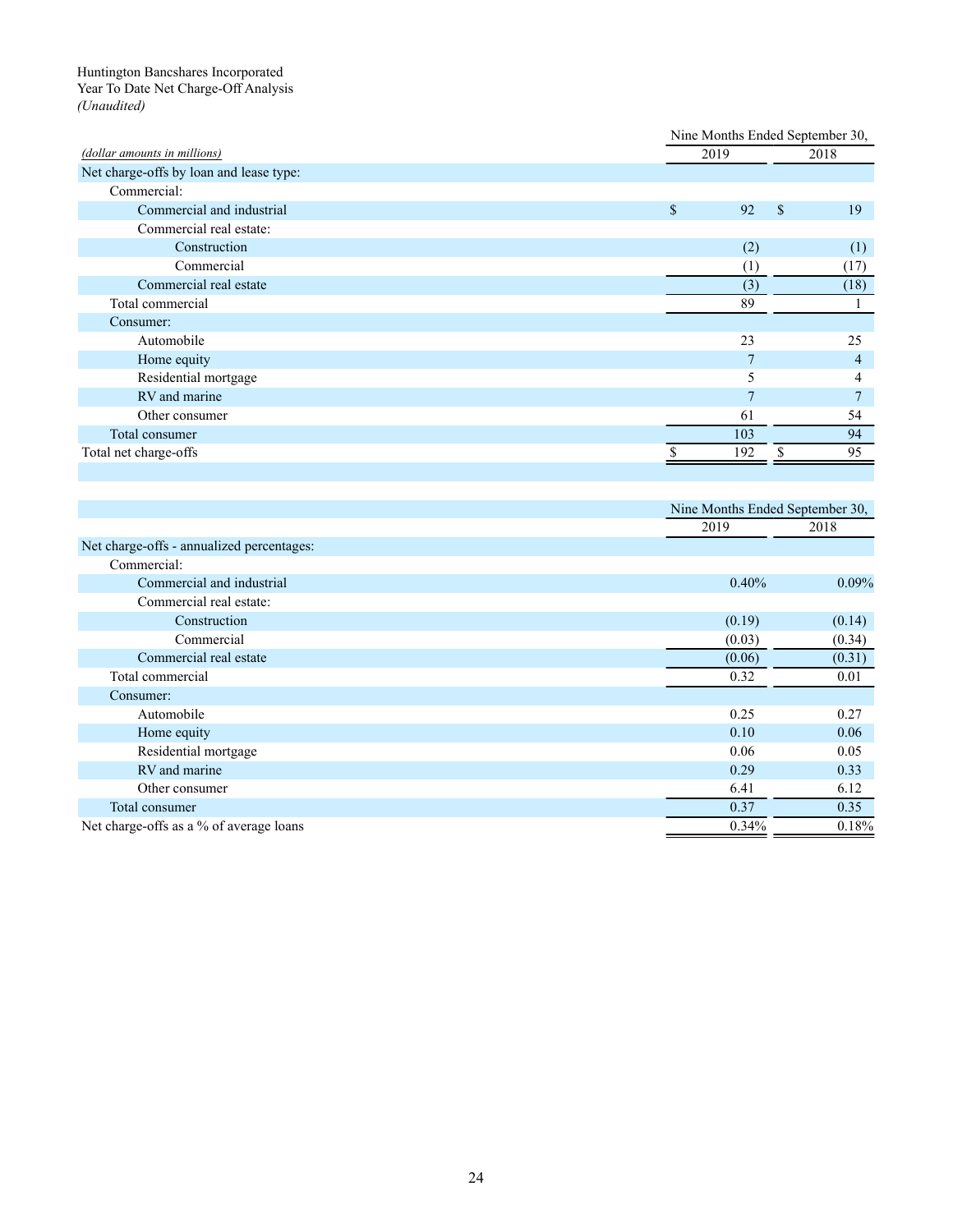<span id="page-37-0"></span>Year To Date Nonaccrual Loans and Leases (NALs) and Nonperforming Assets (NPAs) *(Unaudited)*

|                                                              |           | September 30, |       |  |
|--------------------------------------------------------------|-----------|---------------|-------|--|
| (dollar amounts in millions)                                 | 2019      |               | 2018  |  |
| Nonaccrual loans and leases (NALs):                          |           |               |       |  |
| Commercial and industrial                                    | \$<br>291 | \$            | 211   |  |
| Commercial real estate                                       | 12        |               | 19    |  |
| Automobile                                                   | 5         |               | 5     |  |
| Home equity                                                  | 60        |               | 67    |  |
| Residential mortgage                                         | 69        |               | 67    |  |
| RV and marine                                                |           |               |       |  |
| Other consumer                                               |           |               |       |  |
| Total nonaccrual loans and leases                            | 438       |               | 370   |  |
| Other real estate, net:                                      |           |               |       |  |
| Residential                                                  | 10        |               | 22    |  |
| Commercial                                                   | 2         |               | 5     |  |
| Total other real estate, net                                 | 12        |               | 27    |  |
| Other NPAs (1)                                               | 32        |               | 6     |  |
| Total nonperforming assets (3)                               | 482       | S             | 403   |  |
| Nonaccrual loans and leases as a % of total loans and leases | 0.58%     |               | 0.50% |  |
| $NPA$ ratio $(2)$                                            | 0.64      |               | 0.55  |  |

|                                           | Nine Months Ended September 30, |       |       |  |
|-------------------------------------------|---------------------------------|-------|-------|--|
| (dollar amounts in millions)              | 2019                            |       | 2018  |  |
| Nonperforming assets, beginning of period |                                 | 387   | 389   |  |
| New nonperforming assets                  |                                 | 500   | 368   |  |
| Returns to accruing status                |                                 | (73)  | (72)  |  |
| Loan and lease losses                     |                                 | (146) | (82)  |  |
| Payments                                  |                                 | (125) | (179) |  |
| Sales and held-for-sale transfers         |                                 | (61)  | (21)  |  |
| Nonperforming assets, end of period (2)   |                                 | 482   | 403   |  |

(1) Other nonperforming assets include certain impaired securities and/or nonaccrual loans held-for-sale.

(2) Nonperforming assets divided by the sum of loans and leases, net other real estate owned, and other NPAs.

(3) Nonaccruing troubled debt restructured loans are included in the total nonperforming assets balance.